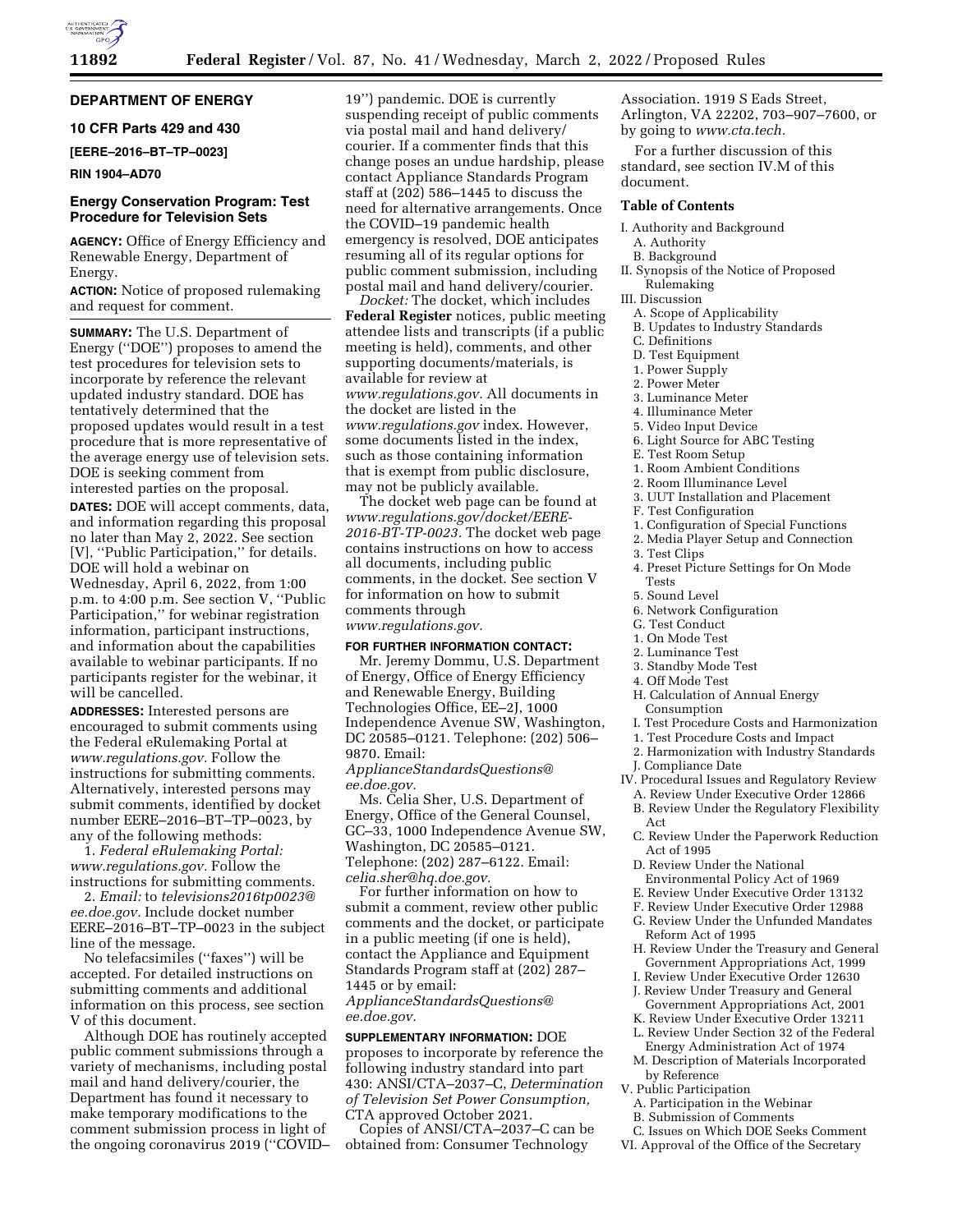### **I. Authority and Background**

Television sets (''TVs'') are included in the list of ''covered products'' for which DOE is authorized to establish and amend test procedures. (42 U.S.C. 6292(a)(12)) DOE's current test procedure for TVs is codified at title 10 of the Code of Federal Regulations (''CFR'') part 430, subpart B, appendix H, ''Uniform Test Method for Measuring the Power Consumption of Television Sets'' (''appendix H''). DOE has not established energy conservation standards for TVs. The following sections discuss DOE's authority to establish test procedures for TVs and relevant background information regarding DOE's consideration of test procedures for this product.

## *A. Authority*

The Energy Policy and Conservation Act, as amended ("EPCA"),<sup>1</sup> authorizes DOE to regulate the energy efficiency of a number of consumer products and certain industrial equipment. (42 U.S.C. 6291–6317) Title III, Part B<sup>2</sup> of EPCA established the Energy Conservation Program for Consumer Products Other Than Automobiles, which sets forth a variety of provisions designed to improve energy efficiency. These products include TVs, the subject of this document. (42 U.S.C. 6292(a)(12))

The energy conservation program under EPCA consists essentially of four parts: (1) Testing, (2) labeling, (3) Federal energy conservation standards, and (4) certification and enforcement procedures. Relevant provisions of EPCA specifically include definitions (42 U.S.C. 6291), test procedures (42 U.S.C. 6293), labeling provisions (42 U.S.C. 6294), energy conservation standards (42 U.S.C. 6295), and the authority to require information and reports from manufacturers (42 U.S.C. 6296).

The Federal testing requirements consist of test procedures that manufacturers of covered products must use as the basis for: (1) Certifying to DOE that their products comply with the applicable energy conservation standards adopted pursuant to EPCA (42 U.S.C. 6295(s)), and (2) making representations about the efficiency of those consumer products (42 U.S.C. 6293(c)). Similarly, DOE must use these test procedures to determine whether the products comply with relevant standards promulgated under EPCA. (42 U.S.C. 6295(s))

Federal energy efficiency requirements for covered products established under EPCA generally supersede State laws and regulations concerning energy conservation testing, labeling, and standards. (42 U.S.C. 6297) DOE may, however, grant waivers of Federal preemption for particular State laws or regulations, in accordance with the procedures and other provisions of EPCA. (42 U.S.C. 6297(d))

Under 42 U.S.C. 6293, EPCA sets forth the criteria and procedures DOE must follow when prescribing or amending test procedures for covered products. EPCA requires that any test procedures prescribed or amended under this section be reasonably designed to produce test results which measure energy efficiency, energy use or estimated annual operating cost of a covered product during a representative average use cycle or period of use and not be unduly burdensome to conduct. (42 U.S.C. 6293(b)(3))

In addition, EPCA requires that DOE amend its test procedures for all covered products to integrate measures of standby mode and off mode energy consumption. (42 U.S.C. 6295(gg)(2)(A)) Standby mode and off mode energy consumption must be incorporated into the overall energy efficiency, energy consumption, or other energy descriptor for each covered product unless the current test procedures already account for and incorporate standby and off mode energy consumption or such integration is technically infeasible. If an integrated test procedure is technically infeasible, DOE must prescribe a separate standby mode and off mode energy use test procedure for the covered product, if technically feasible. (42 U.S.C. 6295(gg)(2)(A)(ii)) Any such amendment must consider the most current versions of the International Electrotechnical Commission (''IEC'') Standard 62301 3 and IEC Standard 62087 4 as applicable. (42 U.S.C. 6295(gg)(2)(A))

EPCA also requires that, at least once every 7 years, DOE evaluate test procedures for each type of covered product, including TVs, to determine whether amended test procedures would more accurately or fully comply with the requirements for the test procedures to not be unduly burdensome to conduct and be reasonably designed to produce test results that reflect energy efficiency, energy use, and estimated operating

costs during a representative average use cycle or period of use. (42 U.S.C. 6293(b)(1)(A))

If the Secretary determines, on her own behalf or in response to a petition by any interested person, that a test procedure should be prescribed or amended, the Secretary shall promptly publish in the **Federal Register**  proposed test procedures and afford interested persons an opportunity to present oral and written data, views, and arguments with respect to such procedures. The comment period on a proposed rule to amend a test procedure shall be at least 60 days and may not exceed 270 days. In prescribing or amending a test procedure, the Secretary shall take into account such information as the Secretary determines relevant to such procedure, including technological developments relating to energy use or energy efficiency of the type (or class) of covered products involved. (42 U.S.C. 6293(b)(2)) If DOE determines that test procedure revisions are not appropriate, DOE must publish its determination not to amend the test procedures. DOE is publishing this notice of proposed rulemaking (''NOPR'') in satisfaction of the 7-year review requirement specified in EPCA.  $(42 \text{ U.S.C. } 6293(b)(1)(A))$ 

### *B. Background*

DOE most recently amended its TV test procedures in a final rule published on October 25, 2013 (''October 2013 final rule''). 78 FR 63823. The current DOE test procedure includes methods for measuring TV power consumption in active mode (*i.e.,* on mode), standby mode, and off mode; TV screen luminance; and the annual energy consumption (''AEC'') of TVs. As part of the on mode testing, DOE adopted the use of IEC Standard 62087, Edition 3.0, 2011–04 ''Methods of measurement for the power consumption of audio, video, and related equipment'' (''IEC 62087:2011''). IEC 62087:2011 includes a video test clip on a DVD and Blu-ray Disc<sup>TM</sup> to be used when conducting on mode testing (''IEC test clip''), as well a static, black-and-white 3-bar image for measuring screen luminance.

Subsequently, on June 24, 2016, DOE published in the **Federal Register** a request for information (''June 2016 RFI'') seeking comments on the existing TV test procedure. 81 FR 41262. In the June 2016 RFI, DOE noted that it found certain TVs consistently demonstrated decreased power use when displaying the IEC test clip as compared to other test clips. *Id.* at 81 FR 41277. DOE noted that this reduction in power consumption was primarily seen in TVs that had motion-based dynamic

<sup>1</sup>All references to EPCA in this document refer to the statute as amended through the Energy Act of 2020, Public Law 116–260 (Dec. 27, 2020).

<sup>2</sup>For editorial reasons, upon codification in the U.S. Code, Part B was redesignated Part A.

<sup>3</sup> IEC 62301, *Household electrical appliances— Measurement of standby power* (Edition 2.0, 2011– 01).

<sup>4</sup> IEC 62087, *Methods of measurement for the power consumption of audio, video, and related equipment* (Edition 3.0, 2011–04).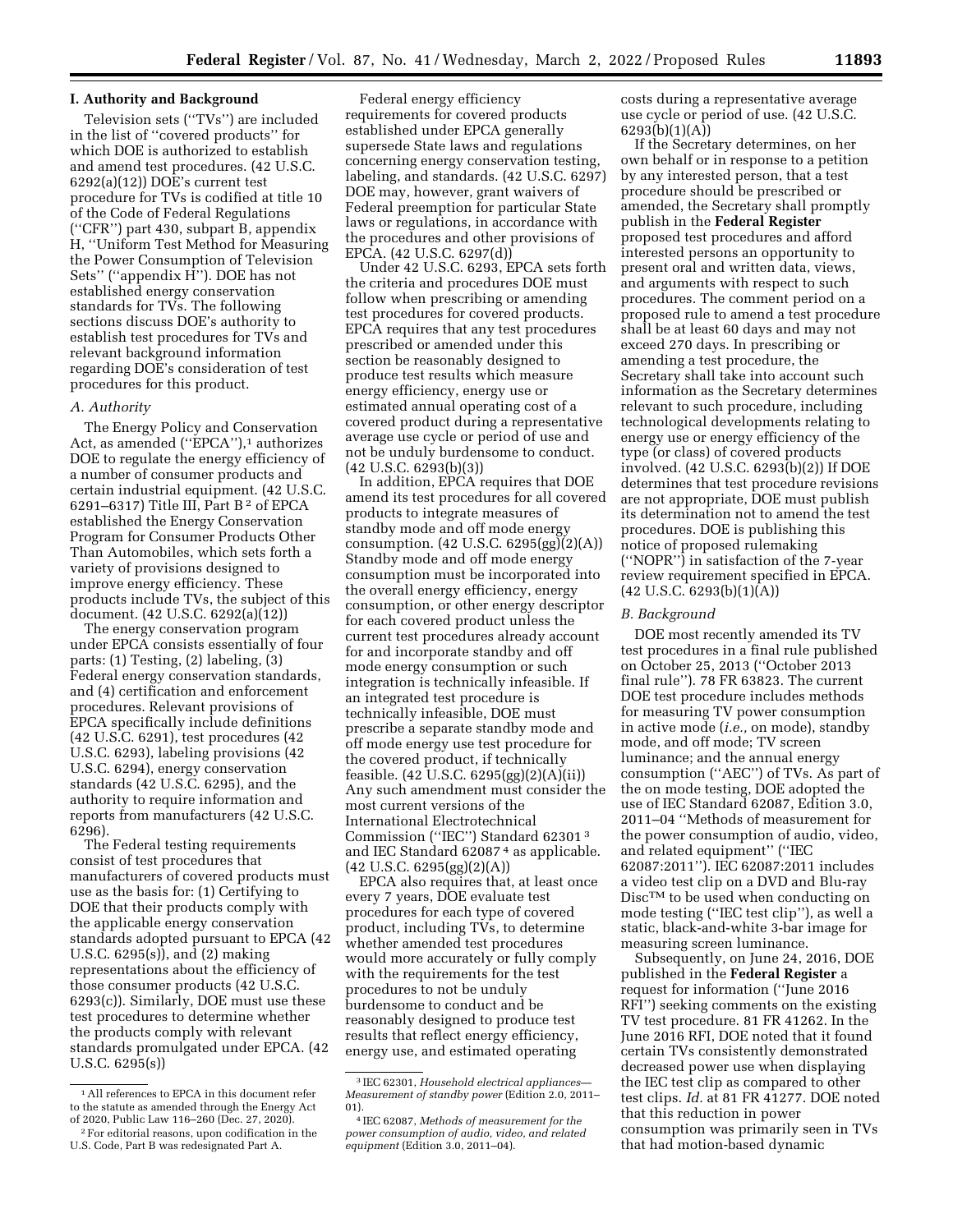dimming (''MDD'') functionality 5 turned on during testing, which would reduce the power consumption when playing the IEC test clip because the IEC test clip is composed of short segments of high motion stitched together. *Id.* In the June 2016 RFI, DOE requested comments, information, and data on this topic, as well as: The use of the IEC test clip or other test clips; whether the current luminance test, which uses a static 3-bar image to measure screen luminance, was representative of an average use cycle or period of use, or alternative luminance tests that should be considered; and the default settings

of a TV and changes to the default settings and special functions by consumers.

DOE received comments in response to the June 2016 RFI from the interested parties listed in Table I.1.

## TABLE I.1—WRITTEN COMMENTS RECEIVED IN RESPONSE TO JUNE 2016 RFI

| Organization(s)                                                                                                                                                                                      | Reference in this<br><b>NOPR</b> | Commenter type                   |
|------------------------------------------------------------------------------------------------------------------------------------------------------------------------------------------------------|----------------------------------|----------------------------------|
| Appliance Standards Awareness Project and the Northeast Energy Efficiency Partner-<br>ships.                                                                                                         | ASAP and NEEP                    | <b>Efficiency Organizations.</b> |
| Pacific Gas and Electric Company, Southern California Gas Company, Southern Cali-<br>fornia Edison, and San Diego Gas and Electric Company; collectively, the California<br>Investor-Owned Utilities | $CA$ IOUs $\ldots$               | Utilities.                       |
|                                                                                                                                                                                                      | CTA                              | Trade Association.               |
|                                                                                                                                                                                                      | LG                               | Manufacturer.                    |
|                                                                                                                                                                                                      | NRDC                             | <b>Efficiency Organization.</b>  |
|                                                                                                                                                                                                      | NEEA                             | Efficiency Organization.         |
|                                                                                                                                                                                                      | Samsung                          | Manufacturer.                    |

the June 2016 RFI are addressed throughout this document and a parenthetical reference at the end of a comment quotation or paraphrase provides the location of the item in the public record.7

Following the publication of the RFI, on January 19, 2017, DOE posted a prepublication advance notice of proposed rulemaking (''January 2017 prepublication ANOPR"),<sup>8</sup> which described potential amendments to the TV test procedure that would address the issues discussed in the RFI as well as a number of other issues, including the configuration of special functions during testing, performing system updates prior to testing, and incorporating updated industry test procedures.9 (January 2017 prepublication ANOPR at pp. 6–10) The January 2017 pre-publication ANOPR was intended to assist DOE in determining whether amendments are needed to ensure that the TV test procedure produces results that are representative of an average use cycle or period of use. (*Id.* at p. 5) The January 2017 pre-publication ANOPR was also intended to facilitate discussion, solicit feedback, and provide input to industry consensus standards setting bodies regarding modifications that DOE was considering so that these other organizations can be apprised of DOE's

The received comments in response to considerations as they undertook their own revisions. (*Id.* at p. 6)

While specific comments received in response to the June 2016 RFI are discussed in relevant sections of this document, DOE received certain comments regarding the overall test procedure at appendix H. NRDC and ASAP and NEEP recommended that the test method be updated to be more representative of current typical viewing conditions to provide a more accurate estimate of TV energy consumption during actual usage. (NRDC, No. 2 at p. 1; ASAP and NEEP, No. 6 at p. 1) CA IOUs expressed concerns regarding whether the current test procedure is representative of actual consumer TV viewing conditions. (CA IOUs, No. 8 at pp. 1–2)

CTA recommended that DOE terminate its test procedure rulemaking process while IEC and CTA update their respective TV test procedures. (CTA, No. 7 at pp. 4–5, 7) CTA stated that DOE's only appropriate role with respect to the TV test procedure is to adopt and incorporate by reference a full-vetted industry-led standard. (*Id.*) CTA asserted that a DOE-specific test procedure would always lag behind technology innovation and would introduce unnecessary burden for TV manufacturers. (*Id.*) CTA stated that the issues discussed in the RFI did not necessitate the completion of a new TV

test procedure rulemaking before the IEC standard was updated. (*Id.*) CTA commented that, while a test procedure for TVs should be maintained to keep pace with technology improvements and changes, there were ongoing efforts to update the industry test standards for TV power measurement. (CTA, No. 7 at pp. 2–3) CTA further commented that the IEC standard has been efficiently produced, is being kept up-to-date as technology evolves, and asserted that the industry standard is therefore consistent with DOE regulatory activities and practical considerations. (CTA, No. 7 at p. 4) Samsung similarly commented that all of the issues discussed in the RFI, as well as additional issues not discussed in the RFI, are within the scope of an IEC development process that had already been initiated at the time. (Samsung, No. 5 at pp. 1–2) CTA and Samsung both recommended that DOE participate in the ongoing IEC standards development when considering revisions to appendix H. CTA stated that this approach is required in order to comply with the Office of Management and Budget (''OMB'') Circular A–119. (CTA, No. 7 at pp. 3– 5; Samsung, No. 5 at pp. 1–2)

Subsequently, in October 2021, CTA published an update to its TVs power measurement standard, ''Determination of Television Set Power Consumption,''

<sup>5</sup>ANSI/CTA–2037–C defines motion-based dynamic dimming as a television feature that adjusts luminance in response to amount of motion in the displayed image. In practice, MDD dims a TV's backlight when rapid motion or frequent scene changes are displayed on screen.

<sup>6</sup>LG Electronics USA, Inc. submitted a second comment after the close of the comment period.

<sup>7</sup>The parenthetical reference provides a reference for information located in the docket of DOE's rulemaking for TVs. (Docket NO. EERE–2016–BT– TP–0023, which is maintained at *[www.regulations.gov](http://www.regulations.gov)*). The references are arranged

as follows: (commenter name, comment docket ID number, page of that document).

<sup>8</sup>The January 2017 pre-publication ANOPR is available at: *[www.energy.gov/sites/prod/files/2017/](http://www.energy.gov/sites/prod/files/2017/01/f34/tv_tp_anopr_2017-1-19_4.pdf) 01/f34/tv*\_*tp*\_*anopr*\_*[2017-1-19](http://www.energy.gov/sites/prod/files/2017/01/f34/tv_tp_anopr_2017-1-19_4.pdf)*\_*4.pdf*.

<sup>9</sup>The January 2017 pre-publication ANOPR was not subsequently published in the **Federal Register**  due to the Regulatory Freeze Pending Review published on January 24, 2017. 82 FR 8346.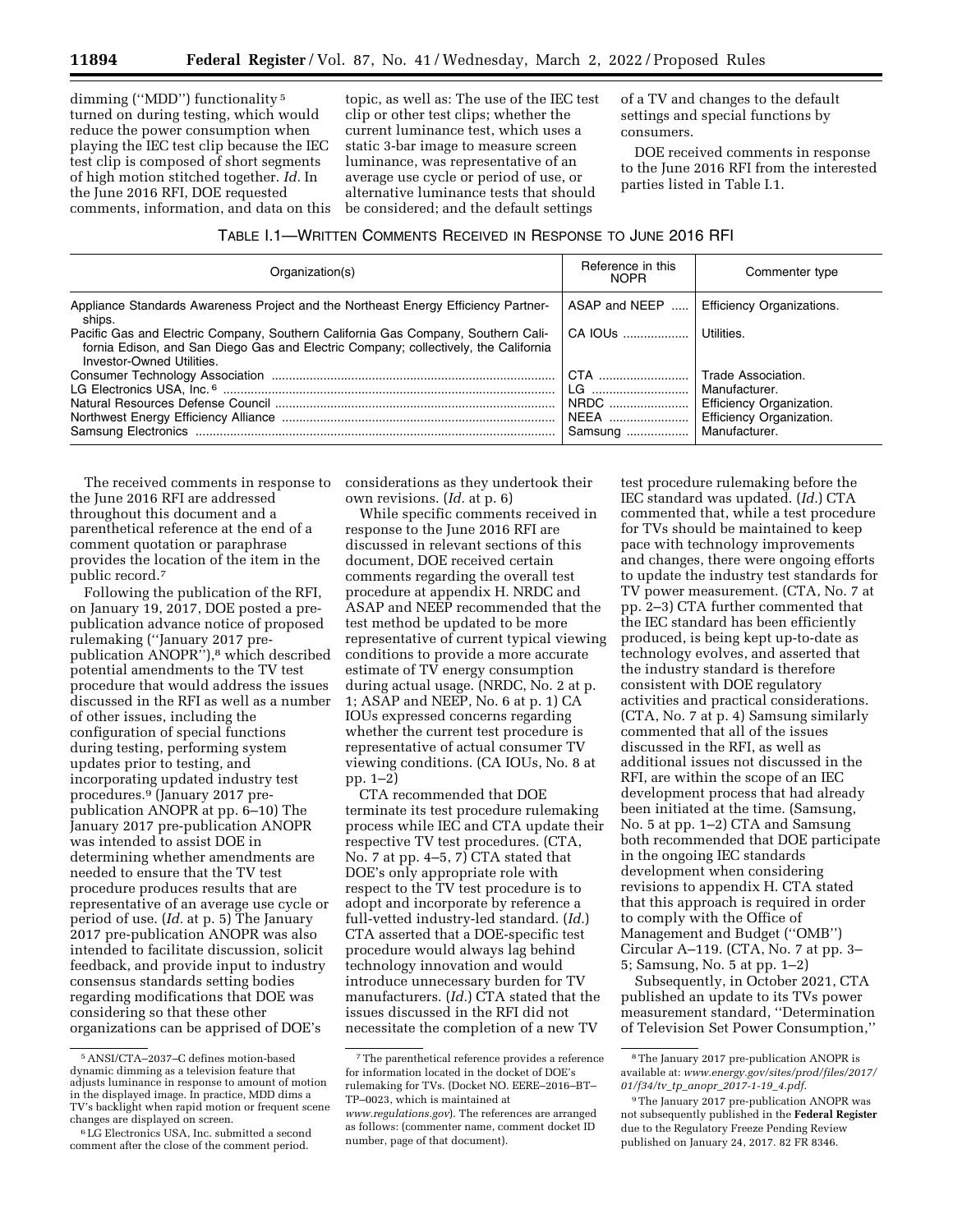American National Standards Institute (''ANSI'')/CTA–2037–C (''ANSI/CTA– 2037–C''), which DOE has tentatively determined addresses many of the concerns DOE raised in the June 2016 RFI as well as many of the comments submitted by NRDC, ASAP and NEEP, CA IOUs, CTA, and Samsung.

DOE has initially determined that ANSI/CTA–2037–C is consistent with the existing metrics and approach incorporated in the TV test procedure at appendix H, while also incorporating provisions that address current industry trends and improve the accuracy and repeatability of the test procedure. ANSI/CTA–2037–C also adopts several changes that were suggested in public comments submitted by interested parties in response to DOE's June 2016 RFI. DOE participated in the CTA standards development process, including providing input and participating in round robin testing to evaluate the CTA standard while under development, and is currently also participating in the IEC standards development process. A test report detailing the results of the round robin testing is available at the ENERGY STAR website (''round robin test report'').10

## **II. Synopsis of the Notice of Proposed Rulemaking**

In this NOPR, DOE proposes to incorporate by reference into 10 CFR 430.3 the updated industry standard, ANSI/CTA–2037–C, and adopt through reference in appendix H certain provisions of the industry standard that would:

(1) Establish definitions and symbols associated with the updates to the industry standard including those

applicable to the new test equipment, TV settings, and video content (*e.g.,*  high dynamic range (''HDR''), dynamic luminance, MDD);

(2) Update the specifications required for the power supply, power meter, and illuminance meter, including additional requirements to reduce the voltage and frequency fluctuations in the power supply specifically for on mode testing and requiring the calibration of the illuminance meter to a light-emitting diode (''LED'') illuminant;

(3) Specify the use of a camera photometer for the measurement of dynamic luminance during all on mode testing instead of the usage of a luminance meter only capable of instantaneous luminance measurements;

(4) Update the method for test video storage to a universal serial bus (''USB'') device rather than a Blu-ray Disc played through a media player that does not conduct any video processing;

(5) Specify the automatic brightness control (''ABC'') light source to be an LED lamp rather than an incandescent lamp. Additionally, specify that the ABC light source be positioned at an angle of 45 degrees  $($ "<sup>o</sup>") from the ABC sensor. The illuminance meter is also required to be angled at 45° pointed directly at the ABC light source;

(6) Specify detailed unit under test (''UUT'') installation and placement requirements, including the setup of test equipment relative to the UUT and options for placing the TV on the wall or floor, rather than a TV stand or table;

(7) Specify the TV to be updated to the latest firmware version and include configuration requirements for special functions such as MDD and quick start;

(8) Introduce on mode testing for TVs with HDR-enabled, and 4K resolution testing;

(9) Require all on mode and standby mode testing to be conducted with the TV connected to a wide area network (''WAN'') and additionally connected to three types of devices, over local area network (''LAN''), capable for waking the TV: A ''smart'' speaker, mobile device, and device sending multicast discovery packets every 1 second;

(10) Include new test clips for high dynamic range-10 (''HDR10'') format;

(11) Require on mode testing in three different preset picture settings: Standard dynamic range (''SDR'') default, SDR brightest, and HDR10 default, rather than a single test in the default preset picture setting;

(12) Update the ambient light requirements for ABC-enabled testing to 140 lux, 50 lux, 17 lux, and 4 lux, each with a  $\pm$  5-percent tolerance;

(13) Specify a single standby mode test during which the TV is connected to WAN and additionally connected to the three types of network devices connected via LAN. The standby test period depends on the stability of the average power consumption of the TV during the last third of the measurement period.

Additionally, DOE proposes to amend the calculation of the AEC metric to incorporate the average on mode power in the SDR default, SDR brightest, and HDR10 default preset picture settings and remove the off mode power consumption.

DOE's proposed actions are summarized in Table II.1 compared to the current test procedure as well as the reason for the proposed change.

### TABLE II.1—SUMMARY OF CHANGES IN PROPOSED TEST PROCEDURE RELATIVE TO CURRENT TEST PROCEDURE

| Current DOE test procedure                                                                                                                               | Proposed test procedure                                                                                               | Attribution                                                              |
|----------------------------------------------------------------------------------------------------------------------------------------------------------|-----------------------------------------------------------------------------------------------------------------------|--------------------------------------------------------------------------|
| Defines terms applicable to the test procedure                                                                                                           | References certain definitions from ANSI/CTA-2037-<br>C                                                               | Update to industry standard.                                             |
| Requires power supply and power meter to meet<br>specifications incorporated from IEC 62087:2011                                                         | Updates reference to ANSI/CTA-2037-C, with the<br>exception that only the UUT be powered using the<br>AC power supply | Update to industry standard.                                             |
| Requires a luminance meter for luminance testing of<br><b>TVs</b>                                                                                        | References ANSI/CTA-2037-C, which specifies the<br>use of a camera photometer                                         | Update to industry standard.                                             |
| Requires illuminance meter to be accurate for ambi-<br>ent light measurements                                                                            | References ANSI/CTA-2037-C, which requires the il-<br>luminance meter to be calibrated to an LED illu-<br>minant      | Update to industry standard. Improve representative-<br>ness of results. |
| Requires the playback of specified media from a<br>Blue-Ray player via a Blu-ray Disc                                                                    | References ANSI/CTA-2037-C, which utilizes a<br>media player and USB storage device to play the<br>specified media    | Update to industry standard. Improve representative-<br>ness of results. |
| Requires the ABC light source to be an incandescent<br>bulb for ABC testing                                                                              | References ANSI/CTA-2037-C, which uses an LED<br>light source for ABC testing                                         | Update to industry standard. Improve representative-<br>ness of results. |
| Requires the light source to be directed at the center<br>of the ABC sensor from 1.5 meters ("m") away<br>aligned directly with the center of the sensor | References ANSI/CTA-2037-C, which directs the<br>ABC light source at the ABC sensor at an angle of<br>$45^{\circ}$    | Update to industry standard. Improve representative-<br>ness of results. |

<sup>10</sup>Televisions Test Report, April 12, 2021. Available at: *[www.energystar.gov/sites/default/files/](http://www.energystar.gov/sites/default/files/ENERGY%20STAR%20TVs%20Test%20Report%20-%20April%202021.pdf)* 

*[ENERGY%20STAR%20TVs%20](http://www.energystar.gov/sites/default/files/ENERGY%20STAR%20TVs%20Test%20Report%20-%20April%202021.pdf) [Test%20Report%20-%20April%202021.pdf](http://www.energystar.gov/sites/default/files/ENERGY%20STAR%20TVs%20Test%20Report%20-%20April%202021.pdf)*.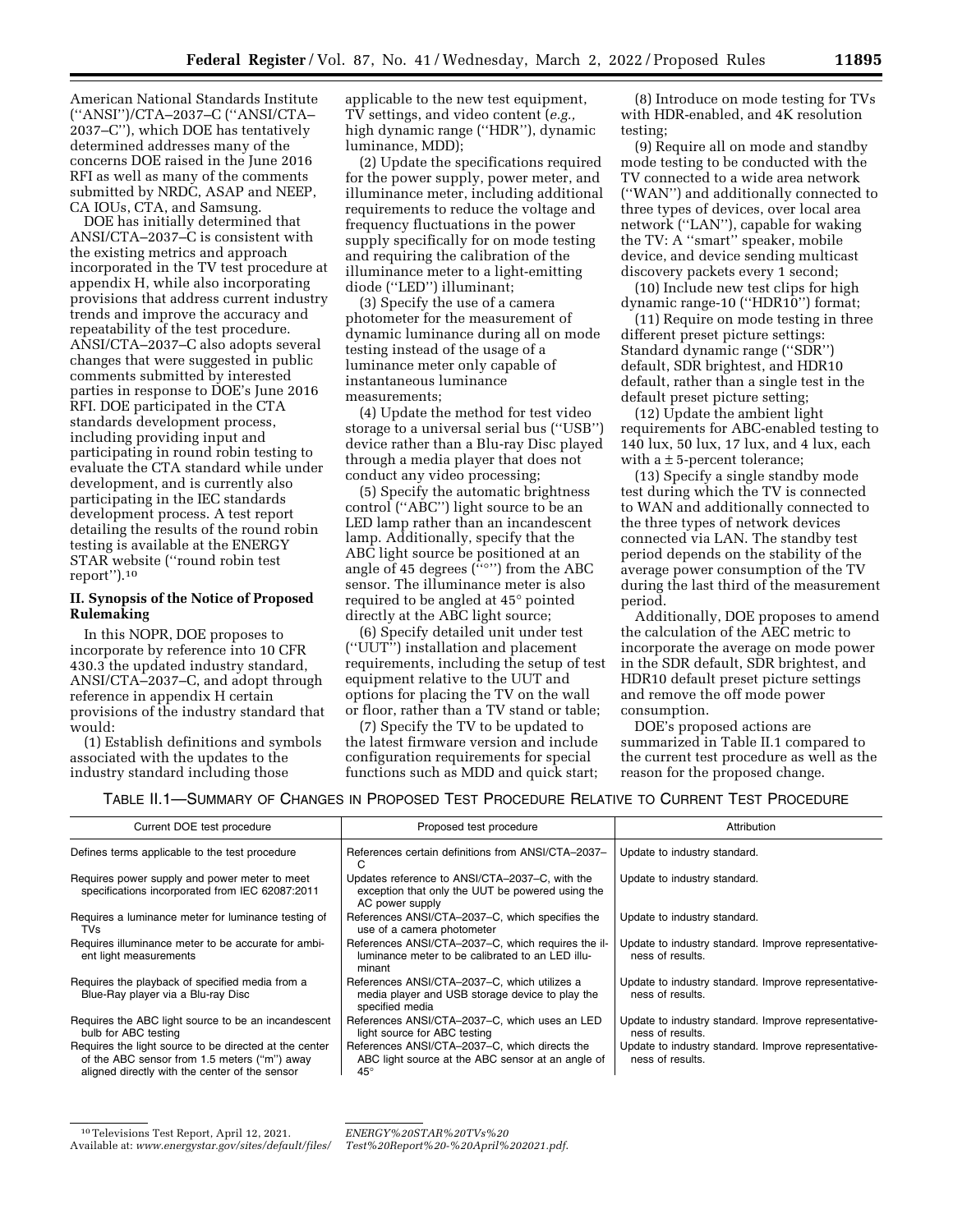# TABLE II.1—SUMMARY OF CHANGES IN PROPOSED TEST PROCEDURE RELATIVE TO CURRENT TEST PROCEDURE— **Continued**

| Current DOE test procedure                                                                                                                                                                                                                | Proposed test procedure                                                                                                                                                                                                                                                                                                                                                                                         | Attribution                                                              |
|-------------------------------------------------------------------------------------------------------------------------------------------------------------------------------------------------------------------------------------------|-----------------------------------------------------------------------------------------------------------------------------------------------------------------------------------------------------------------------------------------------------------------------------------------------------------------------------------------------------------------------------------------------------------------|--------------------------------------------------------------------------|
|                                                                                                                                                                                                                                           |                                                                                                                                                                                                                                                                                                                                                                                                                 |                                                                          |
| Requires the TV to be placed at least 0.5 m away<br>from any wall surface and setup according to man-<br>ufacturer's instructions                                                                                                         | References ANSI/CTA-2037-C, which specifies that<br>the TV must be placed on a table, floor, or wall<br>with a black cloth and reflective card be placed un-<br>derneath the ABC sensor                                                                                                                                                                                                                         | Update to industry standard.                                             |
| Requires the ambient light to be measured by the illu-<br>minance meter at the ABC sensor pointing in the<br>direction of the light source                                                                                                | References ANSI/CTA-2037-C, which requires the il-<br>luminance meter to be positioned at the ABC sen-<br>sor on a stand that allows it to point directly at the<br>45° light source                                                                                                                                                                                                                            | Update to industry standard. Improve representative-<br>ness of results. |
| Requires TVs to be tested in the default state for all<br>special functions, unless a forced menu is dis-<br>played requiring the configuration of special func-<br>tions, in which case the most power consumption<br>option is selected | References ANSI/CTA-2037-C, which disables<br>MDD, and conditionally enables "quick start."<br>When a forced menu is displayed, the most power<br>consumptive option is selected, with some excep-<br>tions                                                                                                                                                                                                     | Update to industry standard.                                             |
| Does not conduct any testing for HDR preset picture<br>settings                                                                                                                                                                           | References ANSI/CTA-2037-C, which conducts test-<br>ing in SDR default, SDR brightest, and HDR10 de-<br>fault preset picture settings                                                                                                                                                                                                                                                                           | Update to industry standard. Improve representative-<br>ness of results. |
| Does not require TVs to update their system firmware<br>prior to testing                                                                                                                                                                  | References ANSI/CTA-2037-C, which requires the<br>UUT use the latest firmware update and conduct a<br>factory reset                                                                                                                                                                                                                                                                                             | Update to industry standard.                                             |
| Requires the TV to be connected to a LAN with no<br>other devices other than the TV                                                                                                                                                       | References ANSI/CTA-2037-C, which requires the<br>UUT be connected to a WAN and additionally be<br>connected with a smart speaker, mobile device,<br>and a network traffic generator over LAN. These<br>network conditions are required for all on mode<br>and standby mode testing                                                                                                                             | Update to industry standard. Improve representative-<br>ness of results. |
| Requires the stabilization of the TV by directing the<br>light source with at least 300 lx into the ABC sen-<br>sor                                                                                                                       | References ANSI/CTA-2037-C, which requires the<br>TV to be stabilized by playing 5-minutes of the IEC<br>test clip and comparing the average power be-<br>tween two successive runs                                                                                                                                                                                                                             | Updates to industry standard.                                            |
| Specifies the use of the IEC test clip (in the highest<br>resolution (SD or HD) supported by the TV) played<br>via a Blu-ray Disc as specified in IEC 62087:2011                                                                          | References ANSI/CTA-2037-C, which retains the<br>IEC test clip (in SD and HD resolution) but speci-<br>fies that it must be played via a USB flash drive.<br>Additionally, specifies a new 5-minute HDR10 test<br>clip (in HD and UHD resolution)                                                                                                                                                               | Updates to industry standard.                                            |
| Requires the on mode test to be conducted at ambi-<br>ent light levels of 100, 35, 12, and 3 lux if the TV<br>has ABC enabled by default                                                                                                  | References ANSI/CTA-2037-C, which conducts ABC<br>testing for preset picture settings with ABC enabled<br>by default at ambient light levels of 140, 50, 17,<br>and 4 lux                                                                                                                                                                                                                                       | Update to industry standard.                                             |
| Measures power consumption and luminance sepa-<br>rately                                                                                                                                                                                  | References ANSI/CTA-2037-C, which measures<br>power consumption as well as dynamic luminance<br>of the TV during the same test                                                                                                                                                                                                                                                                                  | Update to industry standard.                                             |
| Requires a luminance test to determine the brightest<br>preset picture setting using the luminance meter<br>and the IEC three-bar image                                                                                                   | References ANSI/CTA-2037-C, which determines<br>the SDR brightest preset picture setting by playing<br>the 5-minute IEC test clip in each preset picture<br>setting (with ABC disabled) and determining the<br>brightest based on the dynamic luminance during<br>the 5-minute test period                                                                                                                      | Update to industry standard.                                             |
| Specifies standby-passive mode, standby-active<br>mode, low mode, and off mode tests                                                                                                                                                      | References ANSI/CTA-2037-C, which conducts a<br>single standby mode test during which the UUT is<br>connected to WAN and additionally connected to<br>three network devices on LAN and the average<br>power consumption is measured for a variable du-<br>ration, depending on the stability of the power con-<br>sumption, over a period of 60 to 240 minutes. Ad-<br>ditionally, eliminates the off mode test | Update to industry standard. Improve representative-<br>ness of results. |
| Requires the AEC to be calculated using on mode<br>power, standby-active low power, standby-passive<br>power, and off mode power                                                                                                          | Requires the AEC to be calculated using the on<br>mode power as the average power of SDR default,<br>SDR brightest, and HDR10 default preset picture<br>settings, as well as the standby mode power con-<br>sumption                                                                                                                                                                                            | Improves representativeness of results.                                  |

DOE has tentatively determined that the proposed amendments described in section III of this NOPR would alter the measured efficiency of TVs and would require retesting of TV basic models. The proposed test procedure is substantively the same procedure established by industry, with some modifications. Discussion of DOE's proposed actions are addressed in detail in section III of this NOPR.

## **III. Discussion**

# *A. Scope of Applicability*

This proposed rulemaking applies to TVs, which are products designed to produce dynamic video, contain an internal TV tuner encased within the product housing, and that are capable of receiving dynamic visual content from wired or wireless sources including but not limited to broadcast signals, displayspecific data connections, media storage devices, and/or network connections. 10

CFR 430.2. DOE is not proposing to amend the scope of the current TV test procedure.

# *B. Updates to Industry Standards*

Appendix H references IEC 62087:2011 and IEC 62301, Edition 2.0, 2011–04, ''Household electrical appliances—Measurement of standby power'' (''IEC 62301 Ed. 2.0'') for certain requirements, while the remaining requirements are specified in appendix H itself.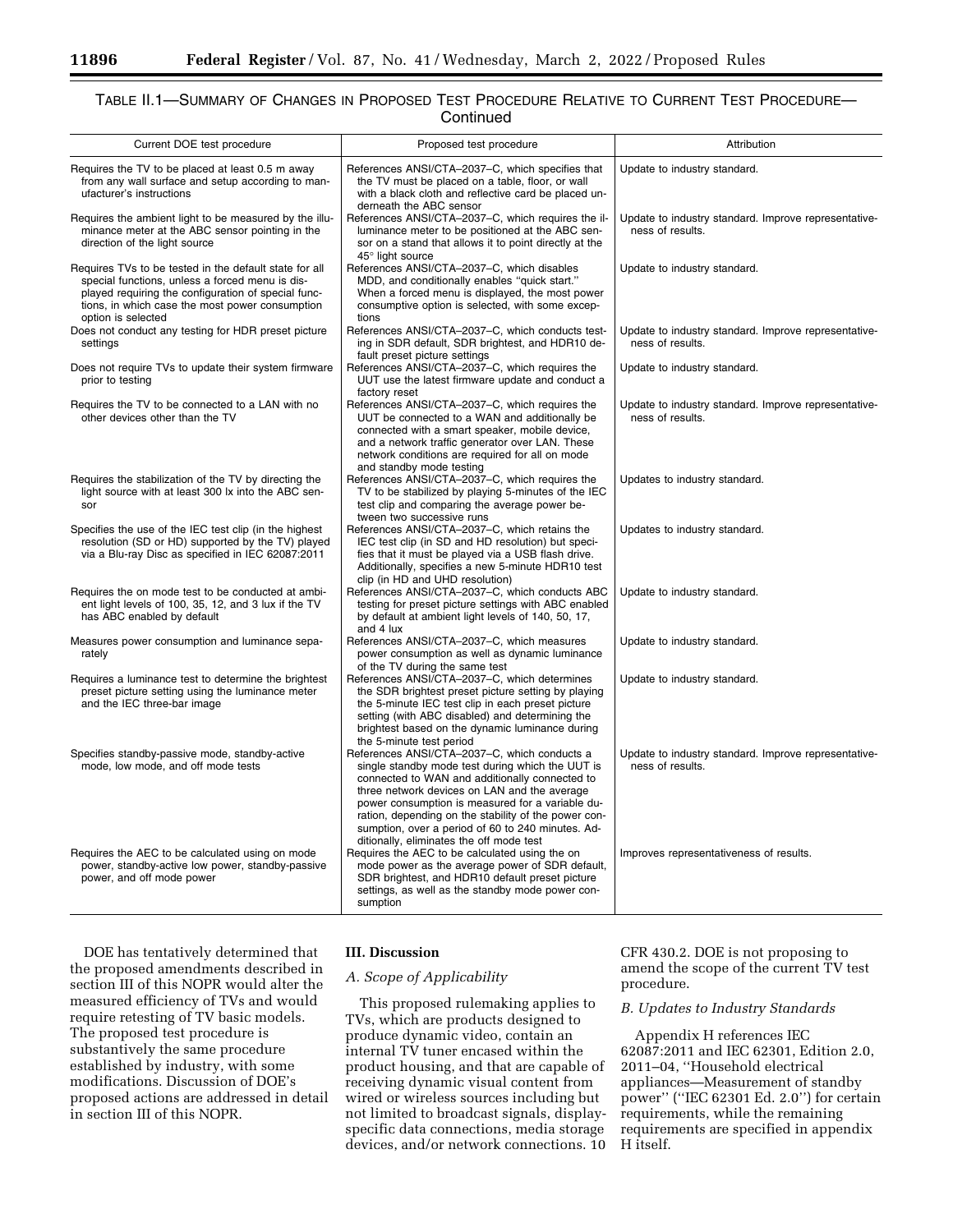The IEC and CTA are two industry standards development bodies that have published standards for testing the power consumption of TVs (*i.e.,* IEC 62087 and CTA 2037, respectively). Since publication of the October 2013 final rule, both of these standards have been updated more than once to keep pace with evolving TV technologies. The most recent update was the publication of ANSI/CTA–2037–C in October 2021; an update to the IEC 62087 standard is currently underway.

In this NOPR, DOE is proposing to incorporate by reference ANSI/CTA– 2037–C into 10 CFR 430.3 to reference the relevant sections of this industry standard in the DOE test procedure at appendix H. Since publication of the October 2013 final rule, TV technology has evolved significantly. ANSI/CTA– 2037–C addresses many of the technologies (*e.g.,* ultra-high definition (''UHD'') or ''4K'' resolution, HDR, *etc.*) not previously considered in the development of the current DOE test procedure for TVs and also specifies configuration and setup requirements to improve the representativeness with respect to the current DOE test procedure at appendix H.

While standard definition ("SD") and high definition (''HD'') were the predominant TV display resolutions at the time of the October 2013 final rule, UHD resolution TVs have gained prominence currently, and 8K resolution TVs are emerging. According to Statista, as of March 2021, around 44 percent of U.S. households with TVs have a 4K-capable TV at home, compared to 31 percent in 2019.11 Additionally, HDR content is more prevalent, and a majority of the TVs are ''smart'' TVs (*i.e.,* they can be connected to a network connection). In 2016, Information Handling Services (''IHS'') Markit estimated that shipments of TVs supporting HDR functionality would increase from 4 million units in 2016 to more than 30 million units in 2020.12 Hub Entertainment Research estimates that 52 percent of all TVs are reported in 2021 to be smart TVs, up from 45 percent in 2020.13

Accordingly, DOE is proposing to adopt by reference the substantive

provisions of ANSI/CTA–2037–C, with some modifications in order to provide additional detail and test conditions in order to improve the representativeness of the test results. DOE has initially determined that the measurement of screen luminance and power consumption as specified in ANSI/CTA 2037–C would provide a measured result that is more representative of the average period of use of TVs.

Since publication of the June 2016 RFI, DOE has conducted testing according to appendix H, performed investigative testing to understand TV power consumption and the functions that impact power draw, and also participated in round robin testing to evaluate the ANSI/CTA–2037–C standard while it was under development. The round robin testing demonstrated that power consumption and luminance measurements are reproducible within 5 percent between test labs. DOE's testing also demonstrated that luminance and power consumption measurement are repeatable to within a coefficient of variation (''COV'') of 3 percent. Based on these test results that were presented in the round robin test report, DOE has tentatively determined that ANSI/CTA– 2037–C produces measures of energy consumption that are representative of current TV use, and produces results that are repeatable and reproducible.

DOE is also aware that the CTA working group is currently reviewing ANSI/CTA–2037–C to determine if any revisions are necessary. DOE understands that should the working group make any changes to ANSI/CTA– 2037–C, CTA would publish a revised standard, potentially numbered as CTA– 2037–D. DOE is participating in the working group meetings to review and revise ANSI/CTA–2037–C. While this NOPR proposes to reference the requirements from ANSI/CTA–2037–C, it also discusses the revisions being considered under CTA–2037–D. DOE requests comment on these revisions as well as any additional revisions under consideration in CTA–2037–D that are not discussed in this document. Should CTA–2037–D publish prior to the publication of any DOE TVs test procedure final rule, DOE intends, after considering stakeholder feedback, to incorporate by reference CTA–2037–D provided the updates in this standard are consistent with the provisions DOE is proposing in the NOPR or the updates are related to topics that DOE has discussed and solicited comments in this NOPR. The subsequent sections of this NOPR discuss each substantive change in ANSI/CTA–2037–C that DOE proposes to incorporate into appendix H as well as the updates being considered in CTA–2037–D.

DOE requests comment on its proposal to adopt the substantive provisions of ANSI/CTA–2037–C in appendix H with certain modifications.

### *C. Definitions*

Appendix H includes definitions for certain terms that are also defined in ANSI/CTA–2037–C; other terms are defined in ANSI/CTA–2037–C but are not currently defined in appendix H. The following paragraphs discuss the comments in response to the June 2016 RFI that pertain to definitions in appendix H, DOE's response to these comments, as well as DOE's proposal to reference certain definitions specified in ANSI/CTA–2037–C.

''Preset picture setting'' is defined in section 2.15 of appendix H as ''a preprogrammed factory setting obtained from the TV menu with pre-determined picture parameters such as brightness, contrast, color, sharpness, *etc.* Preset picture settings can be selected within the home or retail mode.'' NEEA commented that the term ''preset picture setting'' could be confusing, since it could potentially refer to both preset picture settings and picture parameters (*e.g.,* brightness, backlight, contrast, *etc.*). NEEA commented that manufacturers typically refer to preset picture settings as picture modes in their onscreen menus and recommended adopting that same terminology to improve clarity in the test procedure. (NEEA, No. 3 at p. 11) ANSI/CTA–2037–C includes a definition for ''preset picture setting'' rather than picture modes. DOE proposes to reference this definition, which defines the term as a picture setting that is selectable by a user from a set of manufacturer-defined picture settings. DOE has initially determined that the term as provided in the CTA standard reflects industry use and understanding of the term and proposes to adopt the term in the DOE test procedure through reference to ANSI/ CTA–2037–C.

The term ''prompt'' is used in section 5.5 of appendix H as follows: If at any time during on mode operation a message prompt is displayed requesting the configuration of special functions, the most power consumptive configuration shall be selected. LG commented that DOE should clarify the term ''prompt'' in the test procedure, since it may be interpreted that the opportunity to change a setting is the same as ''prompting'' the consumer to change a setting. LG suggested the following definition: ''Prompt means action or suggestion that encourages

<sup>11</sup> *4K Ultra HDTV household penetration in the United States in 2019 and 2021.* October 19, 2021. Available at: *[www.statista.com/statistics/1247334/](http://www.statista.com/statistics/1247334/4k-ultra-hdtv-us-household-penetration/)  [4k-ultra-hdtv-us-household-penetration/](http://www.statista.com/statistics/1247334/4k-ultra-hdtv-us-household-penetration/)*.

<sup>12</sup> *IHS Study: 4K Ultra HD HDR to take Major TV Market Share by 2020.* October 12, 2016. Available at: *[hdguru.com/ihs-study-4k-ultra-hd-hdr-to-take](http://hdguru.com/ihs-study-4k-ultra-hd-hdr-to-take-major-tv-market-share-by-2020/)[major-tv-market-share-by-2020/](http://hdguru.com/ihs-study-4k-ultra-hd-hdr-to-take-major-tv-market-share-by-2020/)*.

<sup>13</sup>*Report: Smart TVs Account For 50% of TVs Overall; Found in 70% of TV Homes.* April 7, 2021 Available at: *[www.mediaplaynews.com/report](http://www.mediaplaynews.com/report-smart-tvs-account-for-50-percent-of-tvs-overall-found-in-70-percent-tv-homes/)[smart-tvs-account-for-50-percent-of-tvs-overall](http://www.mediaplaynews.com/report-smart-tvs-account-for-50-percent-of-tvs-overall-found-in-70-percent-tv-homes/)[found-in-70-percent-tv-homes/](http://www.mediaplaynews.com/report-smart-tvs-account-for-50-percent-of-tvs-overall-found-in-70-percent-tv-homes/)*.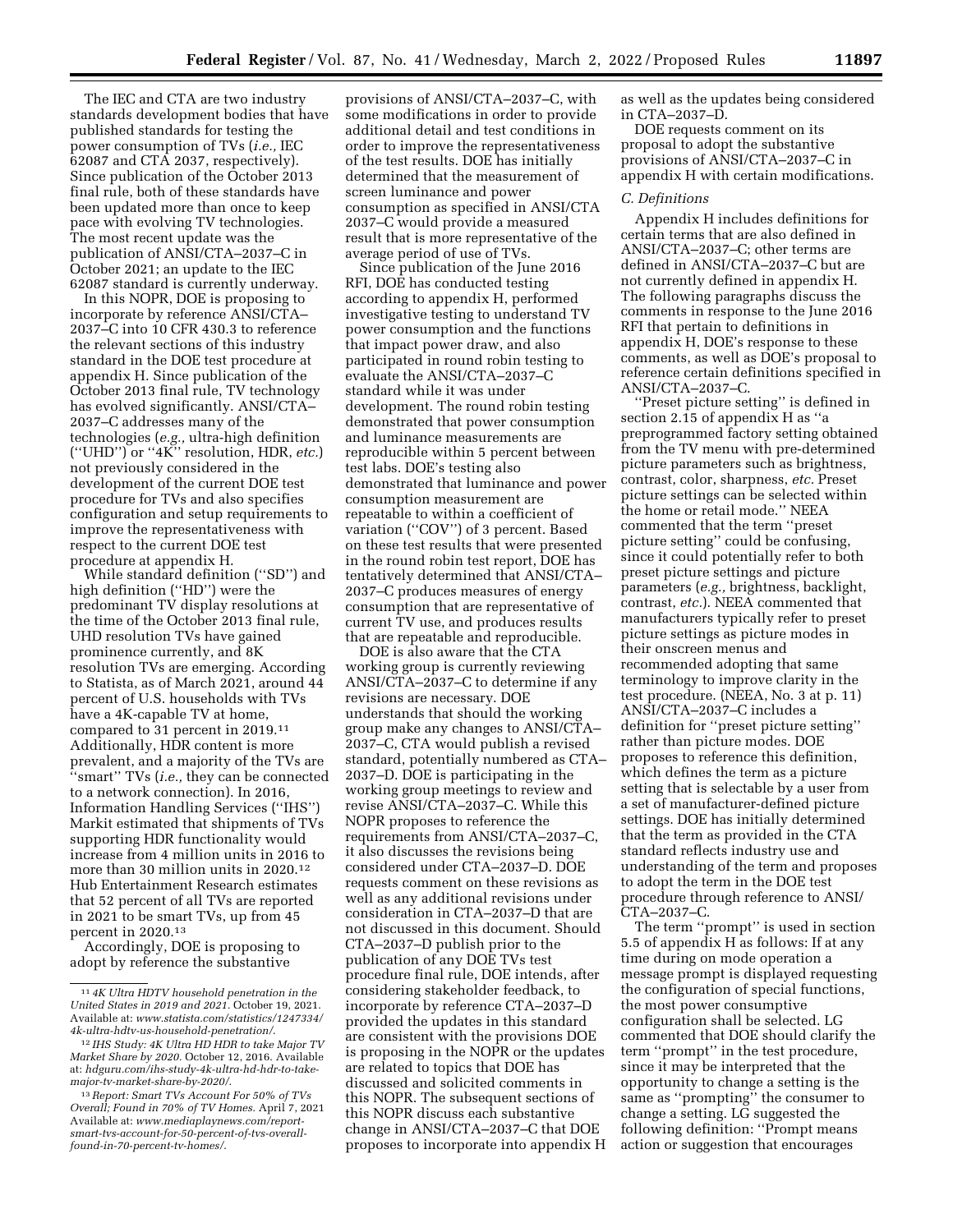users to make a particular selection.'' (LG, No. 4 at p. 5) In the ANSI/CTA– 2037–C standard, which DOE proposes to reference to test TV power consumption, the word ''prompted'' is used in the definition of the term ''forced menu 14'' and in Section 9.2 (Initial Steps) in the instruction to ''Proceed through initial set-up prompts'' after powering on the UUT.

DOE has tentatively determined that the definition of ''forced menu'' provides the necessary context for the term ''prompt'' to be understood as an action that the user must take for initial configuration setup. Therefore, DOE is not proposing to define ''prompt.''

The definitions currently specified in appendix H are either provided directly or through adoption of certain

definitions provided in IEC 62087:2011. However, many of these terms are also defined in ANSI/CTA–2037–C. Table III.1 identifies the terms that are currently used in appendix H and ANSI/CTA–2037–C, the similarities and differences in their respective definitions, and whether DOE proposes to adopt each definition through reference to ANSI/CTA–2037–C.

# TABLE III.1—TERMS CURRENTLY USED IN APPENDIX H AND ANSI/CTA–2037–C AND THE SIMILARITIES OR DIFFERENCES BETWEEN DEFINITIONS

| Terms currently in Appendix H                   | Terms currently in<br>ANSI/CTA-2037-C                           | Similarities/differences between definitions                                                                                                                                                                                                                                                                                                  | Adopt by<br>reference to<br>ANSI/CTA-<br>2037-C for<br>Appendix H? |
|-------------------------------------------------|-----------------------------------------------------------------|-----------------------------------------------------------------------------------------------------------------------------------------------------------------------------------------------------------------------------------------------------------------------------------------------------------------------------------------------|--------------------------------------------------------------------|
| Brightest selectable preset picture<br>setting. | Brightest selectable preset picture<br>setting.                 | Appendix H refers to the brightest picture setting within either the<br>home or retail configuration, whereas ANSI/CTA-2037-C refers only<br>to the brightest preset picture setting within the home configuration.<br>ANSI/CTA-2037-C additionally specifies that this is a user-select-                                                     | Yes.                                                               |
| Default picture setting                         | Default picture setting                                         | able preset picture setting.<br>ANSI/CTA-2037-C specifies that this picture setting is determined<br>using only the home configuration. appendix H indicates the default<br>picture setting may be decided after a forced menu, which ANSI/<br>CTA-2037-C does not mention.                                                                   | Yes.                                                               |
|                                                 |                                                                 |                                                                                                                                                                                                                                                                                                                                               | Yes.                                                               |
|                                                 |                                                                 |                                                                                                                                                                                                                                                                                                                                               | Yes.                                                               |
| Home configuration                              | Home configuration                                              |                                                                                                                                                                                                                                                                                                                                               |                                                                    |
|                                                 |                                                                 |                                                                                                                                                                                                                                                                                                                                               | Yes.                                                               |
|                                                 |                                                                 |                                                                                                                                                                                                                                                                                                                                               | Yes.                                                               |
|                                                 |                                                                 |                                                                                                                                                                                                                                                                                                                                               | Yes.                                                               |
|                                                 |                                                                 | ANSI/CTA-2037-C provides a note that describes how some power<br>may still be consumed when the UUT is in off mode. Appendix H                                                                                                                                                                                                                | Yes.                                                               |
|                                                 |                                                                 | does not include such a note.                                                                                                                                                                                                                                                                                                                 |                                                                    |
|                                                 |                                                                 |                                                                                                                                                                                                                                                                                                                                               | Yes.                                                               |
| Preset picture setting                          | Preset picture setting                                          | Appendix H provides details on the specific parameters that may be                                                                                                                                                                                                                                                                            | Yes.                                                               |
|                                                 |                                                                 | determined by the preset picture setting.                                                                                                                                                                                                                                                                                                     |                                                                    |
| Standby-passive mode                            | Standby-passive mode                                            |                                                                                                                                                                                                                                                                                                                                               | Yes.                                                               |
| Additional functions                            |                                                                 | Not listed in the definitions section of ANSI/CTA-2037-C                                                                                                                                                                                                                                                                                      | No.                                                                |
| Auxiliary Battery                               |                                                                 | Not listed in the definitions section of ANSI/CTA-2037-C                                                                                                                                                                                                                                                                                      | No.                                                                |
| Retail configuration                            |                                                                 | Not listed in the definitions section of ANSI/CTA-2037-C, however                                                                                                                                                                                                                                                                             | No.                                                                |
|                                                 |                                                                 | Section 9.2 of ANSI/CTA-2037-C specifies that, "the UUT shall be<br>configured in home configuration." No mention of retail configuration<br>exists in ANSI/CTA-2037-C.                                                                                                                                                                       |                                                                    |
|                                                 |                                                                 | Not listed in the definitions section of ANSI/CTA-2037-C. The term<br>special functions is not used anywhere in ANSI/CTA-2037-C.                                                                                                                                                                                                              | No.                                                                |
|                                                 |                                                                 | Standby-active, high and Standby-active, low modes have been com-<br>bined into a single Standby-active mode definition in ANSI/CTA-<br>2037-C. In ANSI/CTA-2037-C, standby-active mode differs from<br>Standby-passive mode by allowing the UUT to be switched into an-<br>other power mode using an external signal in standby-active mode. | No.                                                                |
|                                                 |                                                                 |                                                                                                                                                                                                                                                                                                                                               |                                                                    |
| Standby-active, low mode                        |                                                                 |                                                                                                                                                                                                                                                                                                                                               | No.                                                                |
|                                                 | Automatic brightness control                                    | This term is used frequently in ANSI/CTA-2037-C                                                                                                                                                                                                                                                                                               | Yes.                                                               |
|                                                 | Dynamic Luminance                                               | This term defines the TV screen's luminance as measured during the<br>playback of dynamic video content.                                                                                                                                                                                                                                      | Yes.                                                               |
|                                                 | Energy-Efficient-Ethernet                                       | This term is used in the Network connection hierarchy in both ANSI/<br>CTA-2037-C and appendix H. H.                                                                                                                                                                                                                                          | Yes.                                                               |
|                                                 | Filmmaker Mode                                                  | This term is defined in ANSI/CTA-2037-C but is not referenced else-<br>where within the test method.                                                                                                                                                                                                                                          | No.                                                                |
|                                                 |                                                                 | This term defines a specific video display format that is used to test<br>the UUTs power consumption.                                                                                                                                                                                                                                         | Yes.                                                               |
|                                                 | High-definition multimedia interface<br>("HDMI <sup>®"</sup> ). | This term defines a video input terminal for TVs. It is defined at 10<br>CFR 430.2; therefore, it does not need to be defined in appendix H.                                                                                                                                                                                                  | No.                                                                |
|                                                 | High Dynamic Range ("HDR")                                      | This term more broadly defines the video format category that HDR10<br>belongs to.                                                                                                                                                                                                                                                            | Yes.                                                               |
|                                                 | Hybrid Log Gamma ("HLG")                                        | This term defines a type of HDR video and is used when describing<br>the test signals used during testing.                                                                                                                                                                                                                                    | Yes.                                                               |
|                                                 | International System of Units                                   | This is defined as "The modern form of the metric system". This term<br>does not need to be defined in appendix H since it is a generally<br>understood term.                                                                                                                                                                                 | No.                                                                |
|                                                 | Motion-Based Dynamic Dimming<br>("MDD").                        | This term defines a television feature that adjusts luminance in re-<br>sponse to motion being displayed and is disabled during TV testing.                                                                                                                                                                                                   | Yes.                                                               |
|                                                 | Neutral density ("ND") filter                                   | This term is used to define the filter that is used to accomplish the 3<br>lux luminance requirement for on mode testing.                                                                                                                                                                                                                     | Yes                                                                |
|                                                 |                                                                 |                                                                                                                                                                                                                                                                                                                                               | Yes.                                                               |
|                                                 | Perceptual Quantization Video                                   | This term defines a specific video utilized by HDR. It is not referenced<br>elsewhere in ANSI/CTA-2037-C.                                                                                                                                                                                                                                     | No.                                                                |

14 In Section 5.1 of ANSI/CTA–2037–C, ''forced menu'' is defined as: Configuration selections

required of the user when a Television Set is turned on for the first time that force the user to make setup configuration decisions when prompted.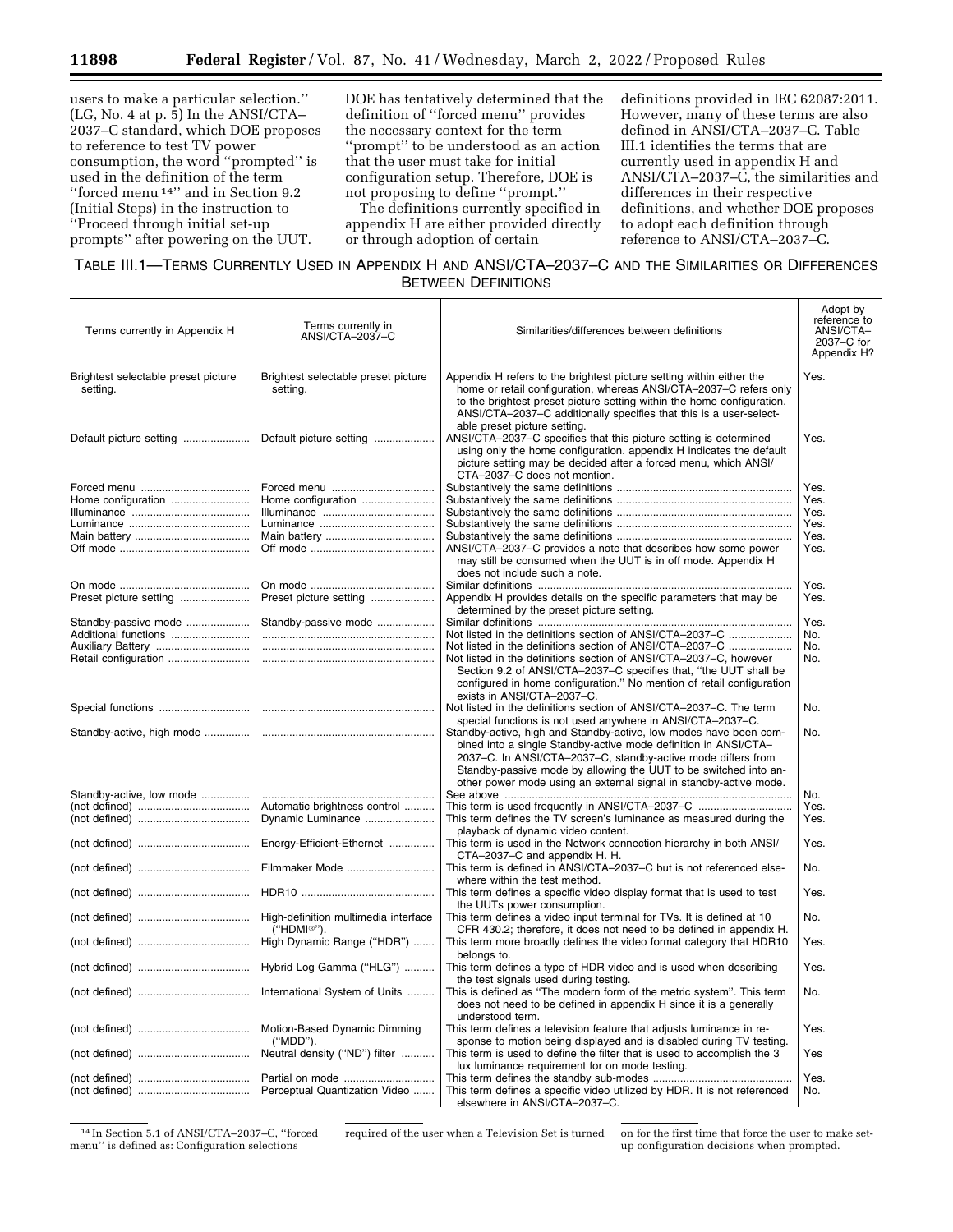| TABLE III.1—TERMS CURRENTLY USED IN APPENDIX H AND ANSI/CTA-2037-C AND THE SIMILARITIES OR DIFFERENCES |                                      |  |  |
|--------------------------------------------------------------------------------------------------------|--------------------------------------|--|--|
|                                                                                                        | <b>BETWEEN DEFINITIONS-Continued</b> |  |  |

| Terms currently in Appendix H | Terms currently in<br>ANSI/CTA-2037-C | Similarities/differences between definitions                                                                                                                                                                                                                                                             | Adopt by<br>reference to<br>ANSI/CTA-<br>2037-C for<br>Appendix H? |
|-------------------------------|---------------------------------------|----------------------------------------------------------------------------------------------------------------------------------------------------------------------------------------------------------------------------------------------------------------------------------------------------------|--------------------------------------------------------------------|
|                               | Power Modes                           | This term identifies all the various power modes: Off mode, on mode,<br>partial on mode, which includes standby-passive and standby-ac-<br>tive). The generic term power mode is not referenced elsewhere in<br>ANSI/CTA-2037-C.                                                                         | No.                                                                |
|                               |                                       | This term defines quick start functionality, which is a special function<br>that impacts the time it takes for a TV to transition to on mode from<br>partial on mode.                                                                                                                                    | Yes.                                                               |
|                               |                                       | This term defines an object used to prevent the ABC lamp light from<br>reflecting off the UUT and interfering with the dynamic luminance<br>data collection. It is not a required tool but may be needed for test-<br>ing in specific instances.                                                         | Yes.                                                               |
|                               |                                       | This term defines the device used to hold the UUT upright. This term<br>is not included in the TV test procedure since it is a generally under-<br>stood term.                                                                                                                                           | No.                                                                |
|                               | Standby-Active Mode                   | This term defines a power mode where the UUT does not provide pic-<br>ture or sound but can be switched into another power mode with the<br>remote control, an internal signal, or an external signal. The external<br>signal is what differentiates standby-active mode from standby-pas-<br>sive mode. | Yes.                                                               |
|                               | Standby-Passive Mode                  | This term defines a power mode where the UUT does not provide pic-<br>ture or sound but can be switched into another power mode with the<br>remote control or an internal signal but not an external signal.                                                                                             | Yes.                                                               |
|                               |                                       | This term is defined at 10 CFR 430.2: therefore, it does not need to<br>be defined in appendix H.                                                                                                                                                                                                        | No.                                                                |
|                               | Wake-By-Remote-Control-App            | This term defines the ability to wake a UUT using a network-con-<br>nected device and is used during standby mode testing.                                                                                                                                                                               | Yes.                                                               |
|                               | Wake-By-Smart-Speaker                 | This term defines the ability to wake a UUT using a voice command<br>via smart speaker and is used during standby mode testing.                                                                                                                                                                          | Yes.                                                               |
|                               | Wake-On-Cast                          | This term defines the ability to wake a UUT by streaming a video from<br>a mobile device to the UUT and is used during standby mode test-<br>ing.                                                                                                                                                        | Yes.                                                               |

While some of the defined terms in ANSI/CTA–2037–C have minor differences compared to the current definitions in appendix H, DOE has initially determined that these differences are not substantive and would not change the meaning of the defined terms or impact testing according to the proposed test procedure compared to the current test procedure. Accordingly, to harmonize with the current industry standard, DOE proposes to reference Section 5.1 of ANSI/CTA–2037–C for the definitions of the terms used in the TV test procedure. DOE also proposes to reference Section 5.2 of ANSI/CTA– 2037–C to include the relevant abbreviations that are used in the TV test procedure. Further, for the terms that are currently defined in appendix H but a definition does not exist in ANSI/ CTA–2037–C (*e.g.,* additional functions, auxiliary battery, retail configuration, special functions, standby-active, high mode, and standby-active, low mode) DOE proposes to remove these terms from appendix H because they are not referenced in ANSI/CTA–2037–C nor used anywhere in the proposed test procedure.

Finally, DOE notes that the CTA working group is considering revising definitions for power modes (*i.e.,* on

mode, partial on mode, *etc.*). In particular, the working group is considering deleting the definitions for off, standby-active, and standby-passive modes and updating the definition of partial on mode to specify that it is a mode in which the TV is connected to an external power source, does not provide picture or sound, and can be switched into another mode with a remote control. The definition under consideration for partial on mode in CTA–2037–D aligns, in part, with the current definitions specified in ANSI/ CTA–2037–C for standby-passive and standby-active modes, which are submodes of partial on mode. In general, the CTA working group intends to update all references to standby mode as partial on mode. The working group also does not intend to differentiate between standby-active and standbypassive modes in CTA–2037–D, but the standard would require that the partial on mode power consumption be captured under one of three parameters depending on the type of functionality that is supported during the partial on mode test (as discussed further in section III.G.3 of this document). DOE notes that although the CTA working group is considering using the term 'partial on mode' throughout CTA– 2037–D, DOE would refer to this mode

as 'standby mode', if CTA–2037–D were to be finalized with 'partial on mode' as the defined term. DOE may consider additional definitions for sub-modes within standby mode, if necessary. These would include definitions for terms such as standby-passive and standby-active, which DOE is proposing to reference from ANSI/CTA–2037–C in this document.

DOE requests comment on defining the identified terms in appendix H through reference to ANSI/CTA–2037– C.

DOE also requests comment on whether it should consider the revisions to the power mode definitions that are under consideration by the CTA working group for CTA–2037–D.

### *D. Test Equipment*

### 1. Power Supply

Sections 3.1 and 3.2 of appendix H reference Section 4.3.1 of IEC 62301 Ed. 2.0 for the voltage and frequency and power supply requirements for testing TVs. The requirements specify that the voltage and frequency for each region within North America must have a voltage of 115 volts (''V'') and frequency of 60 hertz (''Hz''). IEC 62301 Ed. 2.0 additionally includes requirements for other regions around the world.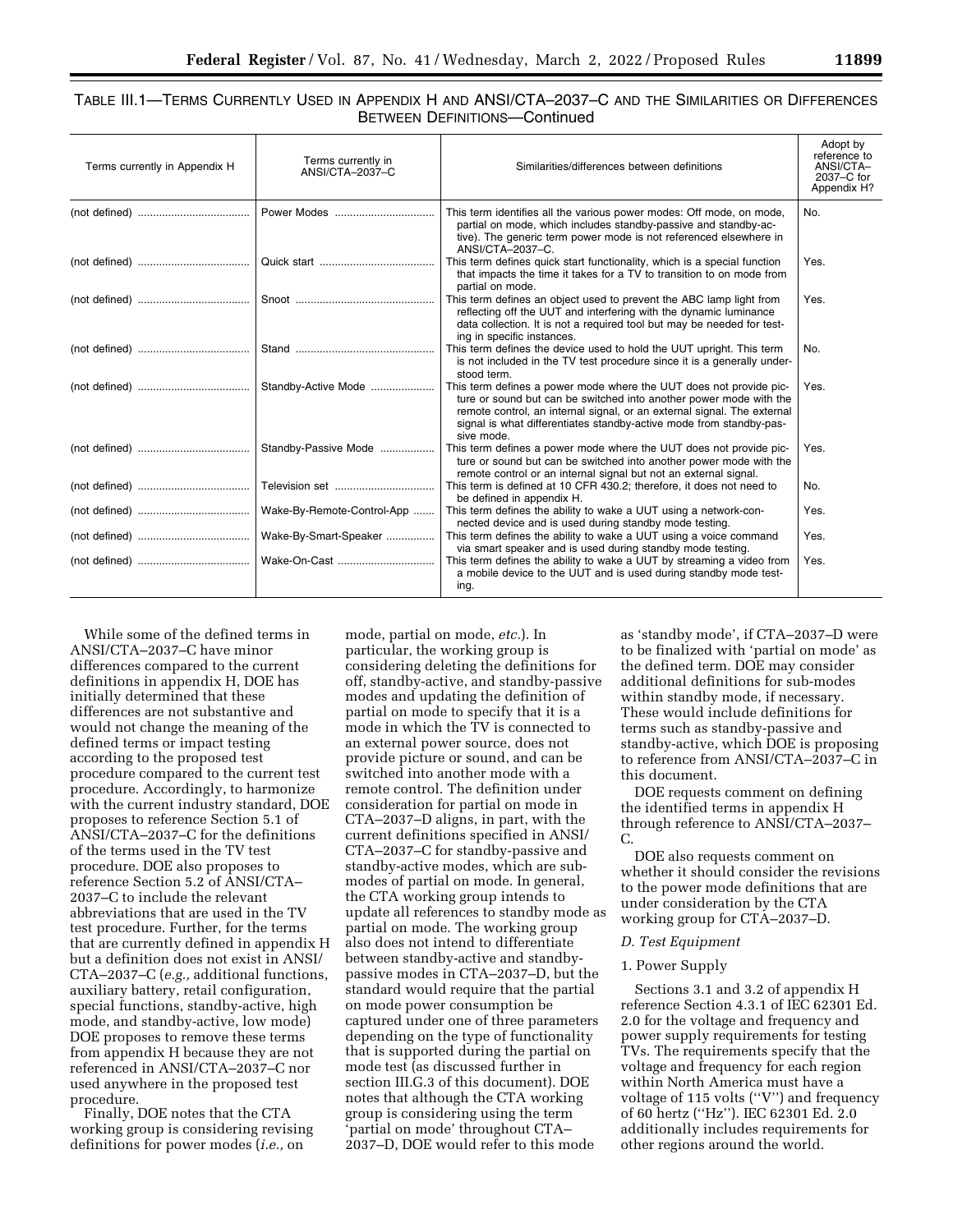Section 7.1.1 of ANSI/CTA–2037–C only specifies the North Americanspecific requirements; however, these requirements are specified under the standby mode power supply requirements rather than on mode. The CTA working group is considering moving these requirements under the power supply requirements for on mode in CTA–2037–D. DOE expects that the same power supply is used to test on mode and standby mode power consumption and the specific location of where the requirement is specified would not alter the power supply that is used to test a TV.

Additionally, given that DOE's test procedure is applicable to only those TVs that are a type which, to any significant extent, are distributed in commerce in the United States for personal use or consumption by individuals (42 U.S.C. 6291(1); 42 U.S.C. 6292(a)(12); 42 U.S.C.), the North American-specific requirements specified in ANSI/CTA–2037–C are sufficient for the DOE test procedure. Therefore, DOE proposes to reference Section 7.1.1 of ANSI/CTA–2037–C for the alternating current (''AC'') power supply specification.

Section 3.2 of appendix H additionally specifies that the total harmonic distortion of the supply voltage must not exceed 5 percent, inclusive to the 13th order harmonic, when the unit is under test. Section 7.1.1 of ANSI/CTA–2037–C specifies that the total harmonic distortion must not exceed 2 percent up to and including the 13th harmonic.

DOE proposes to reference the power supply requirements from ANSI/CTA– 2037–C. While the total harmonic distortion specification is more stringent in ANSI/CTA–2037–C, based on its internal testing and general agreement from manufacturers during the ANSI/ CTA–2037–C development working group meetings, DOE has initially determined that most power supplies are capable of meeting this requirement; thus, DOE expects that most, if not all, power supplies currently used for TV testing are able to meet the requirements specified in ANSI/CTA–2037–C. Therefore, DOE does not expect the proposed reference to the power supply requirements would result in additional burden.

The introductory text in Section 9 of ANSI/CTA–2037–C states that power shall be provided to the ABC lamp, camera photometer, and UUT from the specified AC power source. DOE has initially determined that using the same AC power source to power the UUT as well as the ABC lamp and camera photometer could unintentionally

impact the power consumption measurement of the UUT due to ''noise'' from the ABC light source and fluctuations in power draw caused by the camera photometer and ABC light source. Additionally, the CTA working group is considering revising this requirement for CTA–2037–D to specify that only the UUT be powered using the power source specified in Section 7.1.1 of the CTA–2037 standard, the camera photometer and lamp must not be powered by the same controlled power source, and that the camera photometer and lamp may be powered by mains power. Accordingly, DOE proposes to specify that TVs must be tested with only the UUT powered by the specified AC power source. The camera photometer and ABC lamp may be powered using standard mains electricity.

DOE requests comment on referencing Section 7.1.1 of ANSI/CTA–2037–C for the power supply requirements. DOE also requests comment on referencing the updated requirements that are under consideration for CTA–2037–D, which would move the voltage and frequency requirements for the power supply from the standby mode to on mode section within Section 7.1.1 of the CTA–2037 standard.

DOE requests comment on its proposal to connect only the UUT to the specified AC power source during testing and to specify that the camera photometer and ABC lamp may be powered via mains power. DOE also requests feedback on whether the camera photometer and ABC lamp should be connected to additional specified AC power sources and the burden versus benefit of such an approach.

#### 2. Power Meter

The power meter requirements specified in section 3.3 of appendix H are the same as the requirements specified in Section 7.1.2 of ANSI/CTA– 2037–C, which includes the specification of a wattmeter as well as the allowable uncertainty in measurement. ANSI/CTA–2037–C additionally specifies calibration requirements for the power meter, the current crest factor, and the lower bound on the current range. Accordingly, DOE proposes to reference Section 7.1.2 of ANSI/CTA–2037–C for the power meter requirements because it includes the requirements currently specified in appendix H, and the additional requirements specified would ensure that the power meter remains within bounds and calibrated to ensure the results obtained are valid and representative. Based on feedback from

manufacturers and test labs during the ANSI/CTA–2037–C working group meetings, DOE understands that the additional requirements would not add substantive burden in sourcing a power meter.

DOE requests comment on its proposal to reference the power meter requirements from ANSI/CTA–2037–C. Specifically, DOE requests feedback on the potential burden, if any, to meet the more stringent requirements specified in ANSI/CTA–2037–C.

## 3. Luminance Meter

Section 3.4 of appendix H specifies the accuracy requirements for a luminance meter, which is used to measure screen luminance in the default and brightest preset picture settings as well as the default retail picture setting. The current luminance measurement is performed using the static, 3-bar blackand-white image from IEC 62087:2011. This static black-and-white image does not result in representative luminance measurements because TVs are rarely used to display static images (*i.e.,* the content played on TVs is almost always dynamic, or in motion) and pure white color is rarely displayed on a TV screen (*i.e.,* most scenes displayed on a TV screen are a mix of various colors); therefore, measuring luminance using the black-and-white image is not representative of typical consumer use. DOE is therefore proposing to measure dynamic screen luminance (*i.e.,*  luminance of the screen when playing dynamic video content such as the IEC test clip) as specified in ANSI/CTA– 2037–C to ensure that a TV's screen luminance is measured at the same time as its power consumption, which would provide consumers a direct relationship for TV brightness (*i.e.,* luminance) as a function of its power consumption. DOE has initially determined that a dynamic screen luminance measurement would provide results that are more representative of real-world in comparison to the currently specified static black-and-white image.

In general, a luminance meter cannot measure dynamic screen luminance; instead, ANSI/CTA–2037–C specifies use of a camera photometer to measure the dynamic luminance of the TV screen during each on mode test. The camera photometer captures the light from the TV screen while displaying video content, and the average of the light entering the camera photometer's sensor in each frame is translated into the average luminance of the TV screen. In conjunction with the proposal to measure dynamic screen luminance, DOE proposes to remove the existing luminance meter requirements specified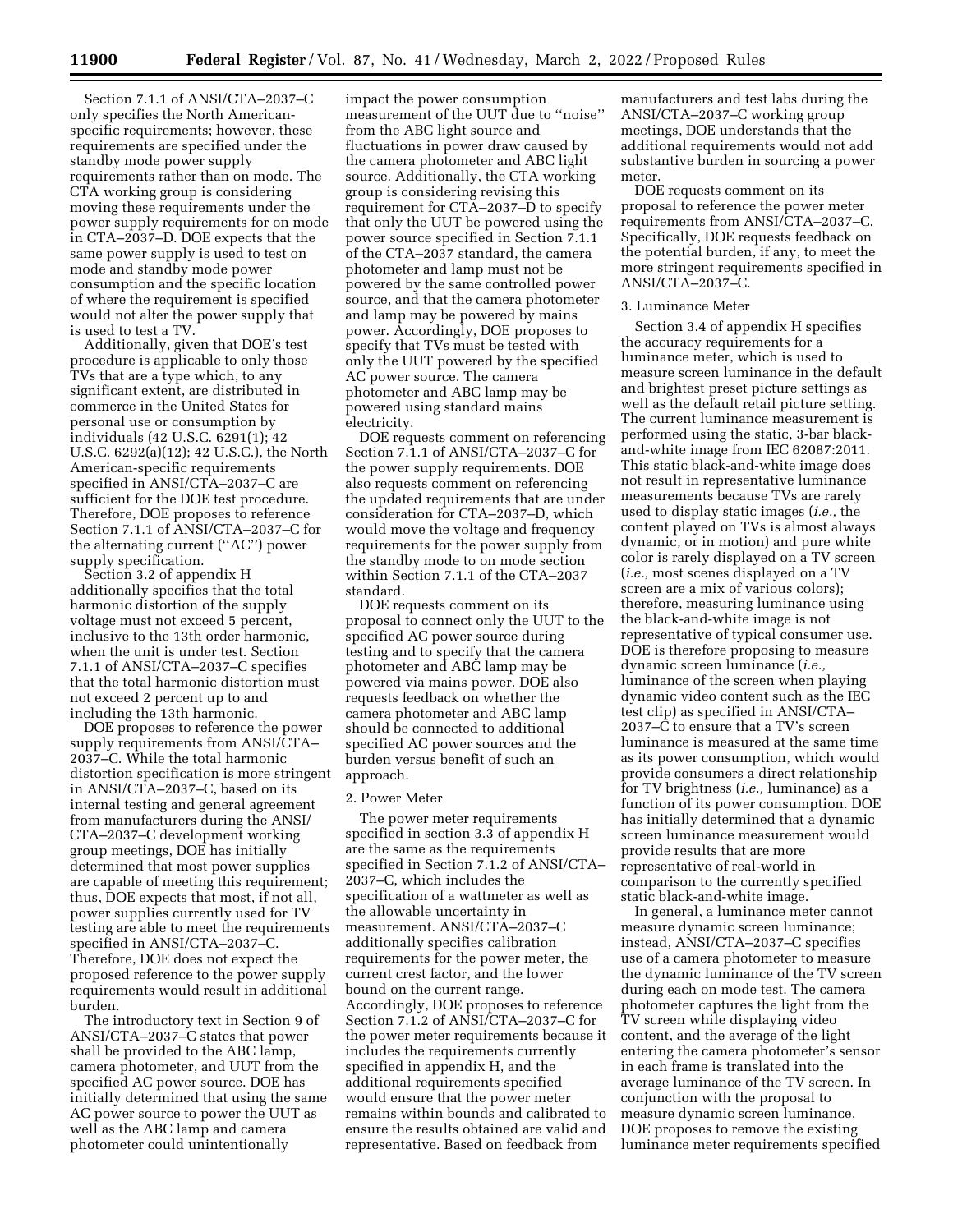in section 3.4 of appendix H and instead reference Section 7.1.4 of ANSI/CTA– 2037–C, which specifies the requirements for the camera photometer's uncertainty, resolution, sample area, and data rate.

Additionally, the CTA working group is considering specifying an additional requirement in CTA–2037–D that the camera used for testing should be calibrated against a traceable light source that more closely matches the spectral power density of LED/OLED TVs than does standard illuminant A (*e.g.,* D65, LED–RGB1).

DOE requests comment on its proposal to measure dynamic screen luminance and to specify use of a camera photometer to measure dynamic screen luminance. In particular, DOE requests comment on any concerns with the burden associated with using a camera photometer as specified by ANSI/CTA–2037–C to measure screen luminance.

DOE also requests comment on the additional calibration requirement under consideration for CTA–2037–D and whether DOE should include this requirement for its TVs test procedure.

#### 4. Illuminance Meter

Section 3.5 of appendix H specifies accuracy requirements for the illuminance meter, which is used to measure the room illuminance levels at the ABC sensor for tests that are conducted with ABC on. Section 7.1.3 of ANSI/CTA–2037–C specifies the same accuracy requirements for an illuminance meter and additionally specifies calibration requirements for the illuminance meter. Additionally, ANSI/CTA–2037–C specifies certain requirements if the illuminance meter is neither a spectroradiometer nor calibrated against an illuminant replicating the spectral emissions of LEDs. However, the CTA working group is re-evaluating these requirements.

The CTA working group is considering reducing some of the requirements to ease test burden by clarifying that only specific requirements of the calibration standard must be met. These requirements are for the illuminance meter accuracy and relative spectral response. An additional requirement is also being considered which would require the center of the cosine receptor to be  $\leq 40$ mm in depth.

DOE has initially determined that the illuminance meter requirements specified in Section 7.1.3 of ANSI/CTA– 2037–C are appropriate because DOE is proposing that an LED lamp be used for ABC testing rather than an incandescent lamp as specified currently in appendix H (see section III.D.6 of this document

for more detail). However, DOE will continue evaluating the updated language that is under consideration by the CTA working group. At this time DOE proposes to reference Section 7.1.3 of ANSI/CTA–2037–C for the illuminance meter requirements.

DOE requests comment on its proposal to reference the illuminance meter requirements, including the calibration requirements, from ANSI/ CTA–2037–C.

DOE also requests comment on the updated illuminance meter requirements under consideration for CTA–2037–D, whether DOE should consider referencing the updated requirements when finalized, and the reason(s) for doing so.

### 5. Video Input Device

Section 3.6 of appendix H contains video input device requirements that specify the use of a Blu-ray player and requires that the video input device manufacturer be different from the manufacturer of the UUT. ANSI/CTA– 2037–C specifies the use of a USB flash drive 15 to play the IEC test clips. Specifically, Sections 7.1.5 through 7.1.7 of ANSI/CTA–2037–C specify the use of a USB 3.0 flash drive that stores the test clips for playback and a separate media player that contains a USB port to send media to the UUT via an HDMI cable. ANSI/CTA–2037–C specifies that the media player must have a video setting that does not perform any video processing (*e.g.,* noise reduction, upscaling, or adjustment of color, hue, contrast, or brightness). ANSI/CTA– 2037–C does not include the requirement that the manufacturers for the media player and UUT must be different.

ANSI/CTA–2037–C additionally requires that all media must be stored and played from a FAT32 or ExFAT<sup>16</sup>formatted USB flash drive via the USB port in the media player. ANSI/CTA– 2037–C requires that the test clips stored on the USB flash drive are played via a USB port on a media player instead of the designated USB port on a UUT. During ANSI/CTA–2037–C working group meetings, stakeholders noted that some TVs may alter the default picture setting if the media is played using the USB port on the TV rather than a media player connected via HDMI. By storing the media on a USB flash drive and playing through a

media player, any video processing from the UUT would be avoided.

DOE proposes to reference the video media player requirements from ANSI/ CTA–2037–C. DOE has conducted testing using both the Blu-ray Disc played via a Blu-ray player and the USB flash drive played via a Blu-ray player. DOE has not found any difference in playing the content via a USB flash drive connected to the Blu-ray player versus a Blu-ray Disc played via the Bluray player with video processing turned off on the Blu-ray player. DOE proposes to align with the ANSI/CTA–2037–C requirements.

As described, section 3.6 of appendix H specifies that the Blu-ray player manufacturer shall be different from the manufacturer of the UUT to prevent device interaction. ANSI/CTA–2037–C does not include this requirement. DOE requests comment on whether it should maintain the current requirement that the UUT and media player are from different manufacturers.

DOE requests comment on its proposal to reference the media player and USB flash drive requirements from ANSI/CTA–2037–C. DOE also requests comment on whether DOE should maintain the current requirement that the media player and UUT must not be from the same manufacturer.

## 6. Light Source for ABC Testing

For conducting tests for TVs with ABC enabled by default, appendix H requires the use of a lamp to alter the amount of light that is directed to the ABC sensor of the TV. Section 7.1.3.3 of appendix H specifies that the ABC lamp must be a standard spectrum, halogen incandescent aluminized reflector lamp and also includes specifications for the lamp diameter, beam angle, and center beam candlepower. Such a light source is used in conjunction with a variable transformer to control the brightness of the lamp, which in turn controls the illuminance at the ABC sensor. This setup measures TV power consumption at different room ambient conditions, reflective of use wherein sometimes TVs are used in a bright room (*e.g.,* during the day) while other times they would be used in a dark room (*e.g.,* at night or with room lights turned off).

Section 7.1.9 of ANSI/CTA–2037–C specifies the ABC light source requirements, namely that an LED reflector lamp with dimmer switch must be used to provide the specified room illuminance levels. The industry test standard specifies an LED rather than incandescent lamp in response to the growing market for in-home LED lighting. Section 7.1.9 of ANSI/CTA– 2037–C additionally specifies the

<sup>15</sup>ANSI/CTA–2037–C refers to a USB flash drive as a ''USB thumb drive'' and a ''USB stick.''

<sup>16</sup>FAT32 and ExFAT refer to file allocation formatting systems for storage devices such as USB flash drives. FAT32 means 32-bit version of FAT file allocation table system. exFAT means extensible file allocation table.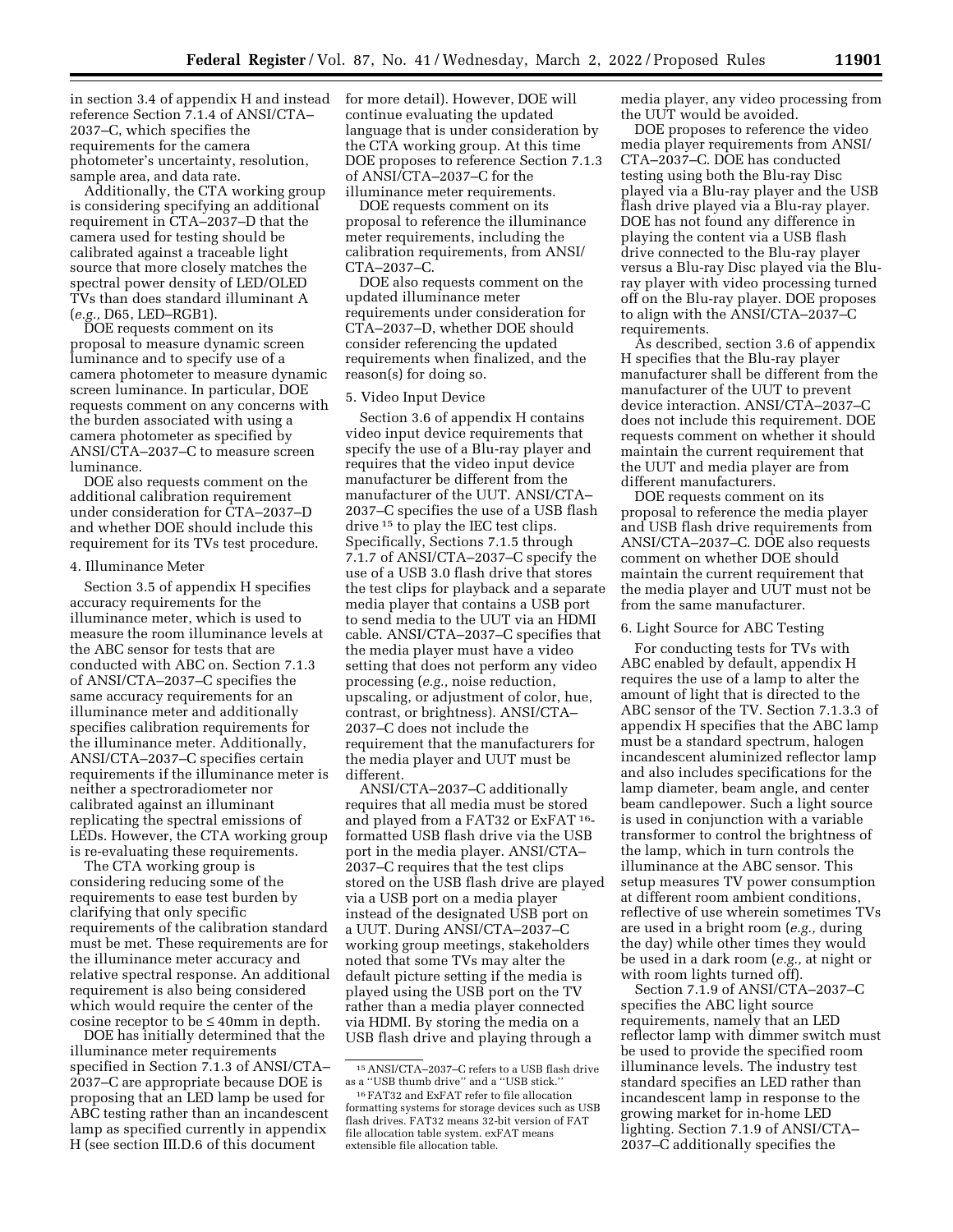diameter, rated beam angle, correlated color temperature, and color rendering index of the lamp. Further, it specifies a 1-percent allowable tolerance in illuminance measurement and the use of a neutral density (''ND'') filter to reach illuminance levels less than 10 lux, which are consistent with the current requirements in appendix H. DOE has conducted testing using such an LED lamp and did not find any substantive differences in the test conduct compared to using an incandescent lamp. DOE proposes to reference Section 7.1.9 of ANSI/CTA– 2037–C for the ABC light source requirements.

DOE requests comment on its proposal to reference Section 7.1.9 of ANSI/CTA–2037–C for the light source required for conducting tests with ABC enabled.

### *E. Test Room Setup*

## 1. Room Ambient Conditions

Sections 4.1 and 4.2 of appendix H specify the ambient temperature and relative humidity conditions of the test room, respectively. The temperature conditions reference Section 11.4.1 of IEC 62087:2011, which specifies a requirement of 23 degrees Celsius (''°C'') ±5 °C. Section 4.2 of appendix H specifies that the ambient relative humidity must be maintained between 10 percent and 80 percent. Section 7.3 of ANSI/CTA–2037–C specifies the same ambient test room and relative humidity requirements. DOE proposes to reference these requirements from ANSI/CTA–2037–C.

DOE requests comment on whether the specified ambient temperature and humidity requirements are adequate or whether the temperature and relative humidity specifications should include additional specification regarding the precision and/or accuracy of the instruments used to verify that the required ambient conditions are maintained.

### 2. Room Illuminance Level

Section 4.3 of appendix H specifies that all luminance and on mode testing must be performed in a room with an illuminance level less than or equal to 1.0 lux measured at the UUT's ABC sensor while the TV is in off mode or standby mode. Section 7.4 of ANSI/ CTA–2037–C specifies the same requirement but includes an additional requirement regarding the positioning of the illuminance meter used for this measurement (*i.e.,* the illuminance meter must be positioned at the ABC sensor in the same manner as it would be positioned during luminance and

power measurement tests). As this requirement is generally the same between appendix H and ANSI/CTA– 2037–C, but with additional specificity regarding meter placement, which would further ensure repeatability and reproducibility of the test results, DOE proposes to reference Section 7.4 of ANSI/CTA–2037–C for the room illuminance level.

DOE requests comment on its proposal to reference Section 7.4 of ANSI/CTA–2037–C for the room illuminance level and requirement to position the illuminance meter in the same manner as it would be positioned during luminance and power measurement tests.

## 3. UUT Installation and Placement

Section 4.4 of appendix H specifies that the UUT must be installed in accordance with manufacturer's instructions. Additionally, section 4.5 of appendix H includes requirements for TV placement, which specifies that TVs tested with ABC enabled must be placed at least 0.5 meters away from any wall surface and that all four corners of the face of the TV must be placed equidistant from a vertical reference plane.

DOE notes that many manufacturers provide instructions for multiple installation configurations for the TV, such as stand mounted and wall mounted, and do not specify a single method as a recommended or preferred approach.

Section 8 of ANSI/CTA–2037–C specifies the installation and setup requirements for the UUT as well as all other test equipment relative to the placement of the TV. Specifically, ANSI/CTA–2037–C Sections 8.2. 8.2.2, and 8.2.3 provide instructions on installing a UUT for testing, including a preference for installing a TV using a stand mount if possible; if not, using a wall mount; and if the UUT is neither stand-mounted nor wall-mounted (*e.g.,*  permanently mounted in a wheeled furniture stand), special case installation instructions are specified in which the UUT assembly (including whatever support mechanisms or furniture that are part of the UUT) are positioned on a floor. Section 8.2.4 specifies requirements for positioning the ABC sensor relative to the UUT for cases where the UUT has an ABC sensor that is not permanently mounted on the display (*e.g.,* in an external enclosure or sound bar).

Additionally, ANSI/CTA–2037–C describes the requirements for the placement of the LED lamp, camera photometer, and illuminance meter relative to the UUT. Currently, when

testing according to appendix H, the incandescent lamp used for ABC testing is pointed directly at the ABC sensor and placed 1.5 meters from the center of the ABC sensor, as specified in section 7.1.3.4 of appendix H. ANSI/CTA– 2037–C specifies placing the LED lamp at a 45° angle pointed at the ABC sensor and also specifies requirements to ensure that light is not reflected off the TV screen. DOE tentatively finds that positioning the lamp at an angle rather than directly in front of the sensor would be more representative of real world conditions, as lighting is generally not placed such that a lamp shines directly towards the ABC sensor; instead, any light reaching the sensor is generally directed at the TV screen at an angle, either from overhead lighting or floor lamps. DOE has conducted testing with the LED lamp placed at a 45° angle and has tentatively determined that this setup is achievable and provides results that are repeatable. Subsequent to when DOE performed its investigative testing, the ANSI/CTA–2037–C test procedure was further revised to include more detailed setup instructions, including specifying a lamp angle tolerance of  $2^{\circ}$ and providing additional instructions in order to position the lamp angle precisely. DOE is proposing to adapt the requirements specified in ANSI/CTA– 2037–C regarding lamp setup.

Further, Section 8.1.2 of ANSI/CTA– 2037–C details the orientation and placement of the illuminance meter. Section 7.1.3.5 of appendix H provides general instruction for the illuminance meter placement, stating that the meter must be positioned at the ABC sensor in the direction of the light source. ANSI/ CTA–2037–C specifies that the illuminance meter must be oriented at an angle of 45° to be aimed directly at the light source, which is also oriented at 45° relative to, and pointing towards, the ABC sensor. ANSI/CTA–2037–C also requires a firm stationary mount for the illuminance meter to allow for consistent measurement of the illuminance. The requirements in Section 8.1.2 of ANSI/CTA–2037–C are similar to the requirements in section 7.1.3.5 of appendix H, but include additional direction on mounting the illuminance meter and the specific orientation of the light reception dome. DOE proposes to reference these additional requirements for the illuminance meter setup within revised Section 3 (Test Setup) of appendix H.

Section 8.2.5 of ANSI/CTA–2037–C specifies detailed instructions for the placement and setup of the camera photometer, which is used for dynamic luminance measurement. The placement of the camera photometer is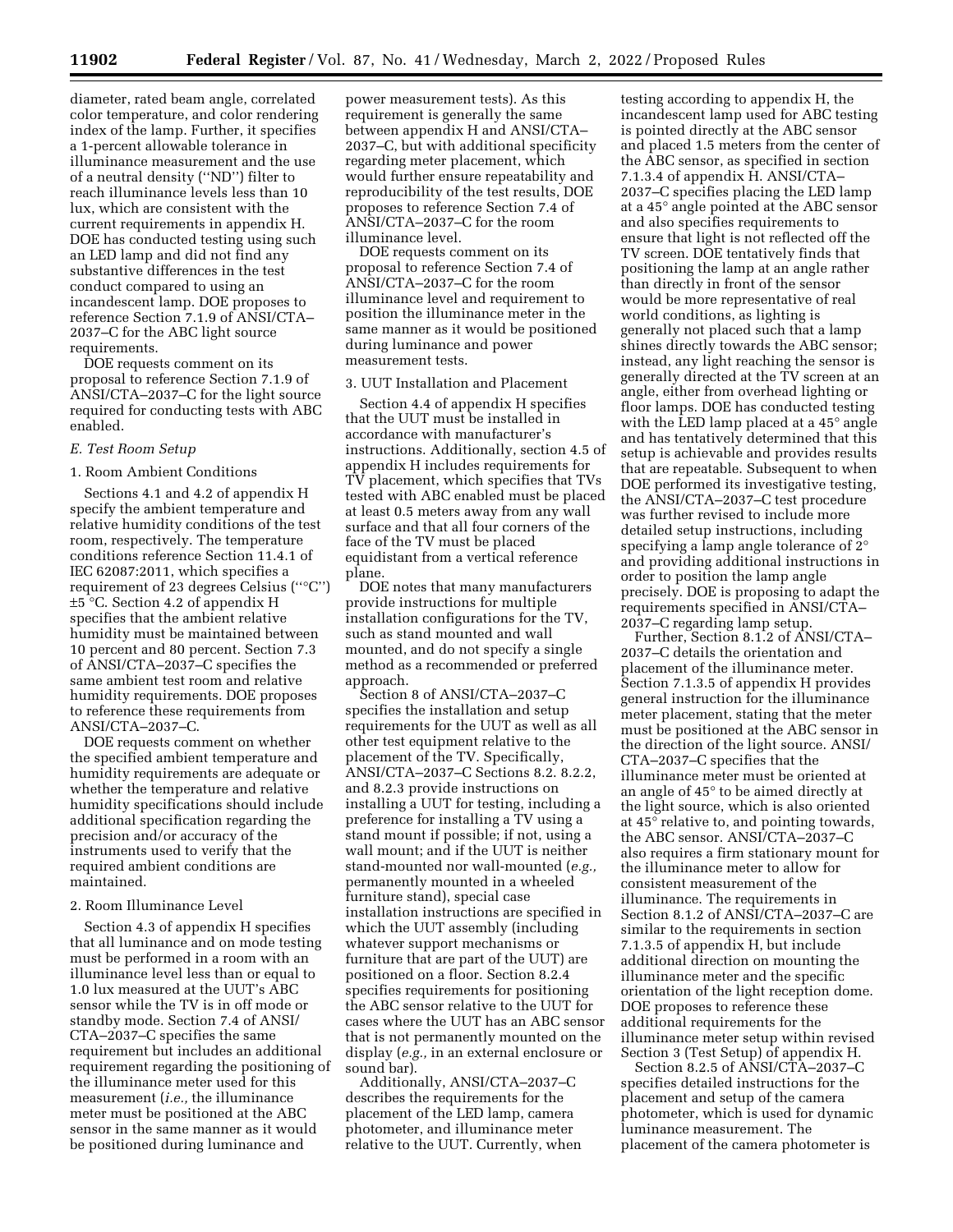dependent on the size of the UUT. The distance between the camera photometer and the TV is proportional to the width of the TV, and the height of the camera photometer is always in the center of the height of the TV. The orientation is 0° with respect to the TV screen, with a 5° tolerance. Section 8.2.5 of ANSI/CTA–2037–C also provides instructions for how to prevent the moiré effect <sup>17</sup> by defocusing the camera photometer appropriately. DOE proposes to reference the ANSI/CTA– 2037–C requirements for the placement and setup of the camera photometer. DOE has conducted testing using this setup and has tentatively found this setup provides for a measurement of screen luminance in a repeatable manner.

Finally, Sections 7.1.10 and 8.2.1 of ANSI/CTA–2037–C also include additional requirements regarding the table surface on which the UUT is placed for testing. This includes the specifications for covering the table with black, non-reflective cloth and placing a reflective card directly underneath the ABC sensor of the UUT. The reflective card is used to better redirect light from the ABC lamp into the ABC sensor, given the 45° angle of the ABC lamp. DOE proposes to reference these requirements in the test room setup section of appendix H. While DOE proposes to reference these requirements, DOE is aware that the CTA working group is considering amending this requirement to specify that a 'minimally reflective cloth' (such as, black felt) rather than a 'nonreflective cloth' be used for testing. Accordingly, DOE requests feedback on whether it is appropriate to refer to the cloth as ''non-reflective'' or if it should use the term ''minimally reflective'' instead, since no material is truly nonreflective.

DOE requests comment on its proposal to reference all the requirements specified in Section 8 of ANSI/CTA–2037–C for the test room setup. These include the setup of the UUT, illuminance meter, camera photometer, table surface, and reflective card.

DOE also requests comment on whether it is appropriate to specify that the table surface must be covered with black, non-reflective cloth or whether DOE should specify a ''minimally reflective'' cloth instead.

## *F. Test Configuration*

## 1. Configuration of Special Functions

Section 5 of appendix H specifies configuration requirements for various TV functions such as: Additional functions and special functions; the setup of the TV when presented with forced menu prompts; a connection priority to be used for connecting the TV to the video input device; the selection of the preset picture setting for on mode tests; video aspect ratio; frame rate; sound level; and network connection configuration. For many of these requirements, appendix H references the requirements specified in relevant sections of IEC 62087:2011. The requirements specified in appendix H are also consistent with earlier versions of the ANSI/CTA–2037 standard.

As TV technology has evolved, the configuration requirements currently specified in appendix H may not be as representative of current TV use. Additionally, as noted in the June 2016 RFI, special functions such as MDD often trigger a more significant decrease in power consumption when testing with the IEC test clip compared to other real-world media content. In the June 2016 RFI, DOE requested comment on how frequently users operate a TV in the default setting, the use of MDD in specific preset picture settings, as well as the setup from forced menu prompts. 81 FR 41278–41279. In response, DOE received the following stakeholder comments.

Samsung commented that MDD is enabled by default and remains ''on'' in the default picture setting. Samsung stated that MDD is not enabled by default in the other user-selectable preset picture settings, but that the user is informed that these preset picture settings do not have MDD enabled by default. Samsung recommended that instead of disabling energy-saving features such as MDD during testing, such features should remain in their default state, which is generally enabled in the default picture setting. (Samsung, No. 5 at pp. 2–3)

NRDC commented regarding the quick start special function, recommending that if a TV has a quick start option and a normal resume time greater than 10 seconds, DOE should amend the test procedure such that the TV is tested with quick start turned on, even if the TV is shipped with this function disabled. (NRDC, No. 2 at p. 16)

The CA IOUs commented that some TVs may have features that result in a measured power consumption during DOE testing that is less than the power consumed during real-world operation. The CA IOUs recommended that if MDD

features are not intended to be enabled for most viewing, then they should not be enabled in the DOE test procedure. The CA IOUs recommended that DOE address these issues with an updated test procedure to ensure that these features are configured as they would be in the home. The CA IOUs further recommended that if there is ambiguity about how a given setting should be configured, the most powerconsumptive option should be chosen. (CA IOUs, No. 8 at pp. 3–5)

NRDC recommended that DOE clarify in the test method how to address software updates, both for an update that might occur when the TV is initially set up and for those updates that happen at a later time. NRDC recommended that if a software update causes a TV's power use to change more than a small amount, then the TV must be retested and recertified. (NRDC, No. 2 at p. 17)

ANSI/CTA–2037–C provides setup requirements for functions including quick start, MDD, and forced menus. Section 9.1 of ANSI/CTA–2037–C specifies that the UUT must operate on the latest manufacturer-supplied firmware and requires a factory reset to ensure the TV is configured with the most recent firmware update.

Section 9.2 of ANSI/CTA–2037–C specifies instructions for the initial configuration of the UUT, including how to adjust according to initial setup and forced menu prompts that may have multiple configurations from which to choose. ANSI/CTA–2037–C specifies disabling accessibility settings intended for vision or hearing-impaired viewers as well as choosing the configuration that does not include the addition of content such as applications (*i.e.,*  "apps") or TV stations. Other than these exceptions, ANSI/CTA–2037–C specifies that the most powerconsumptive configuration must be selected, and the selection must be verified via a test if the most powerconsumptive configuration is unknown.

Section 9.7 of ANSI/CTA–2037–C requires all testing to be completed with MDD disabled. Further, Section 9.9 of ANSI/CTA–2037–C provides criteria that are used to determine whether quick start is enabled or disabled during testing. Specifically, quick start is enabled during testing if it is enabled by default or if the wake time of the TV is greater than or equal to 10 seconds when quick start is disabled. In the latter scenario, quick start is enabled to provide the shortest possible resume time. To determine the wake time of the TV for the quick start configuration, ANSI/CTA–2037–C specifies connecting the UUT to LAN without any other

<sup>&</sup>lt;sup>17</sup>The moiré effect refers to a visual perception that occurs when viewing the dots of the LEDs in the UUT superimposed on the pixels captured from the camera photometer. The overlapped patterns can cause a glare in the recorded image, which can impact results if not corrected for.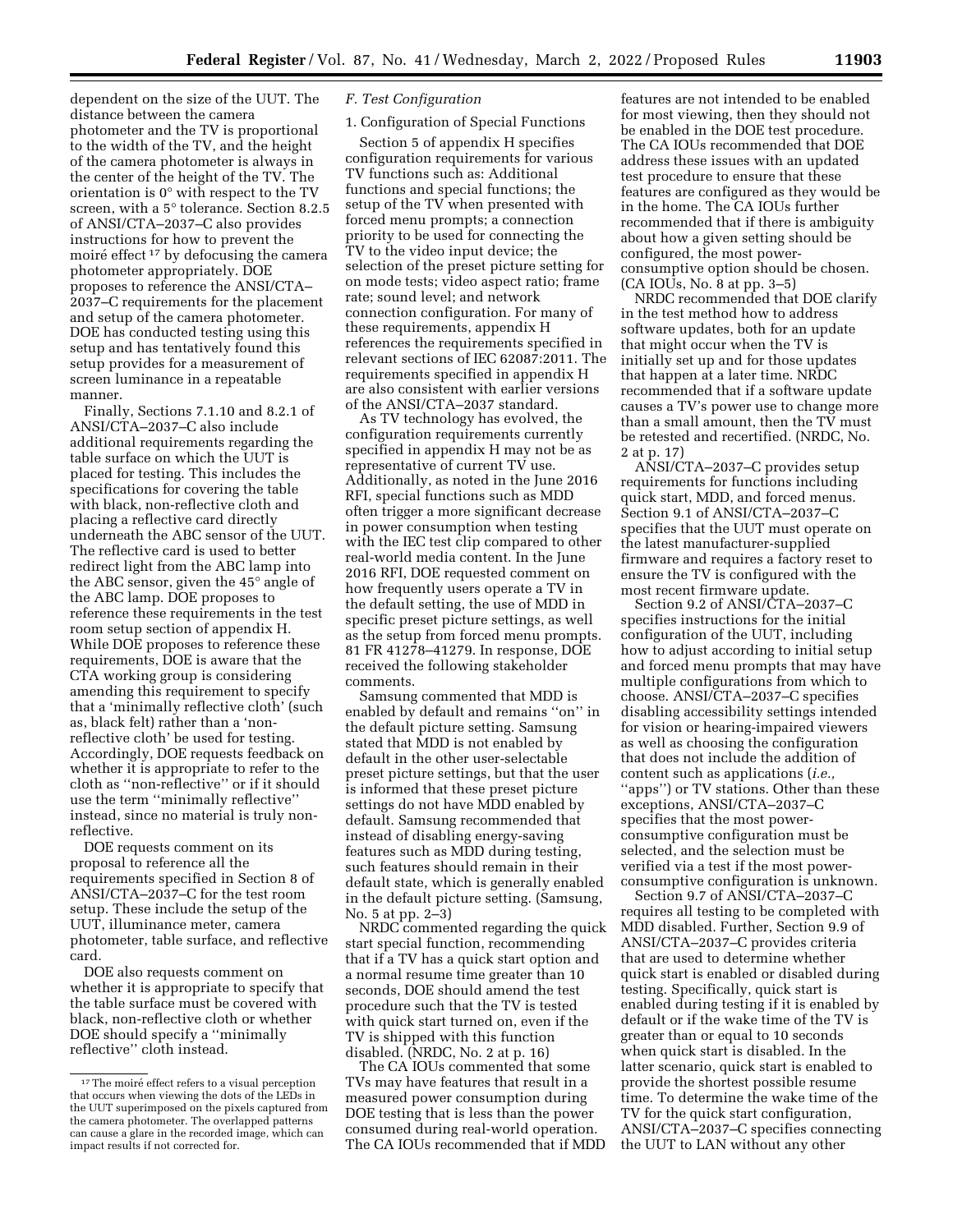devices connected, playing the SDR IEC test clip, turning off the TV for 20 minutes, and turning it back on such that it is configured to turn on to the HDMI input connection that is playing the IEC test clip. The time between turning on the TV to content being displayed is determined to be the wake time of the TV for the configuration of quick start function.

DOE proposes to adopt through reference these sections of ANSI/CTA– 2037–C. DOE has tentatively determined that adopting these sections would address stakeholder comments, would make the DOE test procedure consistent with the industry standard for the configuration of these settings, and would ensure that the DOE test procedure is measuring power consumption in a representative and repeatable manner.

While DOE is proposing to reference these requirements, DOE notes that the most power consumptive configuration of a special function may not be readily identified, as required in Section 9.2 of ANSI/CTA–2037–C, particularly because ANSI/CTA–2037–C specifies on mode testing at three preset picture settings. ANSI/CTA–2037–C does not address which configuration should be selected if a given special function impacts power consumption differently when testing the different preset picture settings or power modes. Additionally, the CTA working group is considering updating this requirement to specify that the most energy consumptive configuration of a special function must be selected if a forced menu is displayed requiring the configuration of special functions.

DOE believes it would be more appropriate to require special functions be configured in a manner that is the most *energy* consumptive, as represented by AEC, (rather than *power*  consumptive). Configuring special functions in the most energy consumptive state would mean evaluating the AEC of the TV in a given configuration. This approach would be more repeatable and reproducible because the proposed test procedure includes multiple power consumption tests (on mode in the SDR default, SDR brightest, and HDR10 default preset picture settings, and standby mode), which makes it unclear which test's power consumption should be evaluated for the configuration of special functions. Therefore, DOE is considering updating the requirement to specify that for any special functions that must be configured via a forced menu prompt during initial setup, the most energy consumptive state of the special function, as represented by

calculation of AEC, must be selected for testing.

Alternately, if DOE were to consider retaining the configuration of special functions using the most power consumptive state of the special function, DOE would update the requirement to configure special functions in the state that would yield the maximum average power. This is because power consumption is an instantaneous measurement and the point at which power is measured could impact the determination of the most consumptive option.

In addition to considering changing the configuration of special functions from the most power consumptive state to the most energy consumptive state, the CTA working group is also considering changing how the most consumptive state is determined. Currently, ANSI/CTA–2037–C specifies that the selection of the most power consumptive state of a given special function that must be configured via a forced menu prompt must be verified by measuring the power consumption of each possible configuration. For CTA– 2037–D, the working group is considering changing this requirement to specify that the option that is more likely to increase energy consumption be selected. That is, rather than verifying the power consumption measurement in each state for each forced menu prompted special function (which could increase test duration and the associated burden exponentially depending on the number of forced menu prompts and the number of options to select for each prompt), the proposal being considered by the CTA working group would require the configuration of special functions from forced menu prompts based on expected behavior of a given special function configuration. The intent of this provision would be to enable any special function that is perceived to provide additional functionality and to disable any special function that is perceived to remove functionality when prompted by a forced menu. As an example, if a UUT has a prompt for enabling or disabling location sharing, this special function is unlikely to use a significant amount of additional energy, but it is more likely that enabling it will result in higher energy consumption than disabling it, and therefore, location sharing should be enabled during testing, according to the language under consideration by the CTA working group.

The CTA working group is also considering other alternate language to eliminate subjective configuration of special functions from forced menu

prompts. In particular, the working group is considering specifying that if it is unknown which configuration yields the most energy consumptive state, then the configuration that enables more functionality should be selected, such as location sharing, data reporting, or data backup. However, if a forced menu is displayed requesting the configuration of features that would reduce or save energy, the configuration that consumes maximum energy should be selected; examples include: Smart viewing modes or energy saving functionality. The ultimate goal of such a requirement would be to select the configuration that consumes the most energy, and it is expected that, generally, enabling more functionality would consume more energy. The CTA working group may also consider selecting the option that is highlighted or pre-selected when a given forced menu prompt pops-up on the screen.

In addition to the changes being considered for the configuration of special functions, the CTA working group is considering some other updates to the initial setup requirements. Specifically, the working group is considering specifying that the TV must be tested in the default settings for all functions other than those that require configuration when a forced menu prompt appears on the screen. Further, the working group is considering specifying that the tester must not log into any services if prompted by a forced menu during initial setup, unless it is required for the setup of any other functionality noted in the standard (*e.g.,*  smart wake functionality setup via a smart speaker).

The working group also intends to clarify certain requirements for quick start. In particular, to measure the quick start wake time, ANSI/CTA–2037–C specifies that the test must be conducted on LAN, without WAN connection. The working group intends to remove this requirement for CTA–2037–D, so that the quick start wake time check is conducted under the same settings as the rest of the test (*i.e.,* on WAN). Additionally, ANSI/CTA–2037–C specifies that the wake time must be measured when the UUT wakes to the HDMI input. However, it does not state how the wake time should be measured if the UUT does not wake to the HDMI input. For CTA–2037–D, the working group is considering specifying that if the UUT does not wake to displaying video content from the HDMI port, then the wake time measurement period would end as soon as an HDMI input port can be selected to play content. The intent of this requirement is that the wake time is measured up until the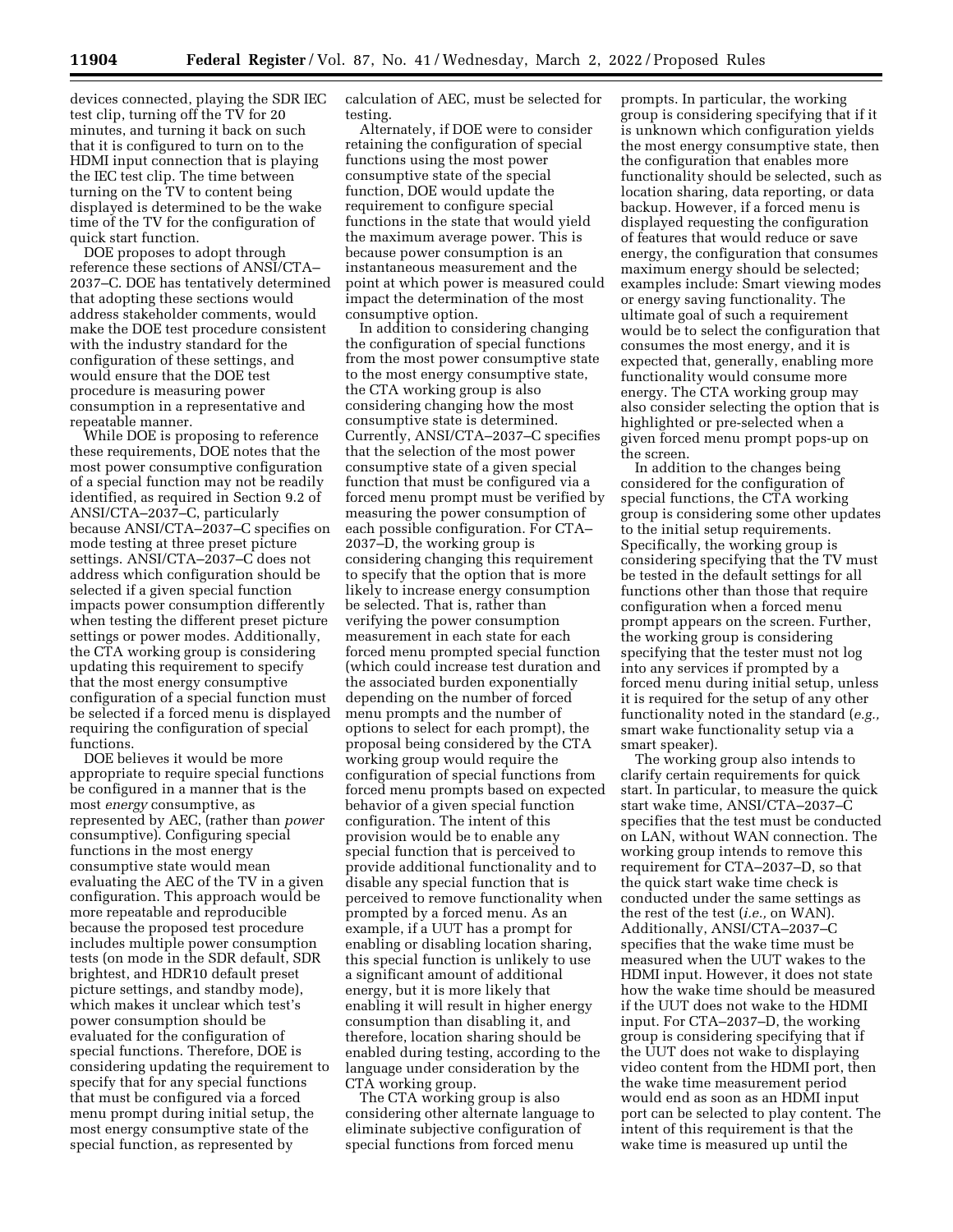point that a user can make a selection on the TV and this time period would determine whether quick start could stay disabled during the test (*i.e.,* if the wake time is less than 10 seconds) or if it should be enabled.

DOE requests comment on whether it should consider requiring that if a forced menu is displayed requesting the configuration of specific features, then the most energy-consumptive configuration, as represented by AEC, must be selected (rather than the most power consumptive configuration). Additionally, if stakeholders support the use of the most power consumptive configuration, DOE requests comment on whether it should specify that the power consumption measurement is averaged over the duration of the test.

DOE additionally requests comment on any approaches that are under consideration for CTA–2037–D by the CTA working group for the initial setup of the TV, the configuration of forced menu options, or the requirements for the quick start wake time measurement test.

2. Media Player Setup and Connection

Section 9.3 of ANSI/CTA–2037–C specifies requirements for playing video test files using the media player. Specifically, this section specifies that for all UUT setup and test tasks requiring video play, video test files stored on a USB flash drive shall be played from the media player by inserting the USB flash drive into the media player, connecting the media player to the UUT using an HDMI cable, and selecting the HDMI input on the UUT associated with the media player. On the media player, a video setting shall be selected that performs no video processing (*e.g.,* no noise reduction, no upscaling, no adjustment of color, hue, contrast, or brightness).

Sections 5.2 and 5.3 of appendix H require the use of an HDMI input cable and the HDMI input terminal that is designed for viewing live TV or dynamic content from a Blu-ray Disc player or set-top-box. However, appendix H does not provide additional instructions regarding the settings that must be selected for the media player (*e.g.,* noise reduction, upscaling, *etc.*).

Given DOE's proposal to play the media from a USB flash drive rather than a Blu-ray Disc, DOE proposes to incorporate by reference Section 9.3 of ANSI/CTA–2037–C for the media player setup and connection.

## 3. Test Clips

Appendix H currently specifies use of the IEC 62087:2011 Blu-ray Disc dynamic broadcast-content video signal

(*i.e.,* the IEC test clip) for all on mode testing. Section 5.7 of appendix H requires the video aspect ratio of the video signal to fill the entire screen, and section 5.8 of appendix H requires the frame rate and resolution of the video signal to match the highest available format signal capable of the UUT. In the June 2016 RFI, DOE requested comments on several topics related to the IEC test clip, including the representativeness of the test clip and alternate test clips that DOE could consider for testing TVs. 81 FR 41277.

NRDC recommended that DOE continue to use the current IEC test clip in the near-term, but that DOE develop new content in the long term. (NRDC, No. 2 at p. 8) NRDC recommended that in the long term, the test clip should not have excessive frequency of scene cuts or abnormally short scenes. (NRDC, No. 2 at p. 8) NRDC further recommended that in the long-term, DOE create multiple versions of the test clip for verification purposes in order to reduce the potential for circumvention, and that the clips used during such verification testing could be changed periodically and designed to deliver similar results. (NRDC, No. 2 at p. 17) NRDC also suggested that the test clip be formatted in HD, UHD, and UHD + HDR in the long term. (NRDC, No. 2 at p. 8)

NEEA recommended that the test clip be updated to be more representative of popular content such as news, sports, situation comedies, dramas, commercials, YouTube, internet browsing, and scrolling through still photographs. (NEEA, No. 3 at p. 5) NEEA further commented that modern UHD smart TVs can draw 40–100 watts of power when displaying a fully black image or no image at all. NEEA recommended an updated test clip with a portion that is fully or almost entirely black, in order to determine how a TV's power use scales with its illumination. NEEA commented that this would be representative of scenarios when music is played without accompanying video content, an input signal is not applied, or a dark scene is left paused for extended period of time. NEEA also recommended adding to the updated test clip a scene where small amounts of white text move against a fully black background, as in the credit sequences at the end of movies. NEEA asserted that this would be a useful test to determine power scaling capability, stating that most non-emissive display TVs would draw a significant amount of power to display properly, while emissive displays would not. (NEEA, No. 3 at p. 5) NEEA also recommended that the test clip be formatted in native resolutions

of 4K, HD, and SD, so that the TV displays the content at its native resolution. (NEEA, No. 3 at p. 5) NEEA recommended that HDR content be included in future test clip development. NEEA noted that HDR content increases power use in TVs, and energy-saving features are often disabled or negated when TVs detect HDR content. NEEA asserted that any test clip without HDR encoding will underrepresent real-world TV energy consumption as HDR content becomes more common. (NEEA, No. 3 at p. 7–8)

The CA IOUs recommended including testing clips referenced in the June 2016 RFI (*see* 81 FR 41262, 41263–41264 for a description of the test clips) in the updated test procedure, stating they may be more representative of realworld content than the IEC test clip. The CA IOUs also recommended using multiple test clips and requiring that the power measurement for each clip be within a certain range or tolerance, in order to reduce the ability of a TV to recognize a specific test clip. (CA IOUs, No. 8 at p. 5) The CA IOUs also recommended that the test clip be updated to native UHD- and HDRenabled content. (CA IOUs, No. 8 at p. 5)

LG commented that viewers watch a variety of content, and that different content presents very different images. LG recommended using a test clip composed of a wide variety of genres in order to reflect the variety of content available to consumers. (LG, No. 4 at p. 2)

ASAP and NEEP recommended that the test clip be updated to include 4K + HDR content. (ASAP and NEEP, No. 6 at p. 1)

CTA recommended that the test clip include material consistent with 4K UHD, HDR, and other new TV features. However, CTA also commented that it would take time and resources to include HDR content in a test clip, especially since the technology is fairly new. CTA recommended allowing HDR technology to mature before including it in a test clip. (CTA, No. 7 at p. 6)

As discussed, EPCA requires that any test procedure prescribed or amended must be reasonably designed to produce test results which measure energy efficiency or energy use during a representative average use cycle or period of use and shall not be unduly burdensome to conduct. (42 U.S.C. 6293(b)(3)) Since publication of the June 2016 RFI, stakeholders have collaborated during both IEC and CTA working groups to identify an appropriate test clip for TV testing. As a result of these meetings, the SDR IEC test clip continues to be used for testing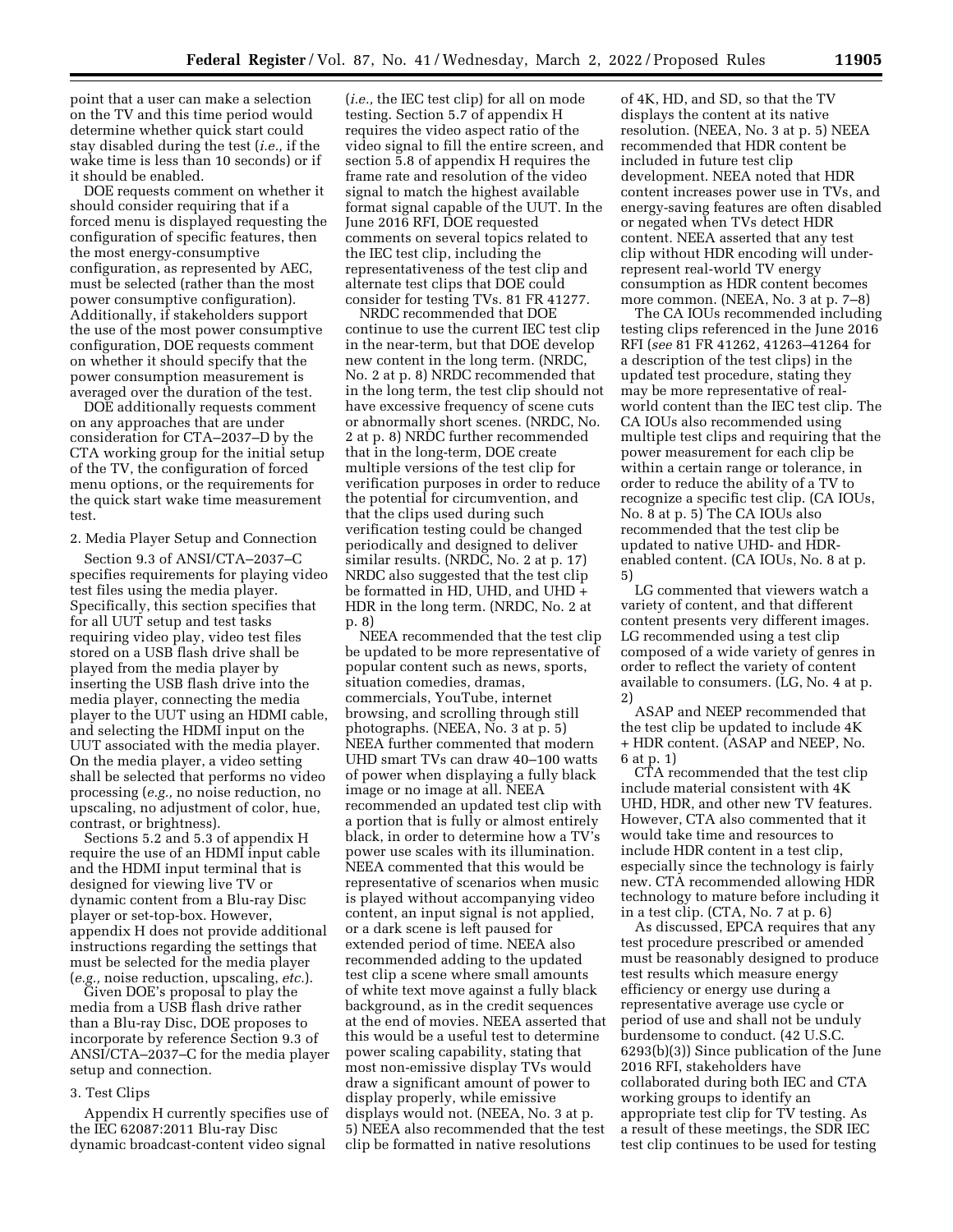the SDR preset picture settings. Additionally, an adapted HDR10 test clip (referred to as the ''HDR10 IEC test clip'' elsewhere in this document), has been initially developed by the Collaborative Labeling and Appliance Standards Program ("CLASP"),<sup>18</sup> for testing HDR10 preset picture settings. Members of the IEC and CTA working groups have agreed to use this HDR10 test clip for testing HDR10 preset picture settings in the respective industry standards. DOE has participated in these industry consensus standards development efforts and provided input on the test clip development efforts as needed.

ANSI/CTA–2037–C specifies use of the SDR IEC test clip for SDR preset picture settings and the HDR10 IEC test clip for HDR10 preset picture settings, while providing similar direction as appendix H for the aspect ratio, resolution, and frame rate of the video signal. Additionally, as mentioned in previous sections, ANSI/CTA–2037–C specifies that the test clips be played via a USB flash drive rather than a Blu-ray Disc. Currently, the IEC test clips are available for download on CTA's website at: *shop.cta.tech/collections/ standards/products/determination-oftelevision-set-power-consumption-ansicta-2037-c.* Should IEC make any changes regarding access and availability of these test clips prior to the publication of the final rule, DOE would update the reference in appendix H accordingly.

DOE proposes to reference Sections 7.2 and 9.5 of ANSI/CTA–2037–C for the test clip provisions. Section 7.2 of ANSI/CTA–2037–C specifies the video files that should be used for determination of on mode power consumption and states that the file with the highest resolution supported by the UUT shall be used. Four test clips are specified in ANSI/CTA–2037– C, two of which are used for SDR preset picture settings and two of which are used for HDR10 preset picture settings. Section 9.5 of ANSI/CTA–2037–C additionally specifies that the aspect ratio of the video content must fill the entire screen without being cropped to ensure all TV pixels are activated during testing.

DOE requests comment on its proposal to reference the SDR and HDR10 IEC test clips specified in ANSI/ CTA–2037–C for testing TVs in the default, brightest, and HDR10 preset picture settings.

4. Preset Picture Settings for On Mode Tests

Appendix H requires on mode testing only in the default preset picture setting. In the June 2016 RFI, DOE requested comment on whether it should consider measuring on mode power consumption in picture settings other than the default picture settings, and which picture settings DOE should consider. 81 FR 41279. In response, DOE received the following comments.

Samsung commented that using default settings is appropriate and best represents actual use. Samsung also commented that according to an internal study, approximately 60 percent of consumers stay within the default viewing settings through the lifetime of their TVs. (Samsung, No. 5 at p. 2)

LG recommended against testing picture settings other than the default settings. LG stated that testing in other modes could involve choosing between large numbers of possible combinations, which could be unnecessarily burdensome. (LG, No. 4 at pp. 3–4) LG noted that when viewers change picture settings on an LG TV, other settings will change automatically, since certain settings are incompatible for an optimized experience. LG further commented that many such combinations of settings might not be representative of expected use. (LG, No. 4 at pp. 4–6) LG commented that it is not aware of any academic or detailed studies focusing on changes in default modes for TVs but cited several studies that concluded that consumers typically do not deviate from the default settings. (LG, No. 4 at p. 4) LG further emphasized that some consumers prefer viewing a screen that other consumers would consider too bright or too vivid. LG stated that, while it sets the default picture settings to provide the picture that it believes most viewers want most of the time, viewers can also alter the settings to select the picture they prefer. (LG, No. 10 at pp. 1–2) LG asserted that most people do not change the default settings. (LG, No. 10 at pp. 3–4) Regarding testing in two modes as suggested by other commenters (discussed in the following paragraphs), LG asserted that such an approach would not be allowed under EPCA because there is no evidence that the most power consumptive state represents an average use cycle. (LG, No. 10 at p. 4)

CTA commented that most consumers do not change the default picture mode and recommended that TVs be tested in their default mode. (CTA, No. 7 at p. 6)

NRDC commented that energy-saving features on some TVs are automatically

disabled, without warning to the user, whenever the default picture settings are changed. (NRDC, No. 2 at p. 1) NRDC suggested requiring two tests: The first test would be performed with default settings, provided that the user is not encouraged to disable the energysavings features via on-screen messages; the second test would be performed with the TV in its most energyconsumptive state, with energy-saving features disabled. NRDC commented that the measured power from each mode could then be aggregated using a weighted metric. (NRDC, No. 2 at pp. 12–13, 17)

NEEA recommended that a TV's reported energy consumption should combine a weighted aggregate of its measured power in default mode with the measured power in the most energyconsumptive mode. NEEA recommended determining the ''maximum'' power draw by measuring power after identifying the brightest preset picture setting through luminance testing. (NEEA, No. 3 at p. 12) NEEA recommended that power be measured in multiple preset picture modes and averaged in a weighted fashion. (NEEA, No. 3 at p. 11) NEEA further recommended that DOE collect survey data to determine how heavily to weight energy consumption in the default mode versus other modes in which TVs may be operating. (NEEA, No. 3 at p. 11) NEEA also cited research performed by 3M in 2011, which showed that 47 percent of consumers using HDMI or streamed sources intentionally changed the settings on their TVs to make them brighter. NEEA asserted that the result is that at least half of all TVs in the United States could be in more power consumptive modes than the default picture setting. (NEEA, No. 3 at pp. 10–11)

CA IOUs commented that a market research study conducted in July 2011 by CBS Vision found that 46 percent of the respondents changed the picture settings on their newest TV since it was purchased. CA IOUs recommended that the test procedure require that on mode power be measured in preset picture settings other than the default picture setting. CA IOUs further recommended that the test procedure be amended to allow any preset picture setting to be measured using the test procedure. (CA IOUs, No. 8 at pp. 3–4) CA IOUs recommended that the reporting for TVs with ABC enabled by default be modified so that the on mode power measurements recorded for the ABC test are reported along with the on mode power with ABC disabled. CA IOUs also recommended testing each TV in both its default state and its most energy-

<sup>18</sup>Available at: *shop.cta.tech/collections/ standards/products/determination-of-television-setpower-consumption-ansi-cta-2037-c*.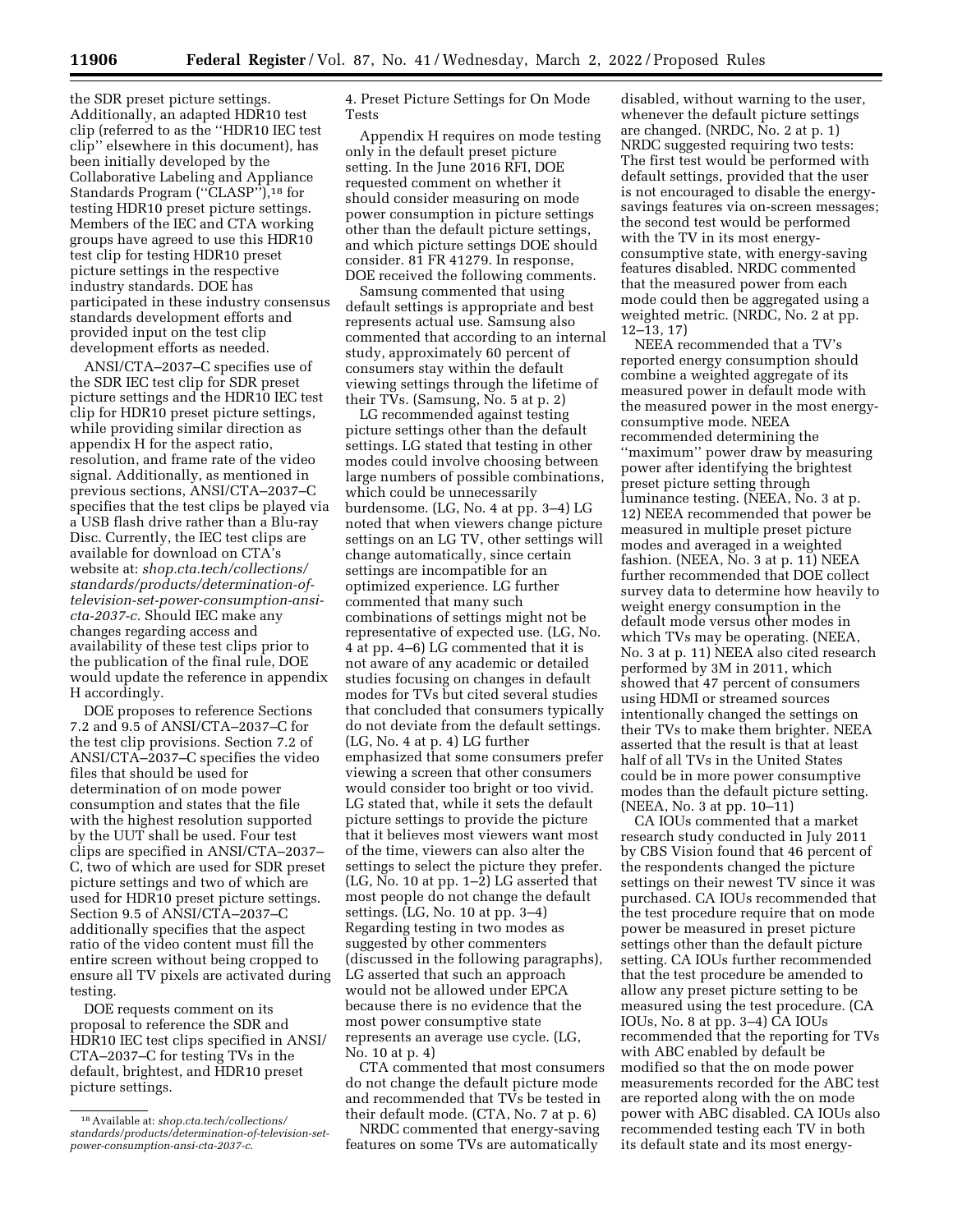consumptive mode. (CA IOUs, No. 8 at pp. 3–5)

ASAP and NEEP recommended that the test procedure be updated to account for any energy-saving features that are automatically disabled whenever the user makes any change to default settings. (ASAP and NEEP, No. 6 at p. 1)

ANSI/CTA–2037–C requires on mode testing using three preset picture settings, based on the functionality of the TV. ANSI/CTA–2037–C requires all TVs to be tested in the default SDR, brightest SDR, and the default HDR10 preset picture settings. These preset picture settings are determined in Sections 9.6 and 9.8 of ANSI/CTA– 2037–C. Specifically, Section 9.6 of ANSI/CTA–2037–C requires the tester to play the SDR IEC test clip to identify the SDR default preset picture setting and the HDR10 IEC test clip to identify the HDR10 default preset picture setting. If ABC is enabled by default in these preset picture settings, the on mode test is conducted with ABC enabled. Section 9.8 of ANSI/CTA–2037–C instructs the tester to identify the brightest preset picture setting using the SDR IEC test clip, which is played for 5 minutes while the camera photometer collects the dynamic luminance of the UUT in each preset picture setting. The preset picture setting with the highest dynamic luminance is determined to be the brightest preset picture setting and is used during on mode testing. Section 9.8 of ANSI/CTA–2037–C also includes details such as how to determine the brightest preset picture setting if the dynamic luminance of the considered settings are very similar and specifies certain preset picture settings that are specifically excluded, such as ''PC'' or ''Game.'' Additionally, for CTA–2037– D, the CTA working group is considering explicitly stating that the brightest preset picture setting must be identified with ABC disabled.

DOE has tentatively determined the methodology specified in ANSI/CTA– 2037–C addresses many of the concerns expressed in the comments submitted by NRDC, NEEA, the CA IOUs, and ASAP and NEEP; and that this methodology—by capturing a range of preset picture settings that are reflective of different resolutions and brightness settings that consumers may choose among—would produce test results that are more representative of average TV use than the current requirements of appendix H. Therefore, DOE proposes to reference Sections 9.6 and 9.8 of ANSI/ CTA–2037–C to identify the preset picture settings that must be selected for testing. DOE additionally proposes to specify that the brightest preset picture

setting must be identified with ABC disabled, as is being considered for CTA–2037–D, because the goal of the brightest preset picture setting selection is to test the UUT when it may be operated at its most power consumptive state; this would be achieved when ABC is disabled.

DOE requests comment on its proposal to reference the requirements in ANSI/CTA–2037–C for the selection of the preset picture settings that must be used for testing and additionally specifying that the brightest preset picture setting be identified with ABC disabled.

DOE is aware of certain preset picture settings being introduced on recent TVs that are known to adapt the TV's configuration based on the content, usage pattern, and the environment in which the TV operates. These TVs use artificial intelligence technology to adapt and adjust these settings and such a preset picture setting is sometimes available in addition to Filmmaker mode (defined in section III.C of this document). While DOE is not proposing any requirement around such a preset picture setting, it requests additional information about such preset picture settings and whether DOE should consider excluding such preset picture settings when selecting the default SDR, brightest SDR, and default HDR10 preset picture settings that are required for testing on mode power consumption.

DOE requests information on preset picture settings that can adapt the TV's configuration based on content, usage pattern, environment, *etc.* DOE also requests comment on whether such preset picture settings should be excluded from testing, even if they are one of the default SDR, brightest SDR, or default HDR10 preset picture settings. If stakeholders support excluding such a preset picture setting from testing, DOE requests comment on which preset picture setting(s) should be used for testing instead, particularly if the intelligent preset picture setting is a default SDR or default HDR10 preset picture setting.

# 5. Sound Level

Section 5.9 of appendix H specifies that the TV sound level shall be configured in accordance with Section 11.4.11 of IEC 62087:2011. Section 11.4.11 of IEC 62087:2011 specifies that the volume control shall be adjusted to a level at which the sound output is audible. DOE understands this instruction to mean starting with the volume control at zero and increasing the volume until an audible level is achieved. Section 9.4 of ANSI/CTA– 2037–C specifies that the volume

control shall be adjusted to a level greater than zero that is closest to 2 percent of the maximum (*e.g.,* a TV with a maximum level of 30 would have its volume set to 1). As this requirement is more objective than the current requirement specified in IEC 62087:2011, while resulting in comparable sound levels, DOE proposes to reference Section 9.4 of ANSI/CTA– 2037–C for the sound level requirements in appendix H.

### 6. Network Configuration

Section 5.10 of appendix H specifies the network connection configuration to which the UUT must be connected. Section 5.10.2 of appendix H requires the UUT to be connected to a LAN both in on mode and prior to being placed in standby mode, if the TV is network enabled. The LAN shall allow devices to ping other devices on the network, but must not allow access to a WAN. Section 5.10.2 also provides a network connection hierarchy table prioritizing that the UUT be connected via Wi-Fi, then Ethernet if Wi-Fi is not supported by the UUT.

In response to the June 2016 RFI, NRDC and ASAP and NEEP recommended that the standby mode test be performed while the TV is connected to a live internet signal (*i.e.,*  WAN) during testing and not just to a local network (*i.e.,* LAN), as is currently required. (NRDC, No. 2 at pp. 16–17; ASAP and NEEP, No. 6 at p. 1) The CA IOUs recommended that network connectivity be enabled in standby and on mode testing. (CA IOUs, No. 8 at p. 5)

Sections 7.1.8, 9.10, and 9.11 of ANSI/CTA–2037–C include requirements for network-related equipment and configuration of network connections, and configuration of specified networking devices. Specifically, Section 7.1.8.1 of ANSI/ CTA–2037–C specifies that the internet network connection shall support download speeds of at least 25 megabytes per second (''MBps'') and upload speeds of at least 3 Mbps. Sections 7.1.8.2 and 7.1.8.3 specify the use of a smart speaker that shall be used to conduct the wake-by-smart-speaker test and the use of a mobile device that is used for remote control and casting applications. Section 7.1.8.4 specifies that a network traffic generator shall be configured to output multicast discovery packets to the LAN every 1 second. The packets include requests to the UUT typical of everyday use 19 that

<sup>19</sup>For example, the packets include commands sent to the Google and Spotify internet servers.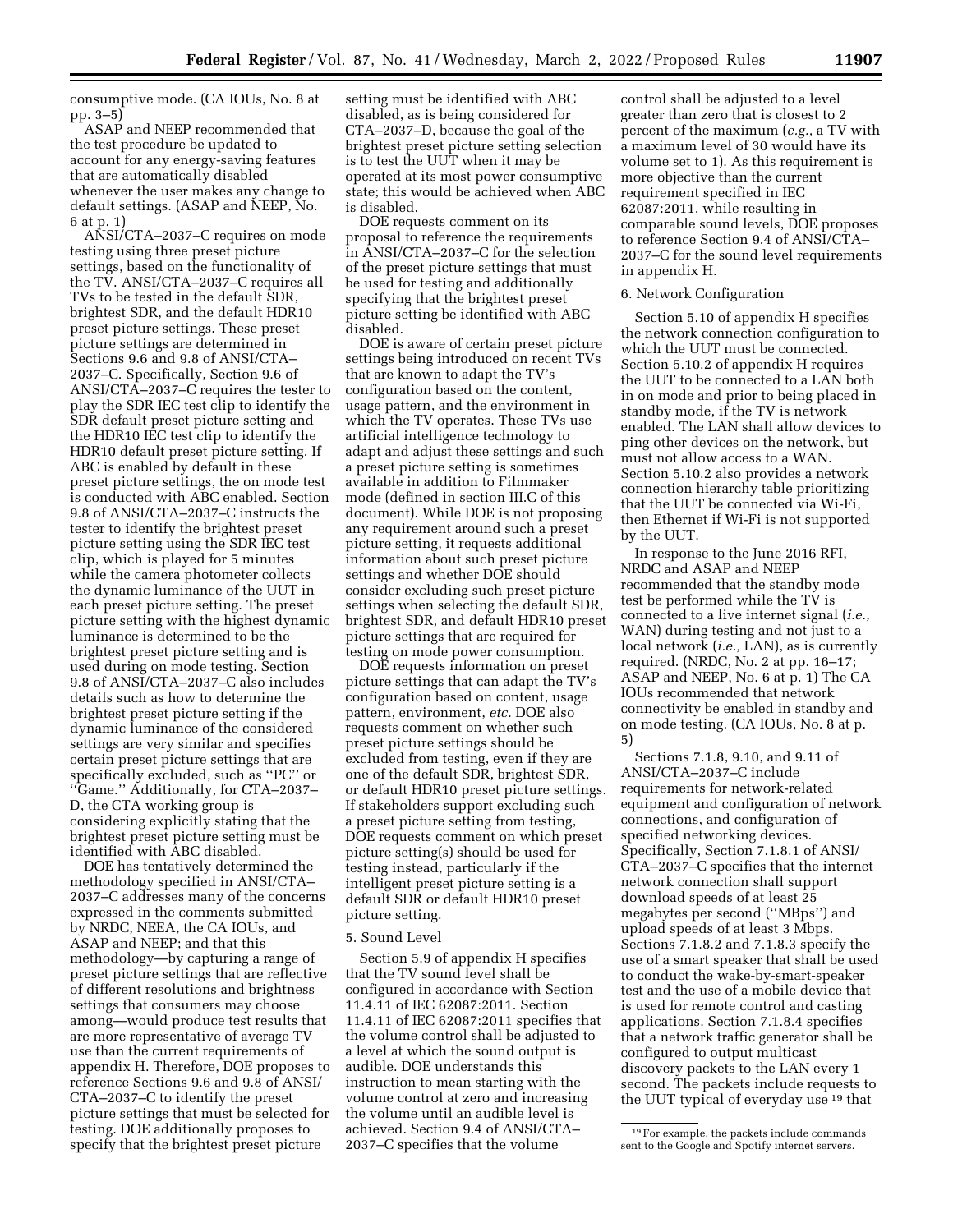can be responded to over LAN by the UUT. Section 9.10 requires that for UUTs that are network enabled, both the on mode and standby mode tests be conducted with the UUT connected to an internet-connected (*i.e.,* WANconnected) LAN network segment that includes no other networking devices besides the devices required to conduct the test (*i.e.,* the smart speaker, mobile device, and network traffic generator). That is, ANSI/CTA–2037–C requires that all on mode and standby mode tests be conducted with the UUT connected to WAN as well as up to three additional devices (*i.e.,* the smart speaker, mobile device, and network traffic generator) connected via the LAN. Section 9.11 of ANSI/CTA–2037– C specifies that for TVs that are advertised to support wake-by-remotecontrol-app (WbRA), wake-on-cast (WoC), or wake-by-smart-speaker (WbS), enable as many of the supported smart wake features as possible. Any devices used to configure these features (*e.g.,*  mobile device, smart speaker, etc.) should be connected to the same LAN as the UUT. Section 9.11 further specifies that the goal is to configure the UUT to wake with as many of the three identified smart wake features as possible. Additionally, the CTA working group is considering explicitly specifying the following additional requirements: (a) The LAN must not include other networking devices besides the devices required to conduct the test; (b) internet connectivity must be confirmed (*e.g.,* by streaming media); (c) if the UUT does not support Wi-Fi or Ethernet connectivity then it shall not be connected to other possible forms of network connection (*e.g.,* MoCA); and, (d) the three smart wake features must be enabled before performing any of the on or standby mode tests.

DOE's analysis of the market indicates that most TVs currently on the market are equipped with the capability to connect to the network. The growing availability of streaming services and video content via digital media suggests that a growing percentage of TVs are connected to an active internet connection when installed in a consumer's home. Additionally, the growth in the market for connected devices, particularly mobile devices and smart speakers, suggests that these devices are also becoming more prevalent in consumer homes. Accordingly, DOE tentatively concludes that the network configuration requirements specified in ANSI/CTA– 2037–C—which require an active internet connection for the TV and the configuration of three different types of

devices connected to the same local network—are more representative of TVs currently sold on the market than the requirements currently specified in appendix H. Therefore, DOE proposes to reference the network connection requirements specified in Sections 7.1.8, 9.10, and 9.11 of ANSI/CTA–2037–C.

DOE requests comment on its proposal to reference Sections 7.1.8, 9.10, and 9.11 of ANSI/CTA–2037–C for the network configuration requirements.

DOE also requests comment on the updates being considered by the CTA working group for CTA–2037–D as it pertains to the WAN and LAN connection requirements and the connection requirements for smart wake features.

DOE has found through its testing that configuring the specified network devices, especially the smart speaker, to communicate with the TV was challenging for some TV models. While some TV models provide clear instructions in the user manual for smart speaker setup that allowed for relatively quick and easy configuration, other models did not provide adequate instructions within the user manual, TV menus, or the manufacturer website that would allow the tester to configure the TV to connect to the smart speaker correctly. For two models in particular, DOE had to seek additional sources for instructions—such as technology discussion forums on the internet and third-party websites—that provided more detailed instructions to configure the smart speaker. These third-party instructions typically identified one or more additional steps that were missing in the manufacturer instructions, and that when followed would allow the smart speaker and TV to communicate with each other.20

Another challenge that DOE experienced in connecting a smart speaker to the TV was that some TVs were only able to connect to certain smart speaker brands, but not others. For one TV model in particular, DOE was only able to connect the TV to one particular smart speaker brand, despite the TV's user manual explicitly stating that the TV could be connected with multiple different smart brands.

DOE requests feedback on its observed challenges with pairing certain TV models with smart speakers, and whether other laboratories have experienced similar challenges configuring smart speakers or any of the

other specified networking devices to connect with a TV model.

DOE also requests comment on whether DOE should consider providing any additional specifications beyond those provided in ANSI/CTA–2037–C, or those being considered for CTA– 2037–D, to facilitate establishing the required network connections with additional devices.

### *G. Test Conduct*

Section 7 of appendix H specifies the tests for measuring on mode power consumption, luminance, standby mode power consumption, and off mode power consumption. The following sections describe proposed changes to each of these tests.

### 1. On Mode Test

As discussed in previous sections, DOE is proposing to adopt the testing requirements specified in ANSI/CTA– 2037–C, which specifies a new method to measure dynamic screen luminance at the same time as on mode power consumption. Accordingly, the on mode test specified in ANSI/CTA–2037–C, which DOE proposes to adopt, specifies requirements for camera configuration, UUT stabilization, and measurement of luminance and power consumption.

Section 10 of ANSI/CTA–2037–C specifies the camera configuration and UUT stabilization procedure. First, the camera photometer must be configured to ensure that the UUT's screen border fits in the camera's field of view. Additionally, the color correction factors must be identified, if necessary, per the camera manufacturer's instructions. The UUT is then stabilized by playing the first 5 minutes of the IEC SDR test clip multiple times until the average power level between successive runs of the clip is within 2 percent. The procedure specifies that final camera configuration is performed just before on mode testing so that the UUT remains stabilized during the transition from this step to on mode testing. DOE proposes to reference Section 10 of ANSI/CTA–2037–C in appendix H to specify the UUT and camera photometer stabilization requirements.

Section 11.1 of ANSI/CTA–2037–C specifies the on mode test conduct, which as discussed, specifies measuring power consumption and dynamic luminance simultaneously. ANSI/CTA– 2037–C specifies conducting on mode testing in the SDR default, SDR brightest, and HDR10 default preset picture settings. All UUTs are tested with ABC off at the default backlight in each preset picture setting. Any preset picture setting with ABC off by default is additionally tested with the backlight

<sup>20</sup>For example, on one unit, the third-party information identified the need to access a specific setting several layers ''deep'' within the TV settings menu in order to activate the smart speaker functionality. This information was not specified in the manufacturer-provided instructions.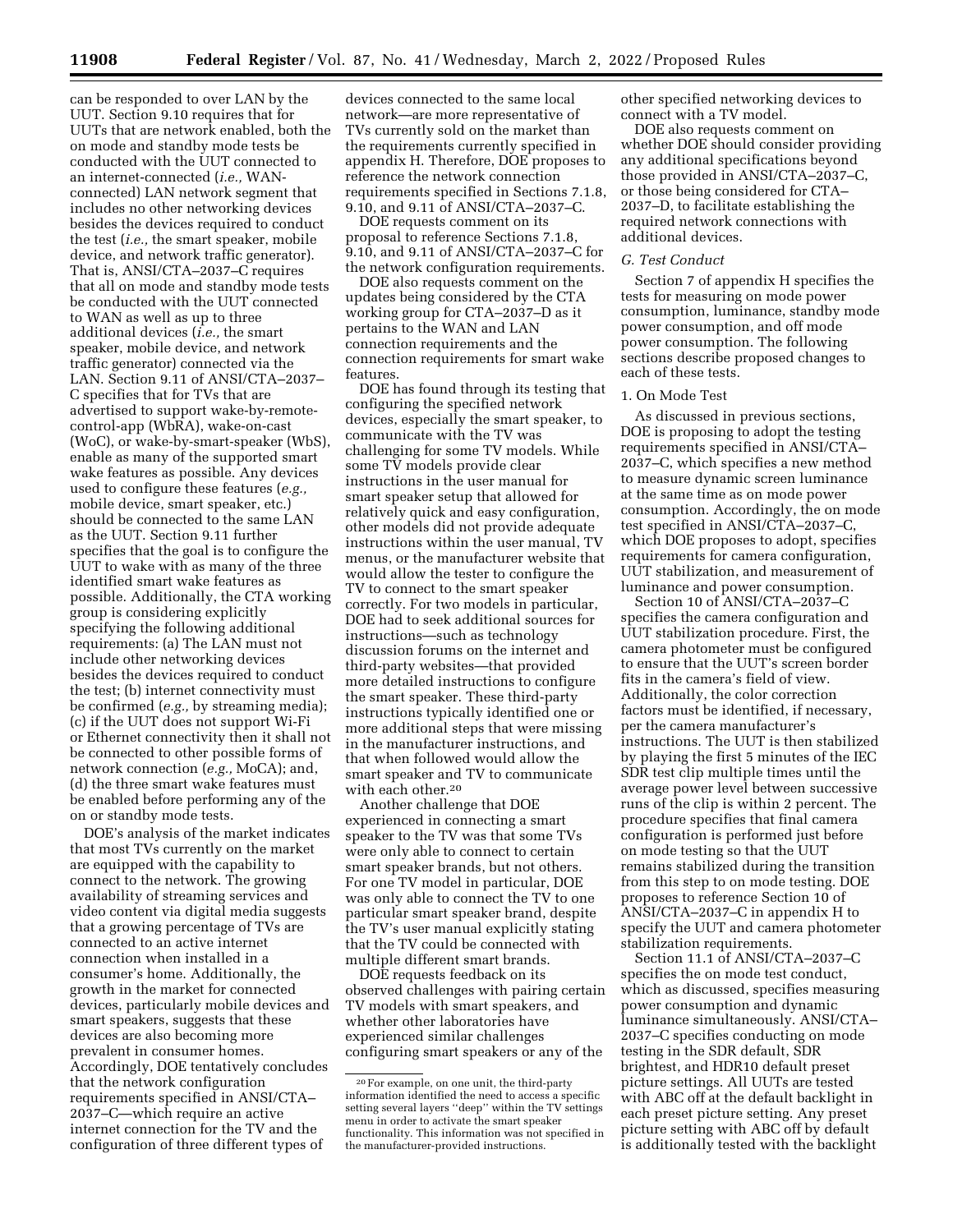level set to 20 percent of its maximum backlight level. Any preset picture setting with ABC on by default is additionally tested at 140 lux, 50 lux, 17 lux, and 4 lux room illuminance levels. These room illuminance levels are not identical, but are in practice equivalent, to the room illuminance levels specified in the current appendix H (*i.e.,* 100 lux, 35 lux, 12, lux, and 3 lux) for the following reason. Appendix H requires the lamp to be placed directly in front of the ABC sensor to set room illuminance levels at 100 lux, 35 lux, 12 lux, and 3 lux. Given that ANSI/CTA– 2037–C specifies the lamp to be placed at an angle of 45° from the ABC sensor, the room illuminance levels are slightly higher to ensure that the light at the ABC sensor is equivalent to the current room illuminance values.

DOE proposes to reference these requirements for the on mode power and luminance measurements in the default SDR, brightest SDR, and default HDR10 preset picture settings. However, for the brightest SDR preset picture setting, DOE proposes to only utilize the on mode power consumption with ABC disabled for the calculation of AEC, regardless of the default ABC setting. This is because the selection of the brightest preset picture setting is done with ABC disabled (as discussed in section III.F.4 of this document). If ABC were then enabled during the on mode measurement test, it would be inconsistent with how the preset picture setting was selected and may not truly capture the intended brightest preset picture setting's luminance and power.

DOE requests comment on its proposal to reference Section 10 of ANSI/CTA–2037–C for the camera photometer and stabilization requirements.

DOE also requests comment on its proposal to reference Section 11.1 of ANSI/CTA–2037–C, for the on mode dynamic luminance and power measurement. Specifically, DOE requests comment on using the brightest preset picture setting measurement with ABC turned off for the AEC calculation, regardless of its default setting.

#### 2. Luminance Test

Section 7.2 of appendix H specifies the procedures for measuring the luminance of the UUT by playing the static IEC 3-bar, black-and-white image and measuring the instantaneous luminance. As discussed, ANSI/CTA– 2037–C specifies measuring the dynamic luminance concurrently with on mode power consumption in each preset picture setting utilizing a camera photometer, which provides more representative results compared to a

single instantaneous luminance. As such, DOE is proposing to reference ANSI/CTA–2037–C for the on mode power consumption and dynamic luminance measurement, as discussed in section III.G.1 of this document. Therefore, DOE proposes to remove the separate luminance test currently specified in section 7.2 of appendix H.

### 3. Standby Mode Test

Section 7.3 of appendix H specifies the procedures for measuring the power consumption of TVs in standby mode, which encompasses standby-passive mode and standby-active, low mode.

For conducting these tests, appendix H specifies using the methodology prescribed in Section 5.3.1 of IEC 62301 Ed. 2.0, which states that standby mode power consumption shall be determined using one of three methods—sampling method, average reading method, or direct meter reading method. Specifically, IEC 62301 Ed. 2.0 specifies that the UUT must be energized for not less than 15 minutes; data recorded in the second two-thirds of the total test duration is used to determine stability. For input powers less than or equal to 1 watt, stability is established when a linear regression through all power readings for the second two thirds of the data has a slope of less than 10 milliwatts per hour ("mW/h") for input powers of more than 1 watt, stability is established when a linear regression through all power readings for the second two thirds of the data has a slope of less than 1 percent of the measured input power per hour. The test duration is extended up to a maximum of 3 hours until the stability criteria are met. If stability cannot be achieved within 3 hours, IEC 62301 Ed. 2.0 specifies assessing the raw data for periodic or cyclic patterns to meet different criteria specific to cyclic or irregular power consumption patterns. IEC 62301 Ed. 2.0 also specifies additional requirements for different scenarios, such as modes with cycle, non-cyclic, unstable, or irregular power consumption.

In response to the June 2016 RFI, NRDC and ASAP and NEEP recommended that the standby mode test be performed while the TV is connected to a live internet signal during testing and not just to LAN, as is currently required. NRDC and ASAP and NEEP also recommended that the standby test duration be extended. (NRDC, No. 2 at pp. 16–17; ASAP and NEEP, No. 6 at p. 1) CA IOUs recommended that network connectivity be enabled in standby and on mode testing. (CA IOUs, No. 8 at p. 5)

Section 11.2 of ANSI/CTA–2037–C specifies the procedures for performing the standby mode test. As part of the overall setup and configuration requirements, the UUT is connected to WAN, and up to three devices (*i.e.,*  smart speaker, mobile device, and network traffic generator) are connected to the same LAN, as discussed previously in section III.F.6 of this document. Section 11.2 of ANSI/CTA– 2037–C specifies that the standby-active and standby-passive measurements shall be conducted by powering down the UUT from the SDR default preset picture setting configuration. After the UUT is powered down, power consumption is measured at intervals of 1 second or shorter, and the test concludes when the cumulative average of all data points taken in the last third of the measurement period falls within  $\pm 1$  percent or  $\pm 10$  milliwatts ("mW") of the average of the last two thirds of the total measurement period. The total measurement period cannot be less than 60 minutes nor greater than 240 minutes. The standby power measurement is the average power reading during the last two thirds of the total measurement period. If a UUT does not meet the stability criteria at the end of 240 minutes, ANSI/CTA–2037–C specifies reviewing the power trace for any signs of unusual behavior, such as an automatic update, and requires repeating the test if atypical behavior was observed. Depending on the network capabilities of the UUT, the measurement performed during the standby test is recorded as either a standby-active mode 21 measurement or a standby-passive mode 22 measurement.

Accompanying the standby mode test, Section 9.11 of ANSI/CTA–2037–C additionally requires a series of ''wake'' commands to be sent from the specified networking devices to the TV to verify that the TV is properly connected to the LAN and properly configured to communicate with other devices on the network. As discussed in section III.F.6 of this document, Section 9.11 of ANSI/ CTA–2037–C specifies how to wake the TV using three possible wake

<sup>21</sup>Section 5.1 of ANSI/CTA–2037–C defines standby-active mode as a partial on mode power mode in which the UUT is connected to an external power source and does not provide picture or sound. The UUT can be switched into another power mode with the remote control unit, an internal signal, or an external signal.

<sup>22</sup>Section 5.1 of ANSI/CTA–2037–C defines standby-passive mode as a partial on mode power mode in which the UUT is connected to an external power source and does not provide picture or sound. The UUT can be switched into another power mode with the remote control unit or an internal signal, but not with an external signal.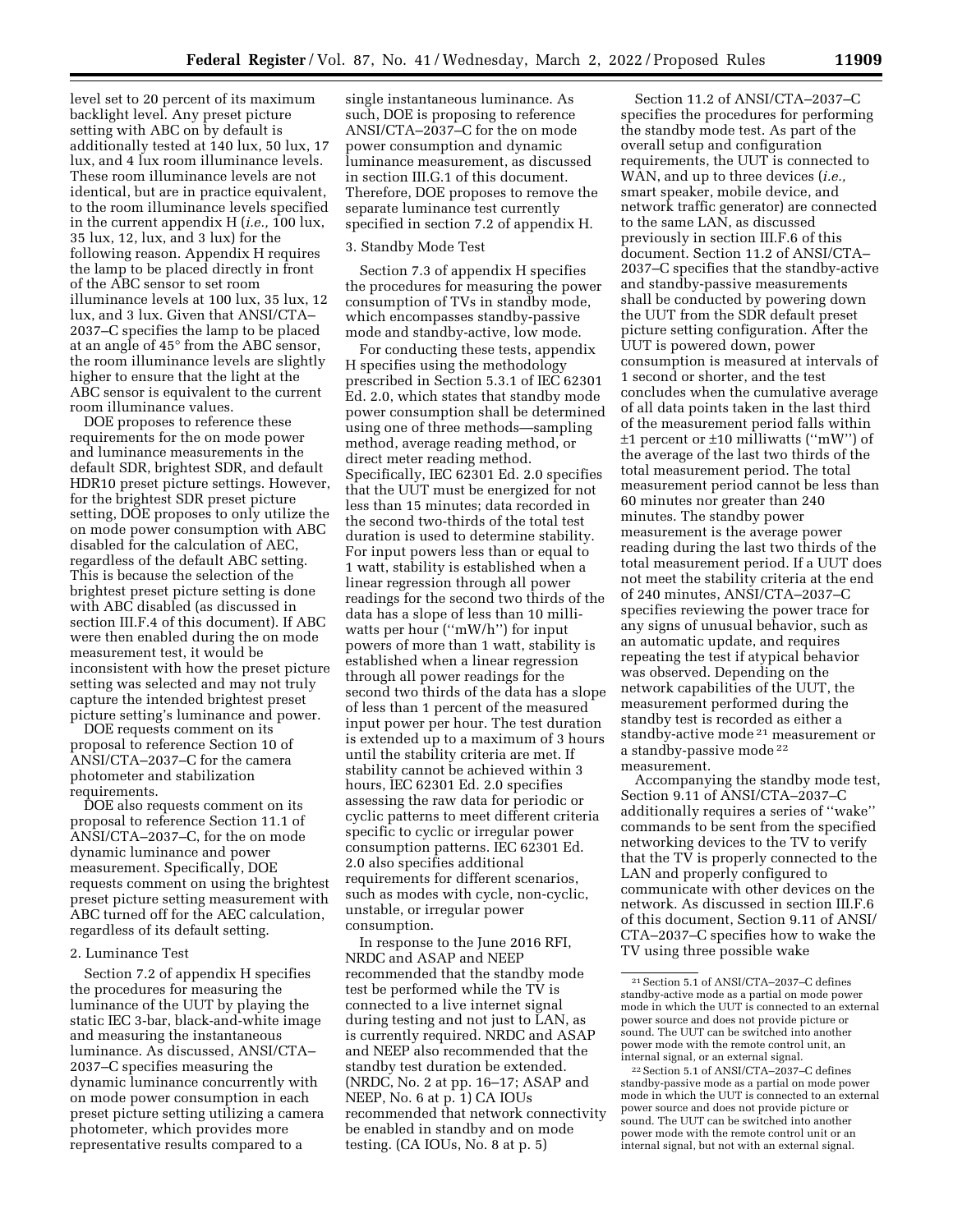commands: Wake-by-remote-controlapp (WbRA), wake-on-cast (WoC), or wake-by-smart-speaker (WbS). To start the test, the UUT is first powered down for 5 seconds and then powered on via one of the three wake commands according to the following hierarchy: WbS if available, otherwise WoC, otherwise WbRA (hereafter referred to as the ''5-second check test''). The standby test is then performed, as described in the previous paragraph. Subsequently, at the end of the standby mode test, the TV must be woken using the same hierarchy as was used during the initial 5-second check test.

For CTA–2037–D, the CTA working group is considering certain revisions to the test method for measuring power consumption in standby mode. The following paragraph enumerates the revisions under consideration for the standby mode test.

First, the working group is considering removing the requirement that the UUT must be woken using the smart wake devices at the end of the standby mode test. Instead, the 5-second check test is performed only once when the UUT is first powered down for 5 seconds. If any or all of the configured smart wake features fail the 5-second check test, then they must remain configured for the duration of the test. Additionally, the working group is considering three different parameters to record the standby mode power consumption, depending on the level of functionality provided by the UUT in standby mode. For UUTs with at least one smart wake feature enabled, the power consumption is recorded as 'partial on mode power with smart wake enabled'. For UUTs with no advertised or enabled smart wake features, the power consumption is recorded as 'partial on mode power with internet connection' and for non-internet connected UUTs, the power consumption is recorded as 'partial on mode power without internet connection'. Finally, the working group is considering removing the wake time test provisions since this measurement is not repeatable because it is dependent on how the TV is woken.

The working group contended that the requirement to wake the UUT using the smart wake functionality at the end of the standby mode test would not be repeatable because some TVs can be woken only at certain times when in standby mode. For such TVs, the standby mode power consumption cycles between a high power state (*e.g.,*  15 watts) and a low power state (*e.g.,* 1– 2 watts). Depending on when the wake command is issued to the TV, the smart wake feature may successfully wake the

UUT (*e.g.,* if the command is sent when the TV is in the high power state) or it may not wake the UUT (*e.g.,* if the command is sent when the TV is in the low power state). This could impact the repeatability of the test. However, DOE is concerned that if a TV cannot be consistently woken at the end of standby mode, the measurement would not be representative of real-world use.

Additionally, during round robin testing, DOE observed challenges in powering on certain TV models using the network connected devices. For one model specifically, the 5-second check test conducted before the start of standby testing yielded inconsistent results—sometimes requiring multiple wake commands to turn on the unit with the smart speaker or mobile device. DOE repeated the standby test at least four times and made the following observations. First, the UUT could be woken using smart wake functions only one time. It is likely that this wake command aligned with when the TV was in a high-power state while others were in a low-power state. Second, the average power consumption of the four tests, measured over a 40 minute test duration was 3.5 watts, 6.9 watts, 10.3 watts, and 11 watts. This shows significant variation between the results, even though the UUT was configured to wake with smart wake features each time. It is possible that the average power over a longer duration, as is specified in ANSI/CTA–2037–C, would lead to more repeatable results.

Overall, DOE notes that in some instances neither the standby mode measurement nor the wake test were repeatable. Lacking additional data, DOE proposes to reference the requirement specified in ANSI/CTA– 2037–C, which specifies that the wake test must be performed at the end of the standby mode measurement.

DOE requests stakeholders to provide any additional data and information regarding the repeatability of the standby mode test when connected to smart wake functions, the ability to consistently wake the UUT using smart wake functionality, and the representativeness of the standby mode test, if a wake test is not included at the end of the standby mode duration.

Accordingly, DOE proposes to reference Section 9.11 of ANSI/CTA– 2037–C for the instructions to wake the UUT from standby mode using network connected devices, and Section 11.2 of ANSI/CTA–2037–C to conduct the standby mode test. Specifically, DOE proposes that at the end of the standby mode test, the UUT must be woken using the smart wake features (as is specified in Section 9.11 of ANSI/CTA– 2037–C) in the following order of preference: Wake-by-smart-speaker, wake-on-cast, and wake-by-remotecontrol-app. If the UUT can be powered on using any one of these methods, its standby mode power should be recorded as 'standby power with smart wake enabled'. However, if the UUT cannot be powered on using any of the three specified methods either during the 5-second check test or at the end of the standby mode test, the measured standby mode power consumption would be recorded as 'standby power with internet connection and without smart wake enabled'.

Similarly, DOE proposes that if the UUT was powered on during the 5 second check test but is unable to be powered on via any of the network connected devices at the end of the standby mode test, the measured power consumption would be recorded as 'standby power with internet connection and without smart wake enabled'. Additionally, TVs that do not have network capability would be required to record the measured standby power consumption as standby-passive mode measurement.

DOE requests comment on its proposal to reference Section 11.2 of ANSI/CTA–2037–C to measure the power consumption in standby mode with some additional specifications. DOE also requests comment on its proposal to reference Section 9.11 of ANSI/CTA–2037–C for conducting the wake tests at the completion of standby mode.

DOE requests comment on the revisions that are under consideration for the standby mode test by the CTA working group.

DOE requests comment on whether it is appropriate to differentiate the standby mode power consumption of TVs that can be powered on using any of the three specified methods versus those that cannot be powered on using the smart wake features. DOE also requests comment on whether there would be any benefit to differentiating between the power consumption of such TVs. DOE requests comment on whether the parameters 'standby smart wake' and 'standby internet' are appropriate or if it should consider other parameters, such as 'standby-active, high' and 'standby-active, low', respectively.

Additionally, as described, Section 11.2 of ANSI/CTA–2037–C specifies that if a UUT does not meet the stability criteria at the end of the 240 minute measurement period, the tester should review the logged data for any signs of unusual behavior, like that associated with the TV performing an automatic update, and redo the test if atypical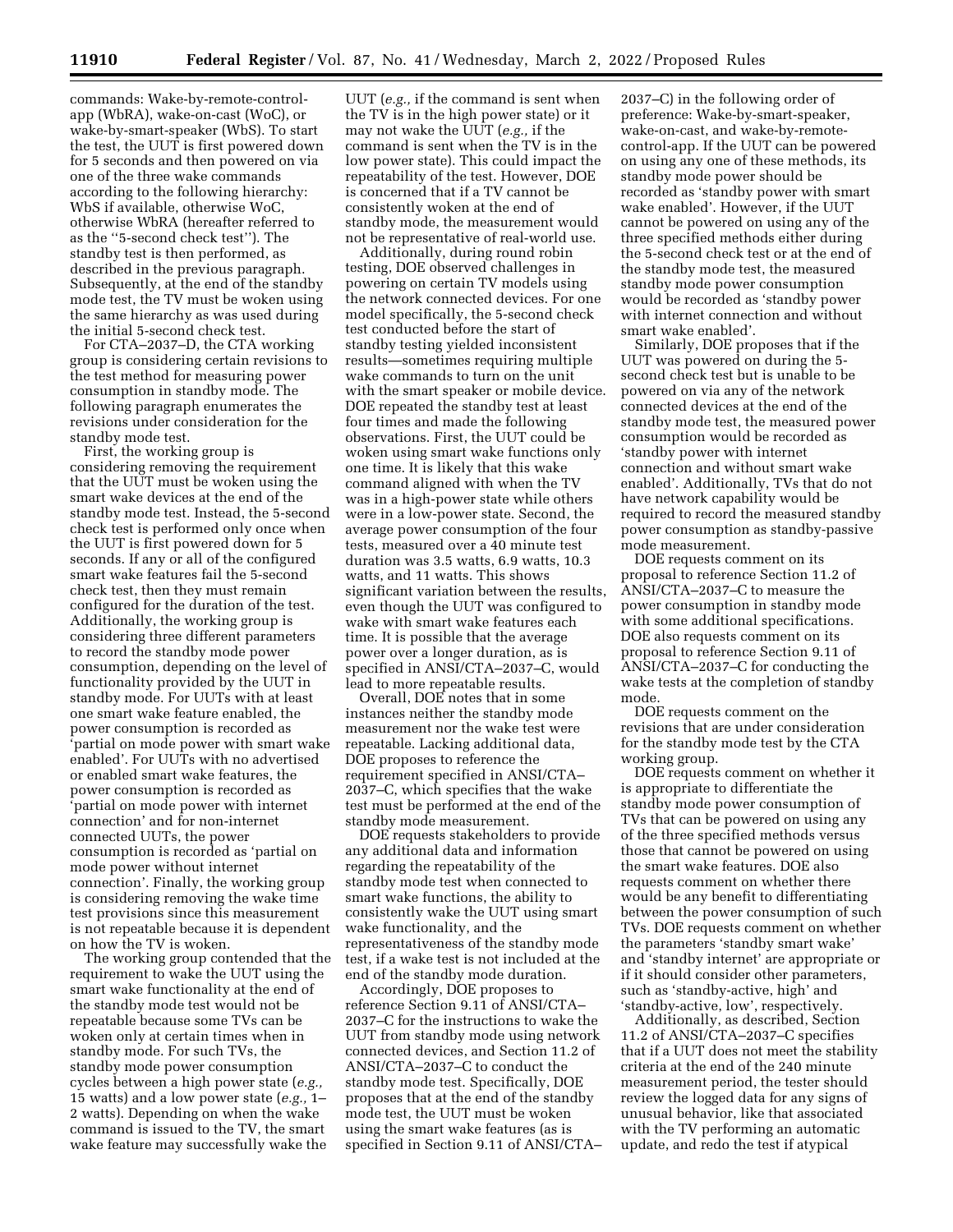behavior was observed. DOE notes that Section 11.2 of ANSI/CTA–2037–C does not provide instruction for how to proceed if review of the logged data does not show any signs of unusual behavior.

During its testing of TVs, DOE has observed that some TVs do not meet the stability criteria after 240 minutes despite not exhibiting any unusual behavior. Furthermore, some models did not achieve stability as defined by ANSI/CTA–2037–C even after significantly extended test durations (*e.g.,* 24 hours, 48 hours, 76 hours, etc.). Observation of the logged power data on such TVs indicates that the TVs fluctuate between a low power consumption range and a high power consumption range, but that this fluctuation is not cyclic or periodic (*i.e.,*  it does not have an observable pattern). It is likely that such TVs are performing background activity at irregular intervals during standby mode, which results in fluctuations in the average power consumption that exceed the narrow bounds of the stability criteria.

To accommodate TVs that do not achieve stability after the end of the specified 240 minute measurement period, DOE proposes that the stability requirement is waived if the full 240 minutes conclude without meeting the stability criteria. In such cases, the average power during the last two-thirds of the measurement period would be recorded as the standby-active mode measurement.

Finally, DOE notes that Section 11.2 of ANSI/CTA–2037–C includes instruction to measure the wake time when performing the wake procedure following completion of the standby mode test. The CTA working group is evaluating whether the wake time test should be eliminated from CTA–2037– D. DOE proposes to exclude the measurement of wake time from the DOE test procedure, because DOE tentatively concludes that ''wake time'' is a performance related feature that does not impact the energy consumption of the UUT.

For TVs that do not meet the stability criteria of the standby mode measurement, DOE requests comment on measuring power consumption for 240 minutes and using the average power consumption over the last twothirds of the measurement period as the standby-active mode measurement.

## 4. Off Mode Test

Section 7.4 of appendix H references IEC 62301 Ed. 2.0 for measuring the off mode power consumption of TVs.

ANSI/CTA–2037–C specifies the same methodology to measure off mode power consumption as that specified for standby mode (discussed in section III.G.3 of this document). However, for CTA–2037–D, the CTA working group is considering removing an off mode test.

DOE is not proposing a test to measure TV power consumption in off mode and instead proposes to remove the existing off mode test specified in appendix H because TVs generally do not have an off mode that is distinct from standby mode. Even when a TV is powered off using a remote, it typically has some functionality operational to be able to receive a signal from the remote control or other device to turn back on, which meets the definition of standby mode rather than off mode.

DOE requests comment on its proposal to remove the off mode test from appendix H.

## *H. Calculation of Annual Energy Consumption*

Section 8 of appendix H specifies the calculation and rounding requirements for AEC using the on and standby mode power consumption measurements. ANSI/CTA–2037–C does not contain an equivalent section for the calculation of AEC. Therefore, DOE proposes to retain the current AEC calculation requirements in appendix H but proposes certain modifications consistent with the proposed amendments to the on, standby, and off mode tests.

To calculate AEC, DOE first proposes that the average on mode power consumption be calculated as the average of the on mode power in the three preset picture settings: SDR default, SDR brightest, and HDR10 default. If ABC is enabled for the SDR or HDR10 default preset picture settings, the power consumption at each of the four room illuminance levels would be used to determine the average power consumption of the preset picture setting. The proposed equations below detail the calculation of on mode power consumption and AEC. The proposed calculation of AEC is different from the current calculation in appendix H primarily in the value used for P<sub>On</sub>. Given that appendix H specifies testing only the default preset picture setting in on mode,  $P_{On}$  reflects the average power consumption in that default preset picture setting. However, in this document, DOE proposes testing three preset picture settings for on mode power consumption; therefore, P<sub>On</sub> would be the average of the power

consumption in the tested preset picture settings.

 $P_{on} = (P_{\text{Default}} + P_{\text{Brightest}} + P_{\text{HDR10}})/3$ Where:

 $P_{\text{Default}} =$  the measured average power consumption in the default SDR preset picture setting, if ABC is disabled

OR

 $P_{\text{Default}} = (P_{\text{Default}\_140} + P_{\text{Default}\_50} +$  $\rm P_{Default\_17}$  +  $\rm P_{Default\_4})/4$ 

- if ABC is enabled by default in the default SDR preset picture setting and,  $P_{\rm Default\_}$ 140,  $\overline{P}_{\text{Default}\_\text{50}}$ ,  $P_{\text{Default}\_\text{17}}$ , and  $P_{\text{Default}\_\text{4}}$  are the average power consumption values at room illuminance levels of 140, 50, 17, and 4 lux, respectively
- $P_{Brightest}$  = the measured average power consumption in the brightest SDR preset picture setting
- $P_{HDR10}$  = the measured average power consumption in the default HDR10 preset picture setting, if ABC is disabled

OR

- $\label{eq:ppr} \text{P}_{\text{HDR10}} = \text{(P}_{\text{HDR10}\_140} + \text{P}_{\text{HDR10}\_50} +$  $P_{\text{HDR10}\_17} + P_{\text{HDR10}\_4})/4$
- if ABC is enabled by default in the default HDR10 preset picture setting and,  $P_{\rm HDR10\_140}, P_{\rm HDR10\_50}, P_{\rm HDR10\_17},$  and P<sub>HDR10</sub><sub>4</sub> are the average power consumption values at room illuminance levels of 140, 50, 17, and 4 lux, respectively

For standby mode, DOE proposes to retain the same hours per day spent in standby mode, but instead of standbyactive and standby-passive, as currently specified in appendix H, DOE proposes to use standby power with smart wake, standby power with internet connection, and standby-passive, as specified in section III.G.3 of this document.

Additionally, DOE proposes to retain the AEC equation currently specified in appendix H but to remove the off mode variable. Given the current AEC equation assigns 0 hours to off mode, DOE proposes to retain the same weighting factors for on and standby modes.

The proposed AEC equation is presented below:

 $AEC = 365$  \*  $(P_{on}$  \*  $H_{on} + P_{standby\_smart\_}$ wake \*  $H_{\text{standby\_smart\_wake}} + P_{\text{standby\_}}$ internet \*  $H_{\text{standby}\_ \text{internet}} + P_{\text{standby}\_ \text{passive}}$  $*$  H<sub>standby</sub>\_passive)/1000

Where:

 $P_m$  = power measured in a given mode m (in Watts)

 $H_m$  = hours per day spent in mode m

365 = conversion factor from daily to yearly 1000 = conversion factor from watts to kilowatts

And values for  $H_m$  are as specified in Table III.2.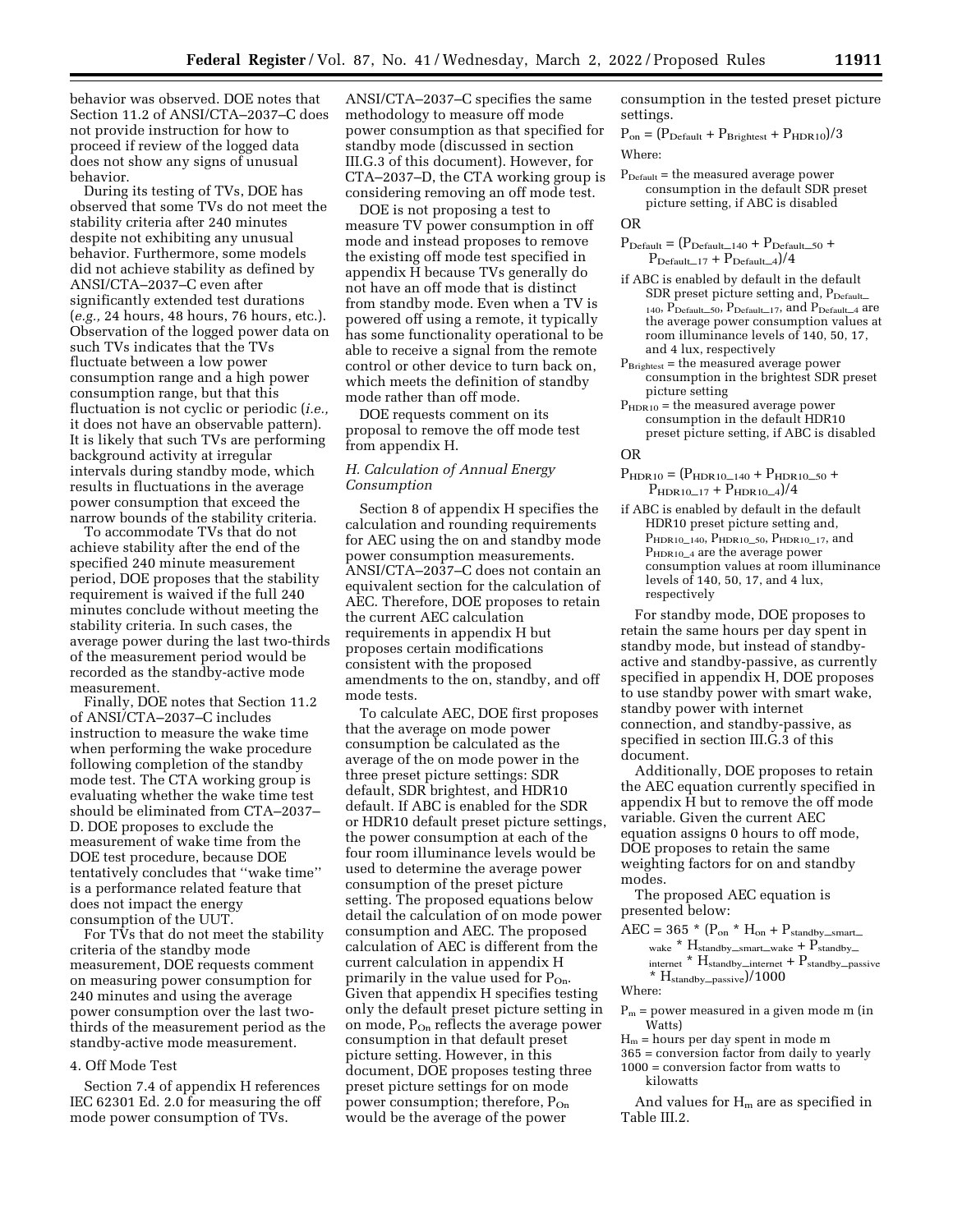# TABLE III.2—HOURLY WEIGHTINGS

| $H_{on}$ | $\blacksquare$ standby_smart<br>wake | $H_{\text{standby}\_internet}$ | $H_{\text{standby}$ passive |
|----------|--------------------------------------|--------------------------------|-----------------------------|
|          | 19                                   | ۰9                             | 19                          |

DOE requests comment on its proposed calculations for the average on mode power consumption and AEC.

# *I. Test Procedure Costs and Harmonization*

## 1. Test Procedure Costs and Impact

In this NOPR, DOE proposes to amend the existing test procedure for TVs by proposing to reference ANSI/CTA– 2037–C to measure on mode dynamic screen luminance and power consumption as well as standby mode power consumption. ANSI/CTA–2037– C has several differences in testing TVs compared to the current test method at appendix H. Key differences include testing three preset picture settings as opposed to a single default picture setting; measuring dynamic screen luminance over the entire duration of the test clip using a camera photometer at the same time as on mode power

consumption measurement; using an LED lamp setup at an angle of 45° for testing TVs with ABC enabled by default; and, testing on and standby mode with an active internet connection (*i.e.,* WAN) and additionally connecting the TV to three other devices on LAN to wake the TV from standby mode to on mode. DOE has tentatively determined that these proposed amendments would impact testing costs as discussed in the following paragraphs.

Given the new equipment, setup, and testing requirements specified in ANSI/ CTA–2037–C, which DOE is proposing to reference, DOE estimates that TV testing would have a one-time equipment investment cost, a one-time re-testing cost, and additional annual testing costs for the TVs covered by this NOPR.

To determine the potential costs manufacturers would incur due to the

proposed test procedure amendments, DOE used data from DOE's publicly available Compliance Certification Database (''CCD'') to estimate the number of unique basic models that are currently covered by the existing DOE test procedures. Based on data from DOE's CCD, DOE estimated there are approximately 3,346 unique basic models currently on the market. DOE also estimated the amount of time it would take manufacturers to test a single TV unit to the proposed test procedure amendments, as well as the amount of time it currently takes manufacturers to test a single TV unit to the existing DOE test procedures. Table III.3 presents the estimated amount of time a technician would need to spend to test a single TV unit under the existing DOE test procedures and under the proposed test procedure amendments.

TABLE III.3—ESTIMATED AMOUNT OF TIME TO TEST TVS UNDER THE EXISTING DOE TEST PROCEDURES AND THE PROPOSED DOE TEST PROCEDURES

| Testing steps                           | Units   | Existing DOE<br>TP duration<br>(Min-Max) | Existing DOE<br>TP duration<br>(Average) | Proposed<br><b>DOE</b><br>TP duration<br>(Min-Max)                | Proposed<br><b>DOF</b><br>TP duration<br>(Average) |
|-----------------------------------------|---------|------------------------------------------|------------------------------------------|-------------------------------------------------------------------|----------------------------------------------------|
| Luminance (Brightest PPS Determination) | minutes | 60<br>$10 - 40$<br>33<br>30<br>25        | 60<br>25<br>33<br>30<br>25               | 15<br>$15 - 20$<br>$55 - 110$<br>$30 - 45$<br>$20 - 30$<br>65-100 | 15<br>18<br>83<br>38<br>25<br>83                   |
|                                         |         | $2.6 - 3.1$                              | 2.88                                     | $3.3 - 5.3$                                                       | 4.37                                               |

Based on data from the Bureau of Labor Statistics' (''BLS's'') Occupational Employment and Wage Statistics, the mean hourly wage for an electronics technician is \$32.84.23 Additionally, DOE used data from BLS's Employer Costs for Employee Compensation to estimate the percent that wages comprise the total compensation for an employee. DOE estimated that wages

make up 70.6 percent of the total compensation for private industry employees.24 Therefore, DOE estimated that the total hourly compensation (including all fringe benefits) of a technician performing the testing is \$46.52.<sup>25</sup> Using these labor rates and time estimates, DOE estimated that it would cost TV manufacturers on average approximately \$203.29 to

conduct a single test on a TV unit in accordance with the proposed test procedure amendments.26 DOE estimated that this is on average approximately \$69.31 more than TV manufacturers are incurring to conduct a single test on a TV in accordance with the existing DOE test procedures.27

TV manufacturers are required to test at least two units per basic model. Therefore, DOE estimates that it would cost manufacturers approximately \$406.58 per basic model in accordance with the proposed test procedure

<sup>23</sup> DOE used the mean hourly wage of the ''17– 3023 Electrical and Electronic Engineering Technologists and Technicians'' from the most recent BLS Occupational Employment and Wage Statistics (May 2020) to estimate the hourly wage rate of a technician assumed to perform this testing. *See [www.bls.gov/oes/current/oes173023.htm.](http://www.bls.gov/oes/current/oes173023.htm)* Last accessed on November 8, 2021.

<sup>24</sup> DOE used the June 2021 ''Employer Costs for Employee Compensation'' to estimate that for ''Private Industry Workers,'' ''Wages and Salaries'' are 70.6 percent of the total employee compensation. *See [www.bls.gov/news.release/](http://www.bls.gov/news.release/archives/ecec_09162021.pdf) archives/ecec*\_*[09162021.pdf.](http://www.bls.gov/news.release/archives/ecec_09162021.pdf)* Last accessed on

 $25 \$32.84 \div 0.706 = \$46.52.$ 

 $264.37$  hours  $\times$  \$46.52 = \$203.29.

 $27 $203.29 - (2.88 \text{ hours} \times $46.52) = $69.31.$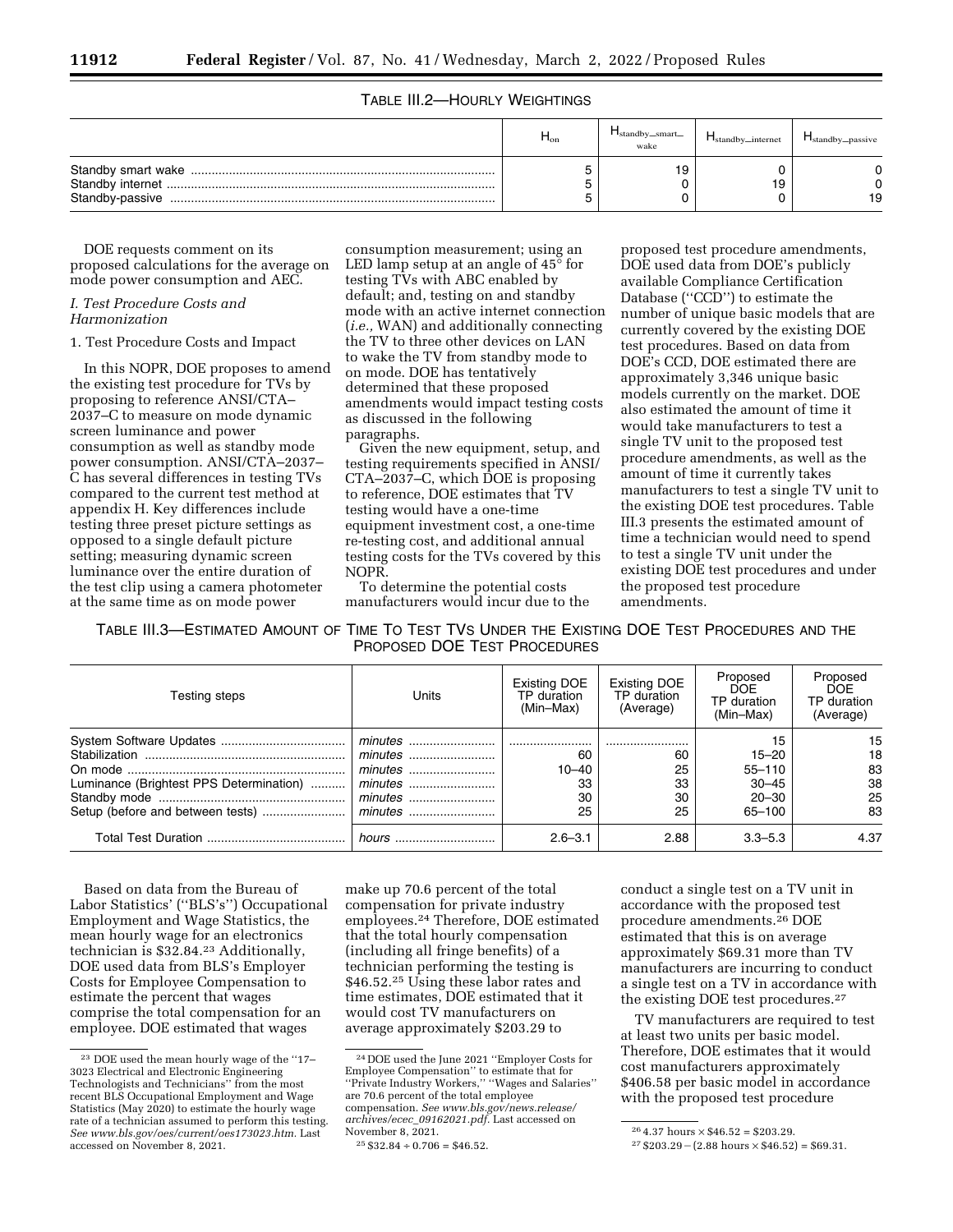amendments, if finalized, which is on average approximately \$138.62 more per basic model than TV manufacturers are currently incurring to test a TV basic model. DOE estimated that on average TV models remain on the market for approximately 2 years, before being replaced by newer models. DOE estimates that approximately 75 percent of the models that are currently on the market will remain on the market between the time DOE finalizes a test procedure and when manufacturers are required to use the updated DOE test procedures.28 Therefore, DOE estimated that approximately 2,510 TV basic models will need to be re-tested in accordance with the proposed DOE test procedure amendments, if finalized.29 Based on the testing cost estimates previously stated, DOE estimated that manufacturers would incur a one-time re-testing cost of approximately \$1,021,000 to re-test all TV basic models remaining on the market, if the proposed test procedure amendments are finalized.30

In addition to these testing costs, DOE assumed that manufacturers would need to purchase camera photometers to conduct the proposed test procedure amendments, if finalized. DOE estimated that a camera photometer costs approximately \$10,000. DOE also estimated that manufacturers would purchase a camera photometer for every 50 TV basic models manufactured, on average. This results in manufacturers purchasing approximately 67 camera photometers, due to the proposed test procedure amendments. DOE estimated manufacturers would incur a one-time cost of approximately \$670,000 to purchase the equipment necessary to conduct the proposed test procedure amendments, if finalized.

Lastly, DOE estimated the additional incremental testing costs of the proposed test procedure amendments, if finalized, compared to the existing DOE test procedures. As previously stated, DOE assumed that each TV basic model would cost approximately \$138.62 more to test to the proposed test procedure amendments, if finalized, than to the

existing DOE test procedures. Additionally, as previously stated, DOE estimated there are approximately 3,346 unique TV basic models currently on the market and half of these models are estimated to be replaced or redesigned each year.31 Therefore, DOE estimated that approximately 1,673 TV basic models would be introduced into the market each year, which will require testing in accordance with the proposed test procedure amendments, if finalized. DOE estimated that TV manufacturers would incur an additional testing cost of approximately \$232,000 each year due to the additional incremental testing costs of the proposed test procedure amendments, if finalized, over the existing DOE test procedures.32

DOE requests comment on any aspect of the estimated one-time testing costs, annually additional incremental testing costs, or the estimated equipment costs associated with these proposed test procedure amendments; including the number of TV basic models, the amount of time needed to conduct the proposed test procedure amendments, the amount of time needed to conduct the existing DOE test procedures, or the costs associated with the equipment necessary to conduct the proposed test procedure amendments.

2. Harmonization With Industry Standards

DOE will adopt relevant industry standards as DOE test procedures unless such methodology would be unduly burdensome to conduct or would not produce test results that reflect the energy efficiency, energy use, water use (as specified in EPCA) or estimated operating costs of that product during a representative average use cycle or period of use. Section 8(c) of appendix A of 10 CFR part 430 subpart C. In cases where the industry standard does not meet EPCA statutory criteria for test procedures DOE might propose to incorporate by reference the industry standard with certain modifications.

For the TV test procedures at 10 CFR part 430, appendix H, DOE proposes to incorporate by reference ANSI/CTA– 2037–C which provides the definitions, test equipment and setup, test conditions, test configuration, and test conduct for measuring TV screen luminance, on mode power consumption, and standby mode power consumption. The industry standard and test clips DOE proposes to

incorporate by reference via amendments described in this document are discussed in further detail in section IV.M.

DOE requests comments on the benefits and burdens of the proposed updates and additions to industry standards referenced in the test procedure for TVs.

DOE notes that it is proposing certain modifications to the industry standard it proposes to reference, as follows:

(1) Section 9 of ANSI/CTA–2037–C specifies that the ABC lamp, camera photometer, and the TV unit under test must all powered from the same specified power supply. DOE proposes that only the TV unit under test must be powered from the specified power supply and the camera photometer and ABC lamp may be powered using standard mains electricity. It is recommended that a unit under test be the only equipment connected to a conditioned power source to prevent any interference in the measured power consumption values from any other equipment connected on the same source. Further, DOE's assessment has shown that powering the ABC lamp and camera photometer directly from the mains electricity does not impact the measured power consumption values.

(2) Section 11.2 of ANSI/CTA–2037– C specifies the test to measure standby mode power consumption and wake time. DOE is not proposing to include the measurement of wake time. Additionally, DOE is proposing to include additional criteria for recording the standby mode power consumption as standby active mode or standby passive mode depending on the ability of the UUT to maintain network connectivity in standby mode.

## *J. Compliance Date*

EPCA prescribes that, if DOE amends a test procedure, all representations of energy efficiency and energy use, including those made on marketing materials and product labels, must be made in accordance with that amended test procedure, beginning 180 days after publication of such a test procedure final rule in the **Federal Register**. (42 U.S.C. 6293(c)(2))

If DOE were to publish an amended test procedure, EPCA provides an allowance for individual manufacturers to petition DOE for an extension of the 180-day period if the manufacturer may experience undue hardship in meeting the deadline. (42 U.S.C. 6293(c)(3)) To receive such an extension, petitions must be filed with DOE no later than 60 days before the end of the 180-day period and must detail how the

<sup>28</sup> Given the estimated 2-year TV model turn-over rate, 25 percent would be expected to be replaced, redesigned, or removed from the market over a 180 day period. See section III.J for a discussion of the compliance date. 29The other 25 percent of models would be

replaced with new models between the time DOE finalized a TV test procedure and when manufacturers are required to use the finalized DOE test procedure. These new models would be able to use the updated DOE test procedures. The additional incremental testing costs of the proposed test procedure amendments are addressed later on in this section.

 $30$  2,510 models  $\times$  \$406.58 = \$1,020,516 (rounded to \$1,021,000).

<sup>31</sup> Given the estimated 2-year TV model turn-over rate, 50 percent would be expected to be replaced, redesigned, or removed from the market over a 1 year period.

 $32$  1,673 models  $\times$  \$138.62 = \$231,911 (rounded to \$232,000).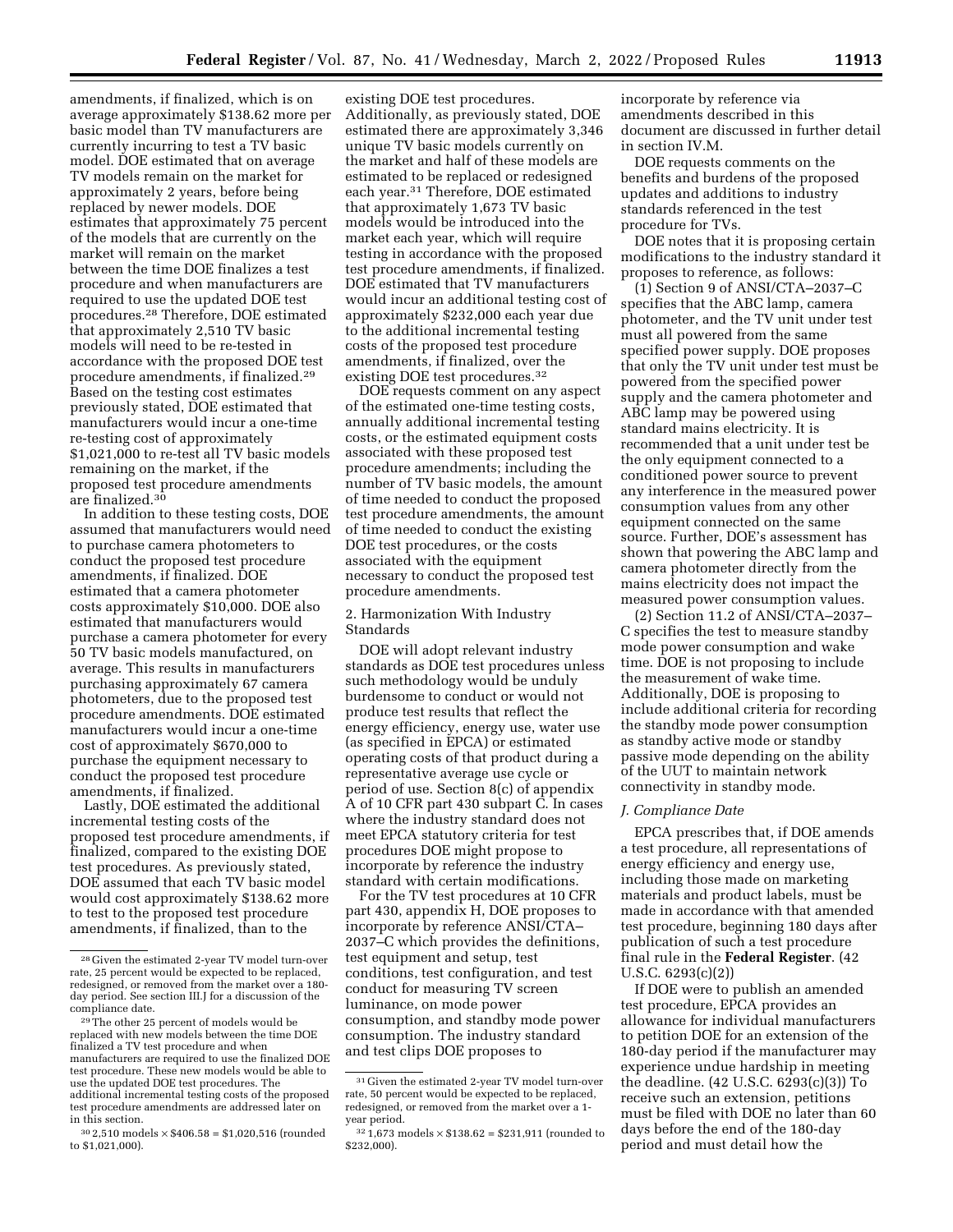manufacturer will experience undue hardship. (*Id.*)

# **IV. Procedural Issues and Regulatory Review**

# *A. Review Under Executive Order 12866*

The Office of Management and Budget (''OMB'') has determined that this test procedure rulemaking does not constitute ''significant regulatory actions'' under section 3(f) of Executive Order (''E.O.'') 12866, Regulatory Planning and Review, 58 FR 51735 (Oct. 4, 1993). Accordingly, this action was not subject to review under the Executive order by the Office of Information and Regulatory Affairs (''OIRA'') in OMB.

## *B. Review Under the Regulatory Flexibility Act*

The Regulatory Flexibility Act (5 U.S.C. 601 *et seq.*) requires preparation of an initial regulatory flexibility analysis (''IRFA'') for any rule that by law must be proposed for public comment, unless the agency certifies that the rule, if promulgated, will not have a significant economic impact on a substantial number of small entities. As required by Executive Order 13272, ''Proper Consideration of Small Entities in Agency Rulemaking,'' 67 FR 53461 (August 16, 2002), DOE published procedures and policies on February 19, 2003, to ensure that the potential impacts of its rules on small entities are properly considered during the DOE rulemaking process. 68 FR 7990. DOE has made its procedures and policies available on the Office of the General Counsel's website: *[www.energy.gov/gc/](http://www.energy.gov/gc/office-general-counsel)  [office-general-counsel.](http://www.energy.gov/gc/office-general-counsel)* 

For manufacturers of TVs, the Small Business Administration (''SBA'') has set a size threshold, which defines those entities classified as ''small businesses'' for the purposes of the statute. DOE used the SBA's small business size standards to determine whether any small entities would be subject to the requirements of the rule. (*See* 13 CFR part 121.) The size standards are listed by North American Industry Classification System (''NAICS'') code and industry description and are available at *[www.sba.gov/document/](http://www.sba.gov/document/support--table-size-standards)  [support--table-size-standards.](http://www.sba.gov/document/support--table-size-standards)*  Manufacturing TVs is classified under NAICS 334220, ''radio and television broadcasting and wireless communications equipment manufacturing.'' The SBA sets a threshold of 1,250 employees or fewer for an entity to be considered as a small business for this category.

DOE has recently conducted a focused inquiry into small business

manufacturers of the products covered by this rulemaking. DOE used available public information to identify potential small manufacturers. DOE accessed the Compliance Certification Database 33 to create a list of companies that import or otherwise manufacture the products covered by this proposal. DOE identified 33 unique companies that manufacture TVs sold in the U.S. All of these companies have more than 1,250 employees or are fully owned and operated outside the United States.

Therefore, DOE initially concludes that the impacts of the proposed test procedure amendments proposed in this NOPR would not have a ''significant economic impact on a substantial number of small entities,'' and that the preparation of an IRFA is not warranted. DOE will transmit the certification and supporting statement of factual basis to the Chief Counsel for Advocacy of the Small Business Administration for review under 5 U.S.C. 605(b).

## *C. Review Under the Paperwork Reduction Act of 1995*

Manufacturers of covered products must certify to DOE that their products comply with any applicable energy conservation standards. To certify compliance, manufacturers must first obtain test data for their products according to the DOE test procedures, including any amendments adopted for those test procedures. DOE has established regulations for the certification and recordkeeping requirements for certain covered consumer products and commercial equipment. (*See generally* 10 CFR part 429) The collection-of-information requirement for the certification and recordkeeping is subject to review and approval by OMB under the Paperwork Reduction Act (''PRA''). This requirement has been approved by OMB under OMB control number 1910–1400. Public reporting burden for the certification is estimated to average 35 hours per response, including the time for reviewing instructions, searching existing data sources, gathering and maintaining the data needed, and completing and reviewing the collection of information.

There is currently no energy conservation standard for TVs. As such, if finalized, the test procedure proposed would not establish a reporting requirement. In the event DOE proposes an energy conservation standard for TVs with which manufacturers must demonstrate compliance, DOE will seek

OMB approval of the associated information collection requirement. DOE will seek approval either through a proposed amendment to the information collection requirement approved under OMB control number 1910–1400 or as a separate proposed information collection requirement.

Notwithstanding any other provision of the law, no person is required to respond to, nor shall any person be subject to a penalty for failure to comply with, a collection of information subject to the requirements of the PRA, unless that collection of information displays a currently valid OMB Control Number.

# *D. Review Under the National Environmental Policy Act of 1969*

In this NOPR, DOE proposes test procedure amendments that may be used to develop and implement future energy conservation standards for TVs. DOE has determined that this rule falls into a class of actions that are categorically excluded from review under the National Environmental Policy Act of 1969 (42 U.S.C. 4321 *et seq.*) and DOE's implementing regulations at 10 CFR part 1021. Specifically, DOE has determined that adopting test procedures for measuring energy efficiency of consumer products and industrial equipment is consistent with activities identified in 10 CFR part 1021, appendix A to subpart D, A5 and A6. Accordingly, neither an environmental assessment nor an environmental impact statement is required.

## *E. Review Under Executive Order 13132*

Executive Order 13132, ''Federalism,'' 64 FR 43255 (Aug. 4, 1999) imposes certain requirements on agencies formulating and implementing policies or regulations that preempt State law or that have federalism implications. The Executive order requires agencies to examine the constitutional and statutory authority supporting any action that would limit the policymaking discretion of the States and to carefully assess the necessity for such actions. The Executive order also requires agencies to have an accountable process to ensure meaningful and timely input by State and local officials in the development of regulatory policies that have federalism implications. On March 14, 2000, DOE published a statement of policy describing the intergovernmental consultation process it will follow in the development of such regulations. 65 FR 13735. DOE has examined this proposed rule and has determined that it would not have a substantial direct effect on the States, on the relationship between the national government and the States,

<sup>33</sup>U.S. Department of Energy Compliance Certification Management System, available at: *[www.regulations.doe.gov/ccms](http://www.regulations.doe.gov/ccms)*.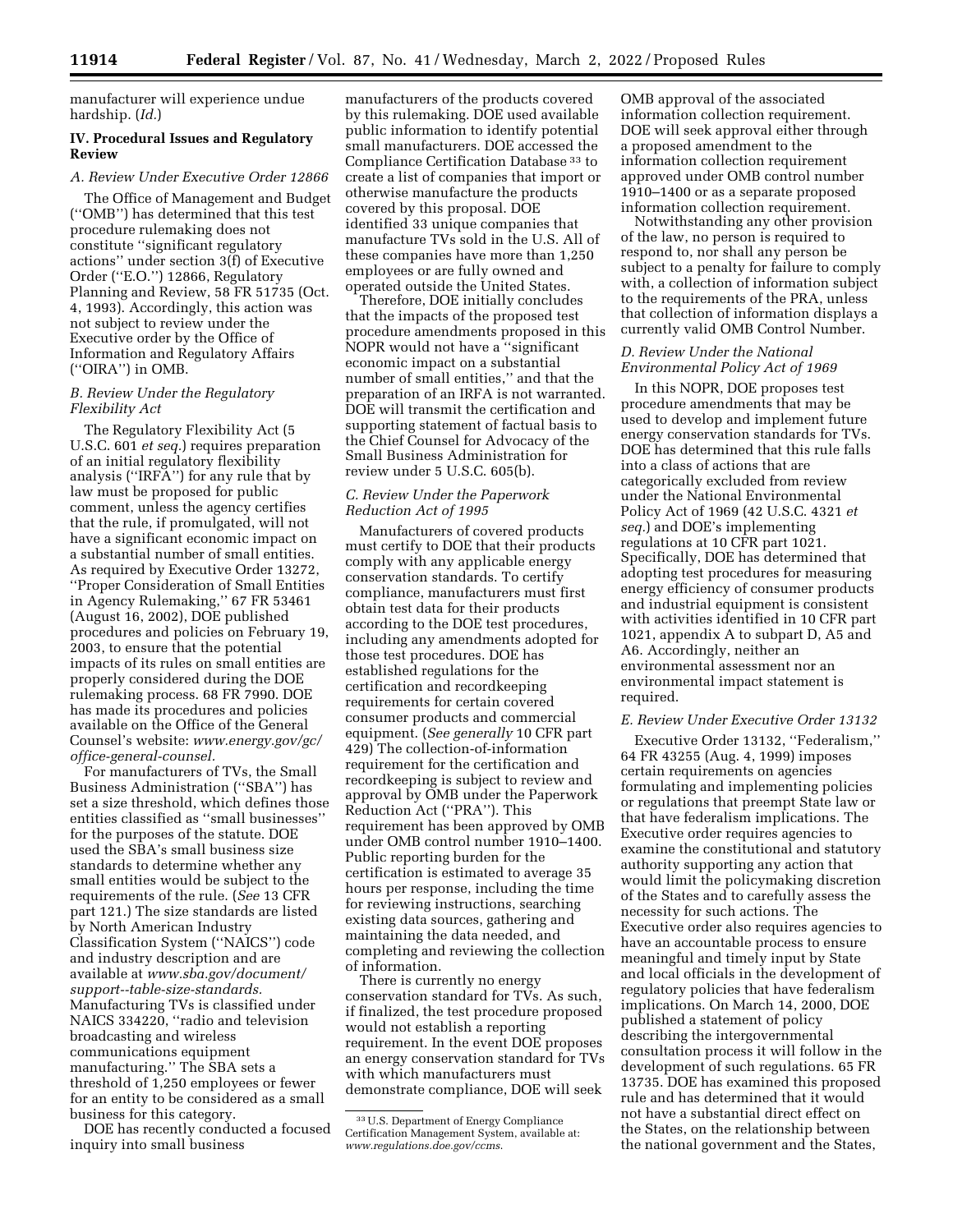or on the distribution of power and responsibilities among the various levels of government. EPCA governs and prescribes Federal preemption of State regulations as to energy conservation for the products that are the subject of this proposed rule. States can petition DOE for exemption from such preemption to the extent, and based on criteria, set forth in EPCA. (42 U.S.C. 6297(d)) No further action is required by Executive Order 13132.

## *F. Review Under Executive Order 12988*

Regarding the review of existing regulations and the promulgation of new regulations, section 3(a) of Executive Order 12988, ''Civil Justice Reform,'' 61 FR 4729 (Feb. 7, 1996), imposes on Federal agencies the general duty to adhere to the following requirements: (1) Eliminate drafting errors and ambiguity, (2) write regulations to minimize litigation, (3) provide a clear legal standard for affected conduct rather than a general standard, and (4) promote simplification and burden reduction. Section 3(b) of Executive Order 12988 specifically requires that executive agencies make every reasonable effort to ensure that the regulation (1) clearly specifies the preemptive effect, if any, (2) clearly specifies any effect on existing Federal law or regulation, (3) provides a clear legal standard for affected conduct while promoting simplification and burden reduction, (4) specifies the retroactive effect, if any, (5) adequately defines key terms, and (6) addresses other important issues affecting clarity and general draftsmanship under any guidelines issued by the Attorney General. Section 3(c) of Executive Order 12988 requires executive agencies to review regulations in light of applicable standards in sections 3(a) and 3(b) to determine whether they are met or it is unreasonable to meet one or more of them. DOE has completed the required review and determined that, to the extent permitted by law, the proposed rule meets the relevant standards of Executive Order 12988.

## *G. Review Under the Unfunded Mandates Reform Act of 1995*

Title II of the Unfunded Mandates Reform Act of 1995 (''UMRA'') requires each Federal agency to assess the effects of Federal regulatory actions on State, local, and Tribal governments and the private sector. Public Law 104–4, sec. 201 (codified at 2 U.S.C. 1531). For a proposed regulatory action likely to result in a rule that may cause the expenditure by State, local, and Tribal governments, in the aggregate, or by the private sector of \$100 million or more

in any one year (adjusted annually for inflation), section 202 of UMRA requires a Federal agency to publish a written statement that estimates the resulting costs, benefits, and other effects on the national economy. (2 U.S.C. 1532(a), (b)) The UMRA also requires a Federal agency to develop an effective process to permit timely input by elected officers of State, local, and Tribal governments on a proposed ''significant intergovernmental mandate,'' and requires an agency plan for giving notice and opportunity for timely input to potentially affected small governments before establishing any requirements that might significantly or uniquely affect small governments. On March 18, 1997, DOE published a statement of policy on its process for intergovernmental consultation under UMRA. 62 FR 12820; also available at *[www.energy.gov/gc/office-general](http://www.energy.gov/gc/office-general-counsel)[counsel.](http://www.energy.gov/gc/office-general-counsel)* DOE examined this proposed rule according to UMRA and its statement of policy and determined that the rule contains neither an intergovernmental mandate, nor a mandate that may result in the expenditure of \$100 million or more in any year, so these requirements do not apply.

## *H. Review Under the Treasury and General Government Appropriations Act, 1999*

Section 654 of the Treasury and General Government Appropriations Act, 1999 (Pub. L. 105–277) requires Federal agencies to issue a Family Policymaking Assessment for any rule that may affect family well-being. This proposed rule would not have any impact on the autonomy or integrity of the family as an institution. Accordingly, DOE has concluded that it is not necessary to prepare a Family Policymaking Assessment.

## *I. Review Under Executive Order 12630*

DOE has determined, under Executive Order 12630, ''Governmental Actions and Interference with Constitutionally Protected Property Rights'' 53 FR 8859 (March 18, 1988), that this proposed regulation would not result in any takings that might require compensation under the Fifth Amendment to the U.S. Constitution.

## *J. Review Under Treasury and General Government Appropriations Act, 2001*

Section 515 of the Treasury and General Government Appropriations Act, 2001 (44 U.S.C. 3516 note) provides for agencies to review most disseminations of information to the public under guidelines established by each agency pursuant to general

guidelines issued by OMB. OMB's guidelines were published at 67 FR 8452 (Feb. 22, 2002), and DOE's guidelines were published at 67 FR 62446 (Oct. 7, 2002). Pursuant to OMB Memorandum M–19–15, Improving Implementation of the Information Quality Act (April 24, 2019), DOE published updated guidelines which are available at *[https://www.energy.gov/](https://www.energy.gov/sites/prod/files/2019/12/f70/DOE%20Final%20Updated%20IQA%20Guidelines%20Dec%202019.pdf) [sites/prod/files/2019/12/f70/DOE](https://www.energy.gov/sites/prod/files/2019/12/f70/DOE%20Final%20Updated%20IQA%20Guidelines%20Dec%202019.pdf) [%20Final%20Updated%20IQA](https://www.energy.gov/sites/prod/files/2019/12/f70/DOE%20Final%20Updated%20IQA%20Guidelines%20Dec%202019.pdf) [%20Guidelines%20Dec%202019.pdf.](https://www.energy.gov/sites/prod/files/2019/12/f70/DOE%20Final%20Updated%20IQA%20Guidelines%20Dec%202019.pdf)*  DOE has reviewed this proposed rule under the OMB and DOE guidelines and has concluded that it is consistent with applicable policies in those guidelines.

### *K. Review Under Executive Order 13211*

Executive Order 13211, ''Actions Concerning Regulations That Significantly Affect Energy Supply, Distribution, or Use,'' 66 FR 28355 (May 22, 2001), requires Federal agencies to prepare and submit to OMB, a Statement of Energy Effects for any proposed significant energy action. A ''significant energy action'' is defined as any action by an agency that promulgated or is expected to lead to promulgation of a final rule, and that (1) is a significant regulatory action under Executive Order 12866, or any successor order; and (2) is likely to have a significant adverse effect on the supply, distribution, or use of energy; or (3) is designated by the Administrator of OIRA as a significant energy action. For any proposed significant energy action, the agency must give a detailed statement of any adverse effects on energy supply, distribution, or use should the proposal be implemented, and of reasonable alternatives to the action and their expected benefits on energy supply, distribution, and use.

The proposed regulatory action to amend the test procedure for measuring the energy efficiency of TVs is not a significant regulatory action under Executive Order 12866. Moreover, it would not have a significant adverse effect on the supply, distribution, or use of energy, nor has it been designated as a significant energy action by the Administrator of OIRA. Therefore, it is not a significant energy action, and, accordingly, DOE has not prepared a Statement of Energy Effects.

## *L. Review Under Section 32 of the Federal Energy Administration Act of 1974*

Under section 301 of the Department of Energy Organization Act (Pub. L. 95– 91; 42 U.S.C. 7101), DOE must comply with section 32 of the Federal Energy Administration Act of 1974, as amended by the Federal Energy Administration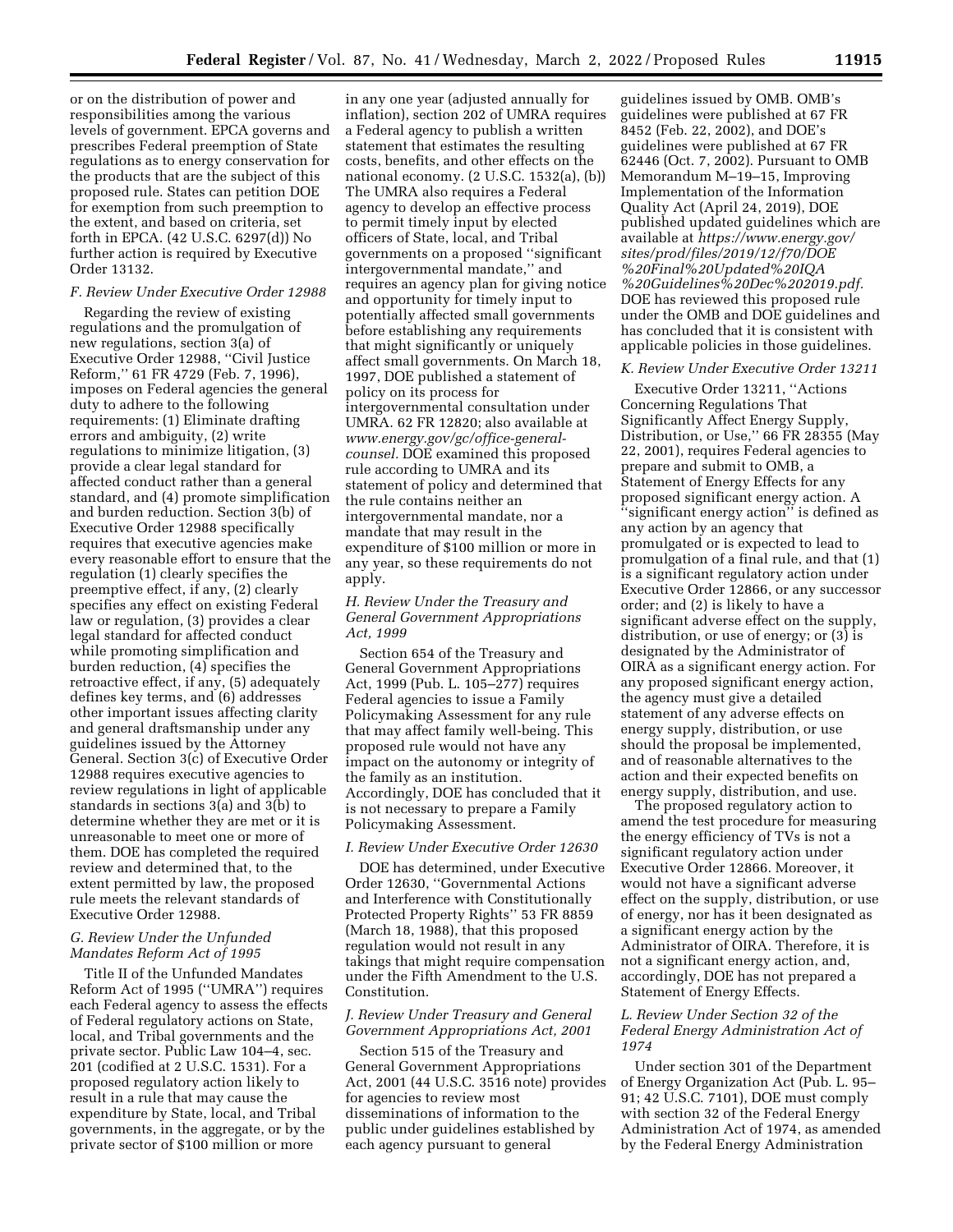Authorization Act of 1977. (15 U.S.C. 788; ''FEAA'') Section 32 essentially provides in relevant part that, where a proposed rule authorizes or requires use of commercial standards, the notice of proposed rulemaking must inform the public of the use and background of such standards. In addition, section 32(c) requires DOE to consult with the Attorney General and the Chairman of the Federal Trade Commission (''FTC'') concerning the impact of the commercial or industry standards on competition.

The proposed modifications to the test procedure for TVs would incorporate testing methods contained in certain sections of the following commercial standard: ANSI/CTA–2037– C. DOE has evaluated this standard and is unable to conclude whether it fully complies with the requirements of section 32(b) of the FEAA (*i.e.,* whether it was developed in a manner that fully provides for public participation, comment, and review.) DOE will consult with both the Attorney General and the Chairman of the FTC concerning the impact of these test procedures on competition, prior to prescribing a final rule.

## *M. Description of Materials Incorporated by Reference*

In this NOPR, DOE proposes to incorporate by reference the test standard published by CTA, titled ''Determination of Television Set Power Consumption,'' ANSI/CTA–2037–C.

ANSI/CTA–2037–C is a voluntary industry test procedure that measures on mode TV power consumption in three preset picture settings and standby mode power consumption. The test procedure amendments proposed in this NOPR generally reference ANSI/CTA– 2037–C including provisions to address definitions, test equipment and setup, test conditions, test configuration, and test conduct for measuring TV screen luminance, on mode power consumption, and standby mode power consumption. Additionally, the test clips required to measure on mode power consumption are available digitally on CTA's website. These test clips are available in two formats: SDR and HDR10 and for each format, the test clips are available in two resolutions: SD and HD for the SDR test clip and HD and UHD for the HDR10 test clip.

Copies of ANSI/CTA–2037–C and the test clips may be downloaded from the CTA's website at *[https://shop.cta.tech/](https://shop.cta.tech/products/determination-of-television-set-power-consumption-ansi-cta-2037-c)  [products/determination-of-television](https://shop.cta.tech/products/determination-of-television-set-power-consumption-ansi-cta-2037-c)[set-power-consumption-ansi-cta-2037-c.](https://shop.cta.tech/products/determination-of-television-set-power-consumption-ansi-cta-2037-c)* 

## **V. Public Participation**

# *A. Participation in the Webinar*

The time and date of the webinar are listed in the **DATES** section at the beginning of this document. If no participants register for the webinar, it will be cancelled. Webinar registration information, participant instructions, and information about the capabilities available to webinar participants will be published on DOE's website: *[www.eere.energy.gov/buildings/](http://www.eere.energy.gov/buildings/appliance_standards/standards.aspx?productid=61)  appliance*\_*[standards/](http://www.eere.energy.gov/buildings/appliance_standards/standards.aspx?productid=61) [standards.aspx?productid=61.](http://www.eere.energy.gov/buildings/appliance_standards/standards.aspx?productid=61)*  Participants are responsible for ensuring their systems are compatible with the webinar software.

## *B. Submission of Comments*

DOE will accept comments, data, and information regarding this proposed rule no later than the date provided in the **DATES** section at the beginning of this proposed rule.34 Interested parties may submit comments using any of the methods described in the **ADDRESSES** section at the beginning of this document.

*Submitting comments via [www.regulations.gov.](http://www.regulations.gov)* The *[www.regulations.gov](http://www.regulations.gov)* web page will require you to provide your name and contact information. Your contact information will be viewable to DOE Building Technologies staff only. Your contact information will not be publicly viewable except for your first and last names, organization name (if any), and submitter representative name (if any). If your comment is not processed properly because of technical difficulties, DOE will use this information to contact you. If DOE cannot read your comment due to technical difficulties and cannot contact you for clarification, DOE may not be able to consider your comment.

However, your contact information will be publicly viewable if you include it in the comment or in any documents attached to your comment. Any information that you do not want to be publicly viewable should not be included in your comment, nor in any document attached to your comment. Persons viewing comments will see only first and last names, organization names, correspondence containing comments, and any documents submitted with the comments.

Do not submit to *[www.regulations.gov](http://www.regulations.gov)*  information for which disclosure is restricted by statute, such as trade secrets and commercial or financial information (hereinafter referred to as Confidential Business Information (''CBI'')). Comments submitted through *[www.regulations.gov](http://www.regulations.gov)* cannot be claimed as CBI. Comments received through the website will waive any CBI claims for the information submitted. For information on submitting CBI, see the Confidential Business Information section.

DOE processes submissions made through *[www.regulations.gov](http://www.regulations.gov)* before posting. Normally, comments will be posted within a few days of being submitted. However, if large volumes of comments are being processed simultaneously, your comment may not be viewable for up to several weeks. Please keep the comment tracking number that *[www.regulations.gov](http://www.regulations.gov)*  provides after you have successfully uploaded your comment.

*Submitting comments via email.*  Comments and documents submitted via email also will be posted to *[www.regulations.gov.](http://www.regulations.gov)* If you do not want your personal contact information to be publicly viewable, do not include it in your comment or any accompanying documents. Instead, provide your contact information on a cover letter. Include your first and last names, email address, telephone number, and optional mailing address. The cover letter will not be publicly viewable as long as it does not include any comments.

Include contact information each time you submit comments, data, documents, and other information to DOE. No faxes will be accepted.

Comments, data, and other information submitted to DOE electronically should be provided in PDF (preferred), Microsoft Word or Excel, or text (ASCII) file format. Provide documents that are not secured, written in English and free of any defects or viruses. Documents should not contain special characters or any

<sup>34</sup> DOE has historically provided a 75-day comment period for test procedure NOPRs pursuant to the North American Free Trade Agreement, U.S.- Canada-Mexico (''NAFTA''), Dec. 17, 1992, 32 I.L.M. 289 (1993); the North American Free Trade Agreement Implementation Act, Public Law 103– 182, 107 Stat. 2057 (1993) (codified as amended at 10 U.S.C.A. 2576) (1993) (''NAFTA Implementation Act''); and Executive Order 12889, ''Implementation of the North American Free Trade Agreement,'' 58 FR 69681 (Dec. 30, 1993). However, on July 1, 2020, the Agreement between the United States of America, the United Mexican States, and the United Canadian States (''USMCA''), Nov. 30, 2018, 134 Stat. 11 (*i.e.,* the successor to NAFTA), went into effect, and Congress's action in replacing NAFTA through the USMCA Implementation Act, 19 U.S.C. 4501 *et seq.* (2020), implies the repeal of E.O. 12889 and its 75-day comment period requirement for technical regulations. Thus, the controlling laws are EPCA and the USMCA Implementation Act. Consistent with EPCA's public comment period requirements for consumer products, the USMCA only requires a minimum comment period of 60 days. Consequently, DOE now provides a 60-day public comment period for test procedure NOPRs.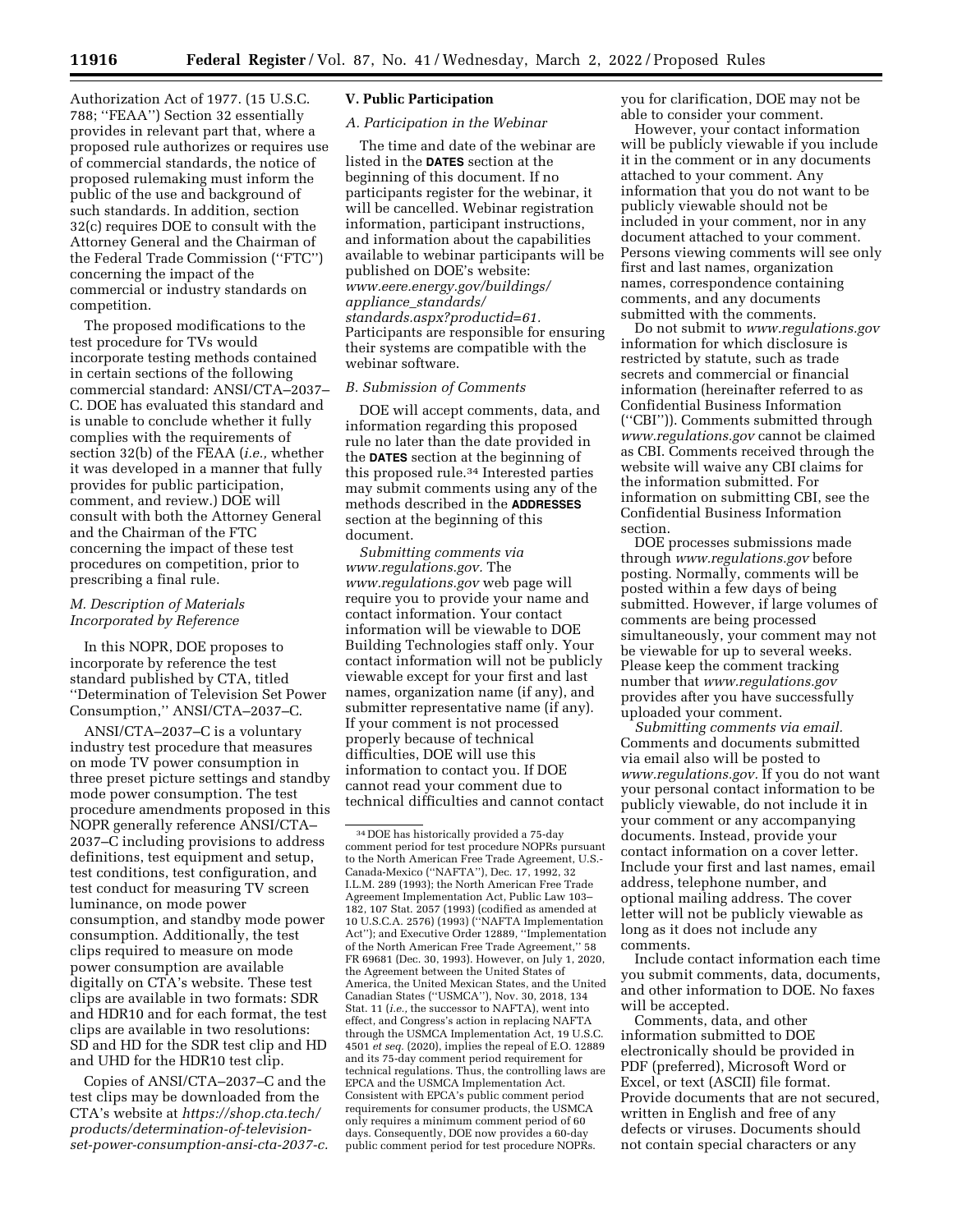form of encryption and, if possible, they should carry the electronic signature of the author.

*Campaign form letters.* Please submit campaign form letters by the originating organization in batches of between 50 to 500 form letters per PDF or as one form letter with a list of supporters' names compiled into one or more PDFs. This reduces comment processing and posting time.

*Confidential Business Information.*  Pursuant to 10 CFR 1004.11, any person submitting information that he or she believes to be confidential and exempt by law from public disclosure should submit via email two well-marked copies: One copy of the document marked confidential including all the information believed to be confidential, and one copy of the document marked non-confidential with the information believed to be confidential deleted. DOE will make its own determination about the confidential status of the information and treat it according to its determination.

It is DOE's policy that all comments may be included in the public docket, without change and as received, including any personal information provided in the comments (except information deemed to be exempt from public disclosure).

# *C. Issues on Which DOE Seeks Comment*

Although DOE welcomes comments on any aspect of this proposal, DOE is particularly interested in receiving comments and views of interested parties concerning the following issues:

(1) DOE requests comment on its proposal to adopt the substantive provisions of ANSI/CTA–2037–C in appendix H with certain modifications.

(2) DOE requests comment on defining the identified terms in appendix H through reference to ANSI/ CTA–2037–C.

(3) DOE also requests comment on whether it should consider the revisions to the power mode definitions that are under consideration by the CTA working group for CTA–2037–D.

(4) DOE requests comment on referencing Section 7.1.1 of ANSI/CTA– 2037–C for the power supply requirements. DOE also requests comment on referencing the updated requirements that are under consideration for CTA–2037–D, which would move the voltage and frequency requirements for the power supply from the standby mode to on mode section within Section 7.1.1 of the CTA–2037 standard.

(5) DOE requests comment on its proposal to connect only the UUT to the

specified AC power source during testing and to specify that the camera photometer and ABC lamp may be powered via mains power. DOE also requests feedback on whether the camera photometer and ABC lamp should be connected to additional specified AC power sources and the burden versus benefit of such an approach.

(6) DOE requests comment on its proposal to reference the power meter requirements from ANSI/CTA–2037–C. Specifically, DOE requests feedback on the potential burden, if any, to meet the more stringent requirements specified in ANSI/CTA–2037–C.

(7) DOE requests comment on its proposal to measure dynamic screen luminance and to specify use of a camera photometer to measure dynamic screen luminance. In particular, DOE requests comment on any concerns with the burden associated with using a camera photometer as specified by ANSI/CTA–2037–C to measure screen luminance.

(8) DOE also requests comment on the additional calibration requirement under consideration for CTA–2037–D and whether DOE should include this requirement for its TVs test procedure.

(9) DOE requests comment on its proposal to reference the illuminance meter requirements, including the calibration requirements, from ANSI/ CTA–2037–C.

(10) DOE also requests comment on the updated illuminance meter requirements under consideration for CTA–2037–D, whether DOE should consider referencing the updated requirements when finalized, and the reason(s) for doing so.

(11) DOE requests comment on its proposal to reference the media player and USB flash drive requirements from ANSI/CTA–2037–C. DOE also requests comment on whether DOE should maintain the current requirement that the media player and UUT must not be from the same manufacturer.

(12) DOE requests comment on its proposal to reference Section 7.1.9 of ANSI/CTA–2037–C for the light source required for conducting tests with ABC enabled.

(13) DOE requests comment on whether the specified ambient temperature and humidity requirements are adequate or whether the temperature and relative humidity specifications should include additional specification regarding the precision and/or accuracy of the instruments used to verify that the required ambient conditions are maintained.

(14) DOE requests comment on its proposal to reference Section 7.4 of

ANSI/CTA–2037–C for the room illuminance level and requirement to position the illuminance meter in the same manner as it would be positioned during luminance and power measurement tests.

(15) DOE requests comment on its proposal to reference all the requirements specified in Section 8 of ANSI/CTA–2037–C for the test room setup. These include the setup of the UUT, illuminance meter, camera photometer, table surface, and reflective card.

(16) DOE also requests comment on whether it is appropriate to specify that the table surface must be covered with black, non-reflective cloth or whether DOE should specify a ''minimally reflective'' cloth instead.

(17) DOE requests comment on whether it should consider requiring that if a forced menu is displayed requesting the configuration of specific features, then the most energyconsumptive configuration, as represented by AEC, must be selected (rather than the most power consumptive configuration). Additionally, if stakeholders support the use of the most power consumptive configuration, DOE requests comment on whether it should specify that the power consumption measurement is averaged over the duration of the test.

(18) DOE additionally requests comment on any approaches that are under consideration for CTA–2037–D by the CTA working group for the initial setup of the TV, the configuration of forced menu options, or the requirements for the quick start wake time measurement test.

(19) DOE requests comment on its proposal to reference the SDR and HDR10 IEC test clips specified in ANSI/ CTA–2037–C for testing TVs in the default, brightest, and HDR10 preset picture settings.

(20) DOE requests comment on its proposal to reference the requirements in ANSI/CTA–2037–C for the selection of the preset picture settings that must be used for testing and additionally specifying that the brightest preset picture setting be identified with ABC disabled.

(21) DOE requests information on preset picture settings that can adapt the TV's configuration based on content, usage pattern, environment, etc. DOE also requests comment on whether such preset picture settings should be excluded from testing, even if they are one of the default SDR, brightest SDR, or default HDR10 preset picture settings. If stakeholders support excluding such a preset picture setting from testing, DOE requests comment on which preset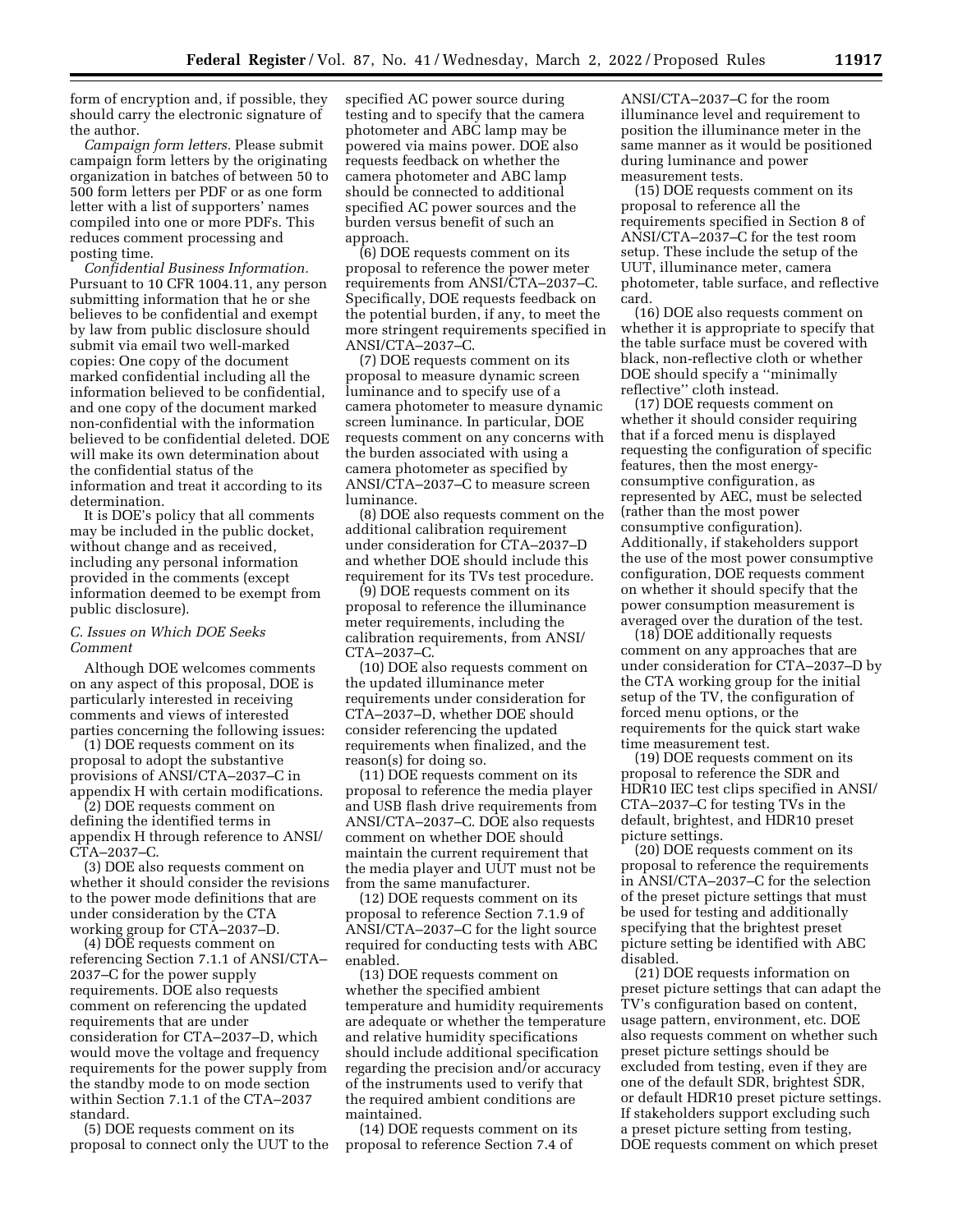picture setting(s) should be used for testing instead, particularly if the intelligent preset picture setting is a default SDR or default HDR10 preset picture setting.

(22) DOE requests comment on its proposal to reference Sections 7.1.8, 9.10, and 9.11 of ANSI/CTA–2037–C for the network configuration requirements.

(23) DOE also requests comment on the updates being considered by the CTA working group for CTA–2037–D as it pertains to the WAN and LAN connection requirements and the connection requirements for smart wake features.

(24) DOE requests feedback on its observed challenges with pairing certain TV models with smart speakers, and whether other laboratories have experienced similar challenges configuring smart speakers or any of the other specified networking devices to connect with a TV model.

(25) DOE also requests comment on whether DOE should consider providing any additional specifications beyond those provided in ANSI/CTA–2037–C, or those being considered for CTA– 2037–D, to facilitate establishing the required network connections with additional devices.

(26) DOE requests comment on its proposal to reference Section 10 of ANSI/CTA–2037–C for the camera photometer and stabilization requirements.

(27) DOE also requests comment on its proposal to reference Section 11.1 of ANSI/CTA–2037–C, for the on mode dynamic luminance and power measurement. Specifically, DOE requests comment on using the brightest preset picture setting measurement with ABC turned off for the AEC calculation, regardless of its default setting.

(28) DOE requests stakeholders to provide any additional data and information regarding the repeatability of the standby mode test when connected to smart wake functions, the ability to consistently wake the UUT using smart wake functionality, and the representativeness of the standby mode test, if a wake test is not included at the end of the standby mode duration.

(29) DOE requests comment on its proposal to reference Section 11.2 of ANSI/CTA–2037–C to measure the power consumption in standby mode with some additional specifications. DOE also requests comment on its proposal to reference Section 9.11 of ANSI/CTA–2037–C for conducting the wake tests at the completion of standby mode.

(30) DOE requests comment on the revisions that are under consideration for the standby mode test by the CTA working group.

(31) DOE requests comment on whether it is appropriate to differentiate the standby mode power consumption of TVs that can be powered on using any of the three specified methods versus those that cannot be powered on using the smart wake features. DOE also requests comment on whether there would be any benefit to differentiating between the power consumption of such TVs.

(32) DOE requests comment on whether the parameters 'standby smart wake' and 'standby internet' are appropriate or if it should consider other parameters, such as 'standbyactive, high' and 'standby-active, low', respectively.

(33) For TVs that do not meet the stability criteria of the standby mode measurement, DOE requests comment on measuring power consumption for 240 minutes and using the average power consumption over the last twothirds of the measurement period as the standby-active mode measurement.

(34) DOE requests comment on its proposal to remove the off mode test from appendix H.

(35) DOE requests comment on its proposed calculations for the average on mode power consumption and AEC.

(36) DOE requests comment on any aspect of the estimated one-time testing costs, annually additional incremental testing costs, or the estimated equipment costs associated with these proposed test procedure amendments; including the number of TV basic models, the amount of time needed to conduct the proposed test procedure amendments, the amount of time needed to conduct the existing DOE test procedures, or the costs associated with the equipment necessary to conduct the proposed test procedure amendments.

## **VI. Approval of the Office of the Secretary**

The Secretary of Energy has approved publication of this notice of proposed rulemaking and request for comment.

### **List of Subjects**

## *10 CFR Part 429*

Administrative practice and procedure, Confidential business information, Energy conservation, Household appliances, Imports, Intergovernmental relations, Reporting and recordkeeping requirements, Small businesses.

## *10 CFR Part 430*

Administrative practice and procedure, Confidential business information, Energy conservation, Household appliances, Imports, Incorporation by reference, Intergovernmental relations, Small businesses.

### **Signing Authority**

This document of the Department of Energy was signed on February 17, 2022, by Kelly J. Speakes-Backman, Principal Deputy Assistant Secretary for Energy Efficiency and Renewable Energy, pursuant to delegated authority from the Secretary of Energy. That document with the original signature and date is maintained by DOE. For administrative purposes only, and in compliance with requirements of the Office of the Federal Register, the undersigned DOE Federal Register Liaison Officer has been authorized to sign and submit the document in electronic format for publication, as an official document of the Department of Energy. This administrative process in no way alters the legal effect of this document upon publication in the **Federal Register**.

Signed in Washington, DC, on February 22, 2022.

## **Treena V. Garrett,**

*Federal Register Liaison Officer, U.S. Department of Energy.* 

For the reasons stated in the preamble, DOE is proposing to amend parts 429 and 430 of Chapter II of Title 10, Code of Federal Regulations as set forth below:

# **PART 429—CERTIFICATION, COMPLIANCE, AND ENFORCEMENT FOR CONSUMER PRODUCTS AND COMMERCIAL AND INDUSTRIAL EQUIPMENT**

■ 1. The authority citation for part 429 continues to read as follows:

**Authority:** 42 U.S.C. 6291–6317; 28 U.S.C. 2461 note.

■ 2. Amend § 429.25 by revising paragraphs (a) $(2)$ (ii), and (a) $(2)$ (iii) $(A)$ and (B) to read as follows:

## **§ 429.25 Television sets.**

# (a) \* \* \*

 $(2) * * * *$ 

(ii) Any represented annual energy consumption of a basic model shall be determined by applying the AEC calculation in section 6.1 of appendix H to subpart B of part 430 of this chapter to the represented values of power consumption as calculated pursuant to paragraph (a)(2)(i) of this section.  $(iii) * K$ 

(A) For power consumption in the on and standby modes, the represented value shall be rounded according to the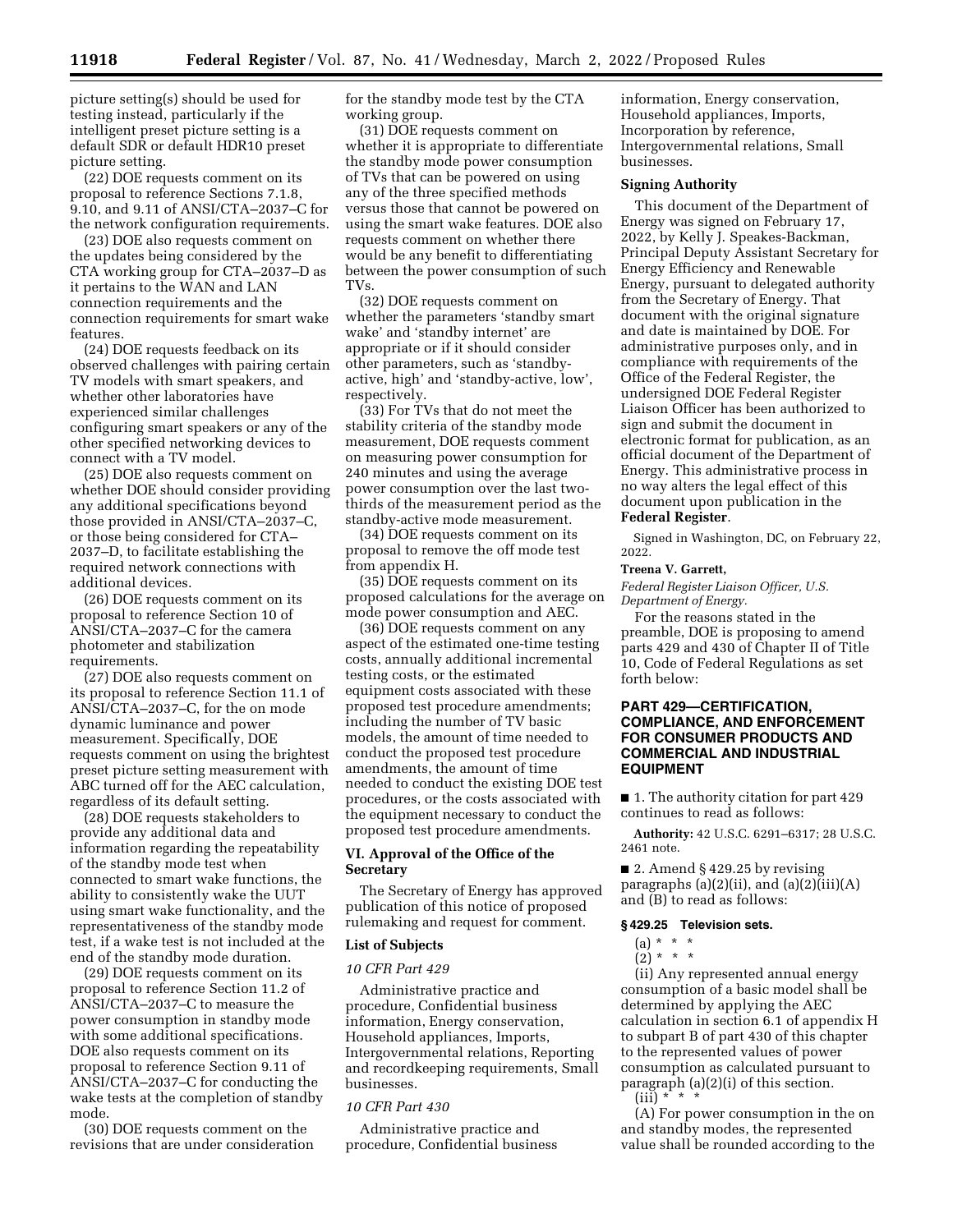accuracy requirements specified in section 2.2 of appendix H to subpart B of part 430 of this chapter.

(B) For annual energy consumption, the represented value shall be rounded according to the rounding requirements specified in section 6.2 of appendix H to subpart B of part 430 of this chapter. \* \* \* \* \*

# **PART 430—ENERGY CONSERVATION PROGRAM FOR CONSUMER PRODUCTS**

■ 3. The authority citation for part 430 continues to read as follows:

**Authority:** 42 U.S.C. 6291–6309; 28 U.S.C. 2461 note.

■ 4. Amend § 430.3 by:

■ a. Revising paragraph (a);

■ b. Redesignating paragraphs (m) through (v) as paragraphs (n) through (w), respectively;

■ c. Adding new paragraph (m);

■ d. Removing newly redesignated paragraph (p)(4) and, redesignating newly redesignated paragraphs (p)(5) through (9) as paragraphs (p)(4) through (8), respectively; and

■ e. Revising newly redesignated paragraph (o)(5);

The addition and revisions read as follows:

### **§ 430.3 Materials incorporated by reference.**

Certain material is incorporated by reference into this subpart with the approval of the Director of the Federal Register in accordance with 5 U.S.C. 552(a) and 1 CFR part 51. To enforce any edition other than that specified in this section, the U.S. Department of Energy (DOE) must publish a document in the **Federal Register** and the material must be available to the public. All approved material is available for inspection at DOE and at the National Archives and Records Administration (NARA). Contact DOE at: U.S. Department of Energy, Office of Energy Efficiency and Renewable Energy, Building Technologies Program, Sixth Floor, 950 L'Enfant Plaza SW, Washington, DC 20024, (202) 586–9127, *[Buildings@ee.doe.gov](mailto:Buildings@ee.doe.gov)*, *[https://](https://www.energy.gov/eere/buildings/appliance-and-equipment-standards-program) [www.energy.gov/eere/buildings/](https://www.energy.gov/eere/buildings/appliance-and-equipment-standards-program)  [appliance-and-equipment-standards](https://www.energy.gov/eere/buildings/appliance-and-equipment-standards-program)[program.](https://www.energy.gov/eere/buildings/appliance-and-equipment-standards-program)* For information on the availability of this material at NARA, email: *[fr.inspection@nara.gov,](mailto:fr.inspection@nara.gov)* or go to: *[www.archives.gov/federal-register/cfr/](http://www.archives.gov/federal-register/cfr/ibr-locations.html)  [ibr-locations.html.](http://www.archives.gov/federal-register/cfr/ibr-locations.html)* The material may be obtained from the sources in the following paragraphs of this section. \* \* \* \* \*

(m) *CTA.* Consumer Technology Association, 1919 S. Eads Street,

Arlington, VA 22202, (703) 907–7600, or go to *[www.cta.tech.](http://www.cta.tech)* 

(1) ANSI/CTA–2037–C, *Determination of Television Set Power Consumption,* CTA approved October 2021; IBR approved for appendix H to subpart B.

(2) [Reserved]

\* \* \* \* \*

(p) \* \* \*

(5) IEC 62301 (''IEC 62301''), Household electrical appliances— Measurement of standby power, (Edition 2.0, 2011–01), IBR approved for appendices C1, D1, D2, F, G, I, J2, N, O, P, Q, X, X1, Y, Z, BB, and CC to subpart B.

\* \* \* \* \*

■ 5. Amend § 430.23 by revising paragraph (h) to read as follows:

### **§ 430.23 Test procedures for the measurement of energy and water consumption.**

\* \* \* \* \* (h) *Television sets.* The power consumption of a television set, expressed in watts, including on and standby modes, shall be measured in accordance with sections 5.2 and 5.3 of appendix H of this subpart, respectively. The annual energy consumption, expressed in kilowatt-hours per year, shall be measured in accordance with section 6 of appendix H of this subpart. \* \* \* \* \*

■ 6. Revise Appendix H to subpart B of part 430 to read as follows:

## **Appendix H to Subpart B of Part 430— Uniform Test Method for Measuring the Power Consumption of Television Sets**

**Note:** Before [*date 180 days following publication of a final rule*], any representations made with respect to the energy use or energy efficiency of a television must be based upon results generated under this appendix as it appeared in 10 CFR part 430 edition revised as of January 1, 2021 or this appendix. Beginning [*date 180 days following publication of a final rule*] any representations made with respect to the energy use or efficiency of a television must be based upon results generated under this appendix. Given that beginning [*date 180 days after publication of a final rule*], representations with respect to the energy use or efficiency of televisions must be made in accordance with tests conducted pursuant to this appendix, manufacturers may wish to begin using this test procedure as soon as possible.

### *0. Incorporation by Reference*

DOE incorporated by reference in § 430.3, ANSI/CTA–2037–C in its entirety. However, only enumerated provisions of ANSI/CTA– 2037–C are applicable to this appendix, as follows:

- 0.1 ANSI/CTA–2037–C: Determination of Television Set Power Consumption
- (a) Sections 5.1 and 5.2 as referenced in section 1 of this appendix;
- (b) Sections 7.1.1 through 7.2 as referenced in section 2 of this appendix;
- (c) Sections 7.3 through 8.2 as referenced in section 3 of this appendix;
- (d) Sections 9.1 through 9.11 as referenced in section 4 of this appendix; and
- (e) Sections 10 through 11.2 as referenced in section 5 of this appendix;

*1. Definitions and Symbols* 

1.1. *Definitions.* The following terms are defined according to Section 5.1 of ANSI/ CTA–2037–C.

- 
- (a) Automatic brightness control
- (b) Brightest selectable picture setting (c) Default preset picture setting
- 
- (d) Dynamic Luminance
- (e) Energy-Efficient-Ethernet (f) Filmmaker Mode
- (g) Forced menu
- (h) HDR10
- (i) High Dynamic Range
- (j) Home configuration
- (k) Hybrid Log Gamma (HLG)
- (l) Illuminance
- (m) Luminance
- (n) Main battery
- (o) Motion-Based Dynamic Dimming
- (p) Neutral density filter
- (q) Off Mode
- (r) On Mode
- (s) Preset picture setting
- (t) Quick start
- (u) Snoot
- (v) Standby-Active Mode
- (w) Standby-Passive Mode
- (x) Wake-By-Remote-Control-App
- (y) Wake-By-Smart-Speaker
- (z) Wake-On-Cast
- 1.2. *Symbol usage.* The symbols and abbreviations in Section 5.2 of ANSI/CTA– 2037–C apply to this test procedure.

*2. Test Equipment* 

2.1. *AC Power Supply.* The AC power supply shall be setup according to the requirements in Section 7.1.1 of ANSI/CTA– 2037–C. Additionally, the following requirement is also applicable:

2.1.1. *AC Power Supply Usage.* The AC power supply shall be used to power only the unit under test (UUT). The camera photometer and ABC lamp may be powered by mains electricity.

2.2. *Power Meter.* The power meter shall be setup and used according to the requirements in Section 7.1.2 of ANSI/CTA–2037–C.

2.3. *Illuminance Photometer.* The illuminance photometer shall be setup and used according to Section 7.1.3 of ANSI/ CTA–2037–C.

2.4. *Camera Photometer.* The camera photometer shall be setup and used according to Section 7.1.4 of ANSI/CTA– 2037–C.

2.5. *Media Player and Storage Device.* The test media shall be stored and displayed using the equipment outlined in Sections 7.1.5, 7.1.6. and 7.1.7 of ANSI/CTA–2037–C.

2.6. *Network-Related Equipment.* The networking equipment shall be setup and used according to Section 7.1.8 of ANSI/ CTA–2037–C.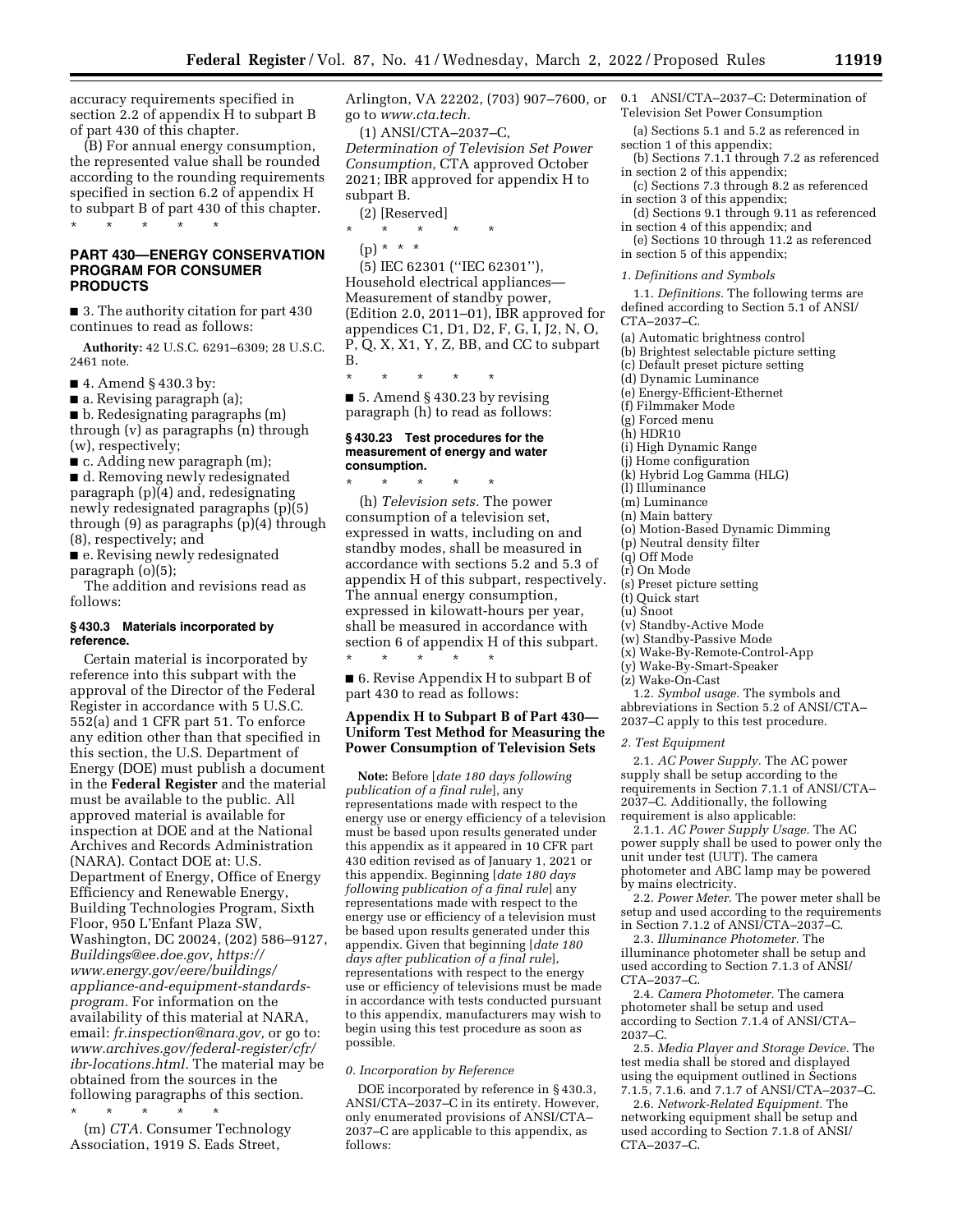2.7. *ABC Light Source.* The ABC light source shall be setup and used according to Section 7.1.9 of ANSI/CTA–2037–C.

2.8. *Test Signals.* The test signals used for on mode power consumption shall be as specified in Section 7.2 of ANSI/CTA–2037– C.

#### *3. Test Setup*

3.1. *Environmental Conditions.* The environmental conditions of the test room shall meet the requirements set in Section 7.3 of ANSI/CTA–2037–C.

3.2. *Ambient Light Conditions.* The ambient light conditions of the test room shall meet the requirements set in Section 7.4 of ANSI/CTA–2037–C.

3.3. The UUT and all associated test equipment shall be setup according to Sections 8.1 and 8.2 of ANSI/CTA–2037–C.

#### *4. Test Configuration*

4.1. *UUT Firmware Update.* The UUT firmware shall be updated according to the requirements specified in Section 9.1 of ANSI/CTA–2037–C.

4.2. *Initial Setup.* The TV shall be initially setup following the requirements in Section 9.2 of ANSI/CTA–2037–C.

4.3. *Media Provision.* The test media shall be provided according to the requirements in Section 9.3 of ANSI/CTA–2037–C.

4.4. *Sound Level Adjustments.* The sound level of the UUT shall be set according to Section 9.4 of ANSI/CTA–2037–C.

4.5. *Video Aspect Ratio.* The video aspect ratio shall be setup according to Section 9.5 of ANSI/CTA–2037–C.

4.6. *Identification of the Default SDR and HDR10 Preset Picture Settings.* The identification of the default SDR and HDR10 preset picture settings shall be conducted as specified in Section 9.6 of ANSI/CTA–2037– C.

4.7. *Motion-Based Dynamic Dimming.*  Motion-based dynamic dimming shall be setup according to Section 9.7 of ANSI/CTA–  $2037 - C$ .

4.8. *Identification of the Brightest Preset Picture Setting.* The identification of the brightest preset picture setting shall be conducted using Section 9.8 of ANSI/CTA– 2037–C. Additionally, ensure that ABC is disabled while identifying the brightest preset picture setting.

4.9. *Quick Start.* Quick start shall be configured and setup according to Section 9.9 of ANSI/CTA–2037–C.

4.10. *Network Connections.* Network connections shall be configured as specified in Section 9.10 of ANSI/CTA–2037–C.

#### *5. Test Conduct*

5.1. *Camera Configuration and UUT Stabilization.* Before testing is conducted the UUT and camera photometer shall be setup and stabilized according to Section 10 of ANSI/CTA–2037–C.

5.2. *On Mode Test.* Conduct the on mode test according to Section 11.1 of ANSI/CTA– 2037–C, including the following additions, and record power consumption as noted below:

5.2.1. *Default SDR preset picture setting.*  5.2.1.1. Record the average power

consumption with ABC off at the default backlight level as P<sub>Default</sub>\_ABCoff.

5.2.1.2. For UUTs with ABC disabled by default in the default SDR preset picture setting, record the average power consumption with ABC off at backlight level set to 20 percent of its maximum level as PDefault\_ABCoff\_20%backlight.

5.2.1.3. For UUTs with ABC enabled by default in the default SDR preset picture setting, record the average power consumption at 140, 50,  $17$ , and 4 lux as PDefault\_140, PDefault\_50, PDefault\_17, and PDefault\_ 4, respectively.

5.2.1.4. Calculate the default SDR preset picture setting average power consumption as follows:

 $\mathbf{P}_{\text{Default}} = \mathbf{P}_{\text{Default}\_\text{ABCoff}}$  for UUTs with ABC disabled in the default SDR preset picture setting, and

 $\mathbf{P}_{\text{Default}} = (\mathbf{P}_{\text{Default}\_\text{140}} + \mathbf{P}_{\text{Default}\_\text{50}} + \mathbf{P}_{\text{Default}}$ 17 + P<sub>Default\_4</sub>)/4 for UUTs with ABC enabled in the default SDR preset picture setting.

5.2.2. *Brightest SDR preset picture setting.* 

5.2.2.1. Record the average power consumption with ABC off at the default backlight level as P<sub>Brightest</sub>\_ABCoff.

5.2.2.2. For UUTs with ABC disabled by default in the brightest SDR preset picture setting, record the average power consumption with ABC off at backlight level set to 20 percent of its maximum level as PBrightest\_ABCoff\_20%backlight.

5.2.2.3. For UUTs with ABC enabled by default in the brightest SDR preset picture setting, record the average power consumption at 140, 50, 17, and 4 lux as  $\mathrm{P}_{\mathrm{Brightest}\_140},$   $\mathrm{P}_{\mathrm{Brightest}\_50},$   $\mathrm{P}_{\mathrm{Brightest}\_17},$  and PBrightest\_4, respectively.

5.2.2.4. Calculate the brightest SDR preset picture setting average power consumption as  $P_{Brightest} = P_{Brightest \_\text{ABCoff}}$ .

5.2.3. *Default HDR10 preset picture setting.*  5.2.3.1. Record the average power consumption with ABC off at the default backlight level as P<sub>HDR10</sub>\_ABCoff.

5.2.3.2. For UUTs with ABC disabled by default in the default HDR10 preset picture setting, record the average power consumption with ABC off at backlight level set to 20 percent of its maximum level as PHDR10\_ABCoff\_20%backlight.

5.2.3.3. For UUTs with ABC enabled by default in the default HDR10 preset picture setting, record the average power consumption at 140, 50, 17, and 4 lux as  $P_{\text{HDR10\_140}}$ ,  $P_{\text{HDR10\_50}}$ ,  $P_{\text{HDR10\_17}}$ , and  $P_{\text{HDR10\_}}$ 4, respectively.

5.2.3.4. Calculate the default HDR10 preset picture setting average power consumption as follows:

PHDR10 = PHDR10\_ABCoff for UUTs with ABC disabled in the default HDR10 preset picture setting, and

 $P_{HDR10} = (P_{HDR10-140} + P_{HDR10-50} + P_{HDR10-}$  $_{17}$  +  $P_{\text{HDR10\_4}}$ /4 for UUTs with ABC enabled in the default HDR10 preset picture setting.

5.2.4. *Calculation of On Mode Power Consumption.* Calculate the on mode power consumption as the average of the power consumption in the default SDR, brightest SDR, and default HDR10 preset picture settings as follows:

 $\mathrm{P_{On}} = (\mathrm{P_{Default}} + \mathrm{P_{Brightest}} + \mathrm{P_{HDR10}})/3$ Where:

 $P_{\text{Default}} = \text{average power consumption in the}$ SDR default picture setting as specified in section  $5.\overline{2}.1$  of this appendix;

- PBrightest = average power consumption in the SDR brightest preset picture setting as specified in section 5.2.2 of this appendix; and
- $P_{HDR10}$  = average power consumption in the HDR10 default preset picture setting as specified in section 5.2.3 of this appendix.

5.3. *Standby Mode Test.* Conduct the standby mode test as specified in Section 11.2 of ANSI/CTA–2037–C and wake the UUT from standby mode as specified in Section 9.11 of ANSI/CTA–2037–C. The following additional requirements are also applicable:

5.3.1. Wake time measurement, as specified in Section 11.2 of ANSI/CTA– 2037–C is not required for the purposes of this appendix.

5.3.2. For the initial network connectivity check specified in Section 9.11 of ANSI/ CTA–2037–C, if a network capable UUT cannot be powered on via one of the network connected devices after powering down for 5 seconds, then record the measured average power consumption over the entire duration of the standby test as P<sub>standby</sub>\_internet.

5.3.3. At the end of the standby test, power on the UUT as specified in Section 9.11 of ANSI/CTA–2037–C. If a network capable UUT powers on via one of the network connected devices, record the measured average power consumption as  $P_{standard}$ wake. If a network capable UUT does not power on via any of the network connected devices, record the measured average power consumption as  $P_{\text{standby}\_internet}$ . For UUTs without network capability, record the measured average power consumption as Pstandby\_passive.

5.3.4. If the UUT does not meet the stability criteria specified in Section 11.2 of ANSI/CTA–2037–C at the end of the standby mode test duration of 240 minutes, average the power consumption during the last twothirds of the measurement period and record this value as the standby power measurement using the variables as defined in section 5.3.3 of this appendix.

### *6. Calculation of Annual Energy Consumption*

6.1. *Calculation.* The annual energy consumption (AEC) of the TV shall be calculated using on and standby mode power consumption values as determined pursuant to sections 5.2 and 5.3, respectively, of this appendix as follows:

 $AEC = 365 * (P_{on} * H_{on} + P_{standby\_smart\_wake} *$  $H_{\text{standby\_smart\_wake}}$  +  $P_{\text{standby\_internet}}$  \*  $H_{\text{standby}\_ \text{internet}} + P_{\text{standby}\_ \text{passive}} * H_{\text{standby}\_$ passive)/1000

#### Where:

- $P_{on}$  = average on mode power consumption as calculated in section 5.2 of this appendix;
- $H_{on}$  = hours per day spent in on mode as specified in Table 1 of this appendix;
- $P_{\text{standby\_smart\_wake}} = \text{average stand} \widehat{\text{by}} \text{ mode}$ power consumption for UUTs with smart wake capability as calculated in section 5.3 of this appendix;
- $H_{\text{standby\_smart\_wake}} = \text{hours per day spent in}$ standby mode for UUTs with smart wake capability as specified in Table 1 of this appendix;